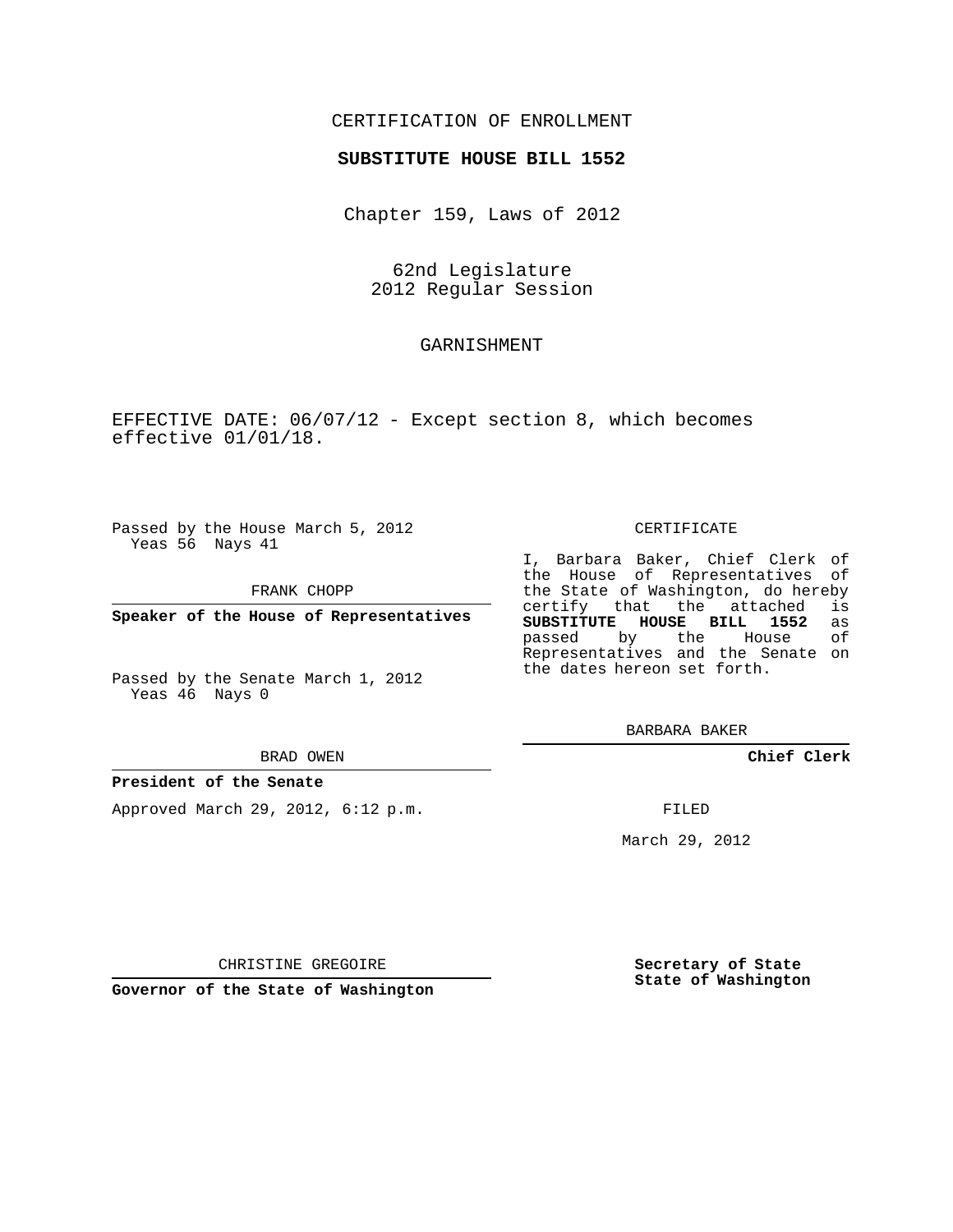## **SUBSTITUTE HOUSE BILL 1552** \_\_\_\_\_\_\_\_\_\_\_\_\_\_\_\_\_\_\_\_\_\_\_\_\_\_\_\_\_\_\_\_\_\_\_\_\_\_\_\_\_\_\_\_\_

\_\_\_\_\_\_\_\_\_\_\_\_\_\_\_\_\_\_\_\_\_\_\_\_\_\_\_\_\_\_\_\_\_\_\_\_\_\_\_\_\_\_\_\_\_

AS AMENDED BY THE SENATE

Passed Legislature - 2012 Regular Session

**State of Washington 62nd Legislature 2012 Regular Session By** House Judiciary (originally sponsored by Representative Goodman) READ FIRST TIME 01/31/12.

 AN ACT Relating to garnishment; amending RCW 6.27.010, 6.27.090, 6.27.100, 6.27.340, 6.27.110, 6.27.140, 6.27.140, 6.27.150, 6.27.190, 6.27.200, 6.27.250, 6.27.330, 6.27.350, 6.27.360, 6.27.370, 2.10.180, 2.12.090, 41.20.180, 41.28.200, 41.34.080, 41.35.100, 41.37.090, 41.40.052, 41.44.240, and 43.43.310; reenacting and amending RCW 41.32.052 and 41.26.053; adding a new section to chapter 6.27 RCW; providing an effective date; and providing an expiration date.

BE IT ENACTED BY THE LEGISLATURE OF THE STATE OF WASHINGTON:

 **Sec. 1.** RCW 6.27.010 and 2003 c 222 s 16 are each amended to read as follows:

 (1) As used in this chapter, the term "earnings" means compensation paid or payable to an individual for personal services, whether denominated as wages, salary, commission, bonus, or otherwise, and 14 includes periodic payments pursuant to a governmental or nongovernmental pension or retirement program.

 (2) As used in this chapter, the term "disposable earnings" means that part of earnings remaining after the deduction from those earnings of any amounts required by law to be withheld.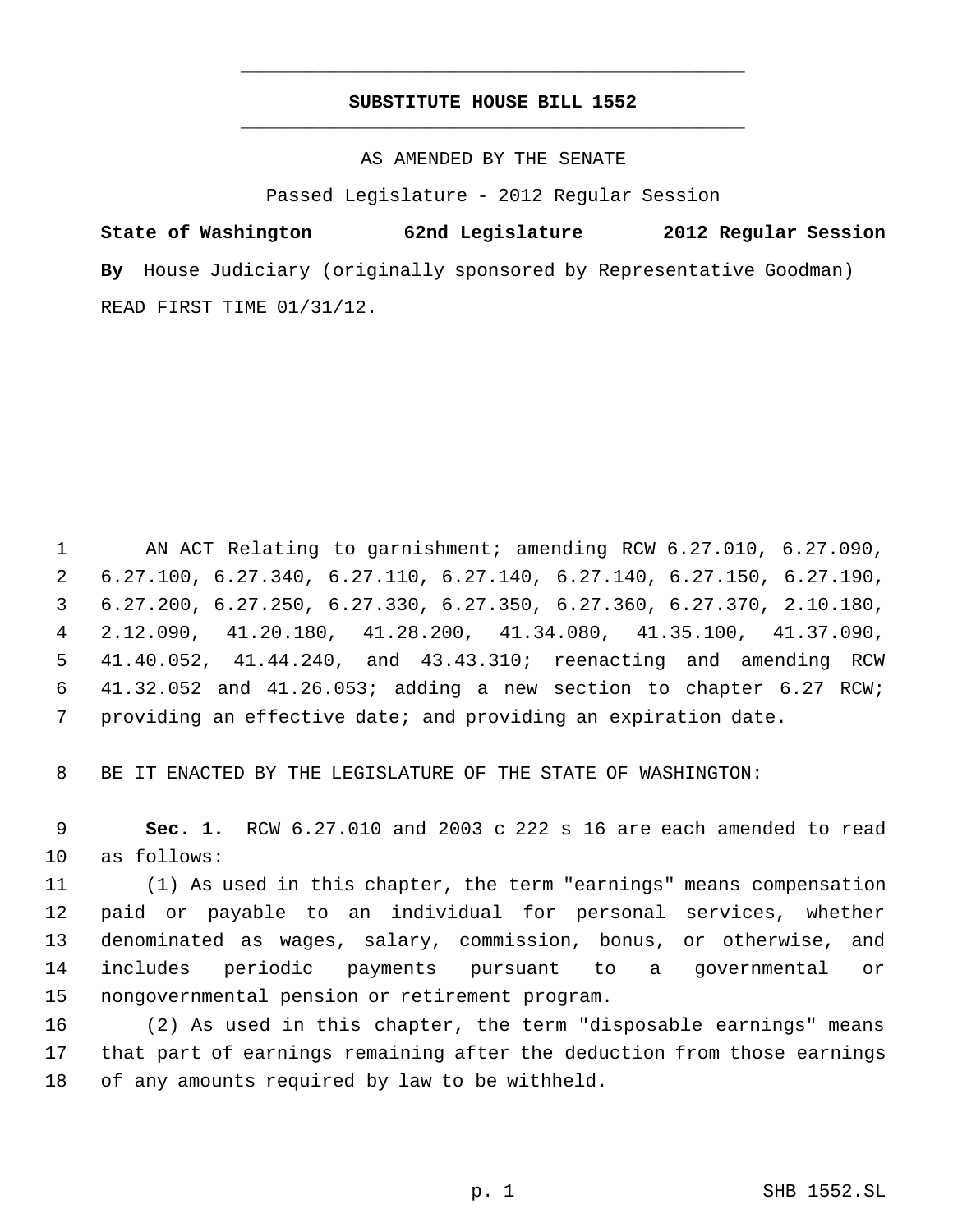**Sec. 2.** RCW 6.27.090 and 2000 c 72 s 2 are each amended to read as follows:

 (1) The writ of garnishment shall set forth in the first paragraph the amount that garnishee is required to hold, which shall be an amount determined as follows: (a)(i) If after judgment, the amount of the judgment remaining unsatisfied on the clerk of the court's execution docket, if any, plus interest to the date of garnishment, as provided 8 in RCW 4.56.110, plus estimated interest that may accrue during the garnishment process on a per diem basis under subsection (3) of this 10 section plus taxable costs and ((attorney's)) attorneys' fees, or (ii) if before judgment, the amount prayed for in the complaint plus estimated taxable costs of suit and attorneys' fees, together with, (b) whether before or after judgment, estimated costs of garnishment as provided in subsection (2) of this section. The court may, by order, set a higher amount to be held upon a showing of good cause by plaintiff.

 (2) Costs recoverable in garnishment proceedings, to be estimated 18 for purposes of subsection (1) of this section, include filing and ex 19 parte fees, service and affidavit fees, postage and costs of certified mail, answer fee or fees, other fees legally chargeable to a plaintiff in the garnishment process, and a garnishment attorney fee in the 22 amount of the greater of  $((fiff+y))$  one hundred dollars or ten percent of (a) the amount of the judgment remaining unsatisfied or (b) the amount prayed for in the complaint. The garnishment attorney fee shall 25 not exceed  $((two))$  three hundred  $((fiffty))$  dollars.

 (3) For purposes of subsection (1) of this section, the plaintiff 27 must indicate in the writ a specific dollar amount of estimated 28 interest that may accrue during the garnishment process per day. The amount must be based on an interest rate of twelve percent or the 30 interest rate set forth in the judgment, whichever rate is less.

 **Sec. 3.** RCW 6.27.100 and 2003 c 222 s 4 are each amended to read as follows:

 $(1)$  ((The)) A writ issued for a continuing lien on earnings shall be substantially in the form provided in section 4 of this act. All other writs of garnishment shall be substantially in the following 36 form, but if the writ is issued under  $((a - c)$ <sub>t</sub>) an order or judgment for child support, the following statement shall appear conspicuously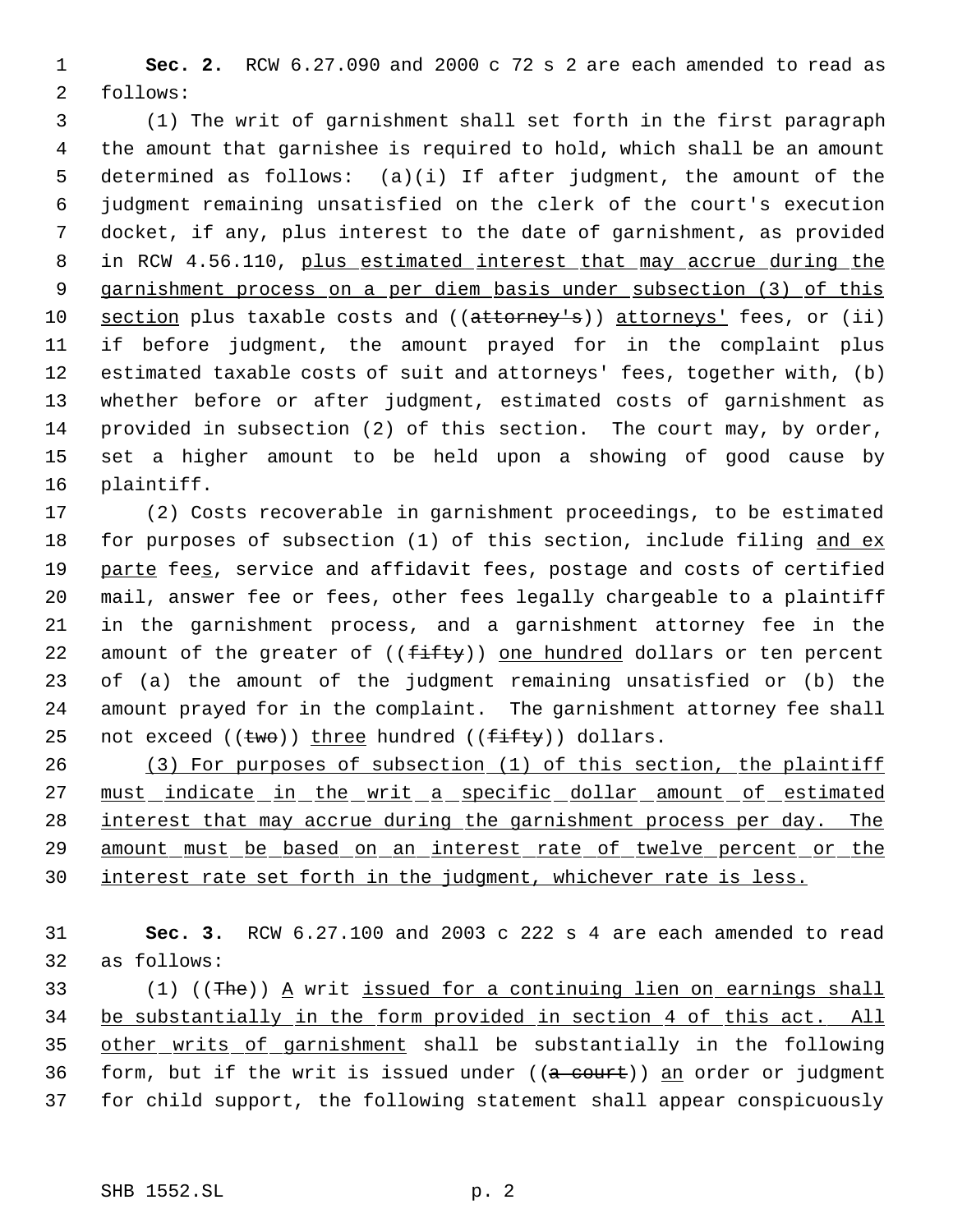1 in the caption: "This garnishment is based on a judgment or ((court)) 2 order for child support"; and ((if the garnishment is for a continuing lien, the form shall be modified as provided in RCW 6.27.340; and if the writ is not directed to an employer for the purpose of garnishing a -defendant's -earnings, -the -paragraph -relating -to -the -earnings exemption may be omitted and the paragraph relating to the deduction of 7 processing-fees-may-be-omitted;-and)) if the writ is issued by an attorney, the writ shall be revised as indicated in subsection (2) of this section:

| 10 | "IN THE  COURT                                                      |                    |                       |
|----|---------------------------------------------------------------------|--------------------|-----------------------|
| 11 | OF THE STATE OF WASHINGTON IN AND FOR                               |                    |                       |
| 12 | THE COUNTY OF                                                       |                    |                       |
| 13 |                                                                     |                    |                       |
| 14 | Plaintiff,                                                          | $No. \ldots$       |                       |
| 15 | VS.                                                                 |                    |                       |
| 16 |                                                                     | WRIT OF            |                       |
| 17 | Defendant,                                                          | <b>GARNISHMENT</b> |                       |
| 18 |                                                                     |                    |                       |
| 19 | Garnishee                                                           |                    |                       |
| 20 | THE STATE OF WASHINGTON TO:                                         |                    |                       |
| 21 |                                                                     | Garnishee          |                       |
| 22 |                                                                     |                    |                       |
| 23 | Defendant                                                           |                    |                       |
| 24 | The above-named plaintiff has applied for a writ of                 |                    |                       |
| 25 | garnishment against you, claiming that the above-named              |                    |                       |
| 26 | defendant is indebted to plaintiff and that the amount to be        |                    |                       |
| 27 | held to satisfy that indebtedness is $\mathcal{S}$ , consisting of: |                    |                       |
| 28 | Balance on Judgment or Amount of Claim                              |                    | $\mathsf{\$}\ldots$ . |
| 29 | Interest under Judgment from  to                                    |                    | $\$\ldots$ .          |
| 30 | Per Day Rate of Estimated Interest                                  |                    | $\frac{1}{2}$         |
|    |                                                                     |                    |                       |
| 31 |                                                                     |                    | per day               |
| 32 | Taxable Costs and Attorneys' Fees                                   |                    | $\$\ldots$ .          |
| 33 | <b>Estimated Garnishment Costs:</b>                                 |                    |                       |
| 34 | Filing and Ex Parte Fees                                            |                    | $\$\ldots$ .          |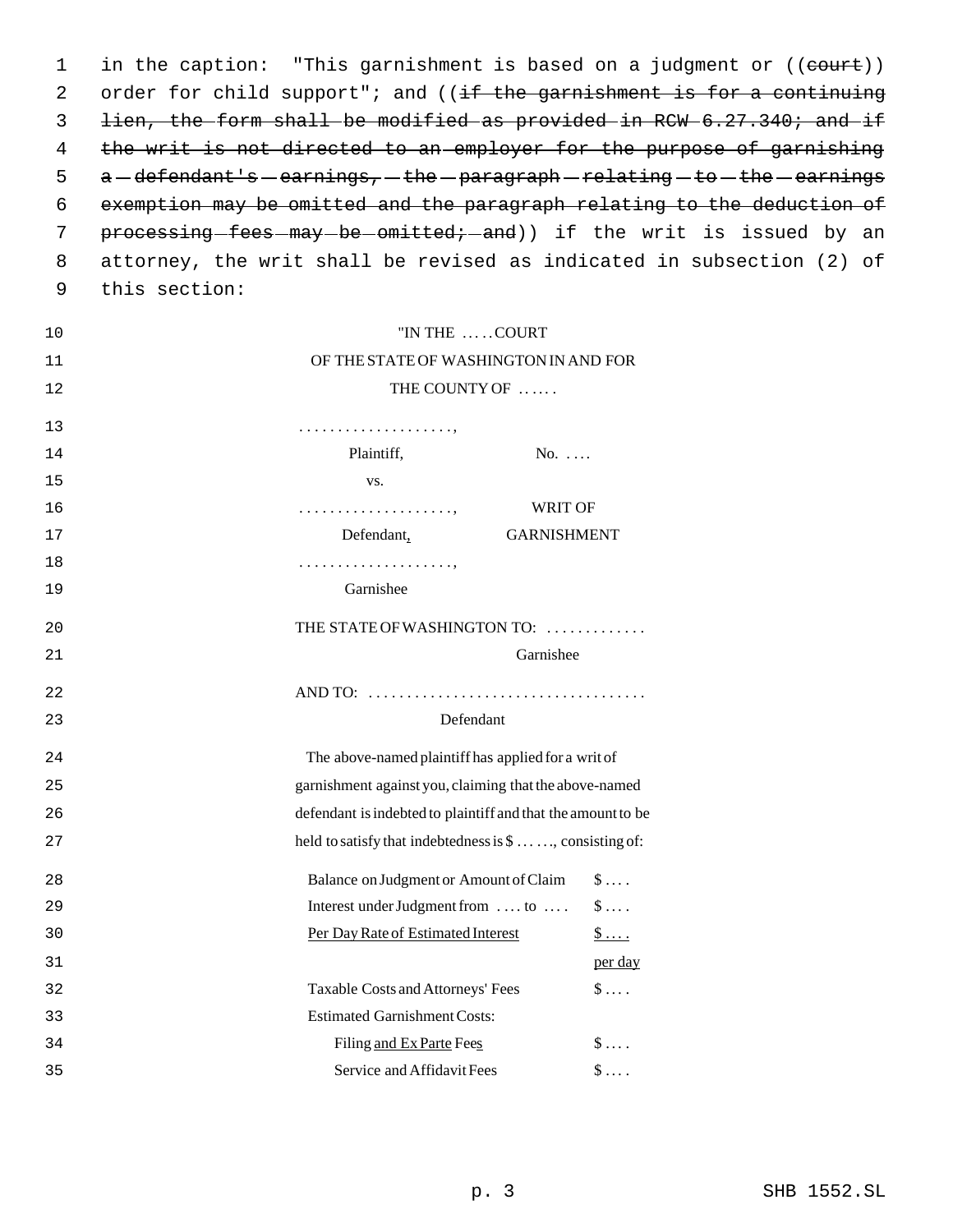| Postage and Costs of Certified Mail    | $S \ldots$   |
|----------------------------------------|--------------|
| Answer Fee or Fees (((If applicable))) | $\mathbb{S}$ |
| Garnishment Attorney Fee               | $S \ldots$   |
| Other                                  |              |

 YOU ARE HEREBY COMMANDED, unless otherwise directed by the court, by the attorney of record for the plaintiff, or by this writ, not to pay any debt, whether earnings subject to this garnishment or any other debt, owed to the defendant at the time this writ was served and not to deliver, sell, or transfer, or recognize any sale or transfer of, any personal property or effects of the defendant in your possession or control at the time when this writ was served. Any such payment, delivery, sale, or transfer is void to the extent necessary to satisfy the plaintiff's claim and costs for this writ with interest.

14 YOU ARE FURTHER COMMANDED to answer this writ ((by filling in the attached form)) according to the instructions in this writ and in the answer forms and, within twenty days after the service of the writ upon you, to mail or deliver the original of such answer to the court, one copy to the plaintiff or the plaintiff's attorney, and one copy to the 19 defendant, ((in the envelopes provided)) at the addresses listed at the bottom of this writ.

21 ((If, at the time this writ was served, you owed the defendant any 22 earnings  $-\t{that - is}$ ,  $-wages$ ,  $-salary$ ,  $-commission$ ,  $-bonus$ ,  $-or - other$  compensation for personal services or any periodic payments pursuant to 24 a -nongovernmental -pension -or -retirement -program), -the -defendant -is 25 entitled to receive amounts that are exempt from garnishment under 26 federal - and - state - law. You - must - pay - the - exempt - amounts - to - the 27 defendant on the day you would customarily pay the compensation or other periodic payment. As more fully explained in the answer, the basic  $-$  exempt  $-$  amount  $-$  is  $-$  the  $-$  greater  $-$  of  $-$  seventy-five  $-$  percent  $-$  of disposable earnings or a minimum amount determined by reference to the 31 employee's pay period, to be calculated as provided in the answer. However, if this writ carries a statement in the heading that "This garnishment is based on a judgment or court order for child support," 34 the basic exempt amount is forty percent of disposable earnings.

 IF THIS IS A WRIT FOR A CONTINUING LIEN ON EARNINGS, YOU MAY DEDUCT A PROCESSING FEE FROM THE REMAINDER OF THE EMPLOYEE'S EARNINGS AFTER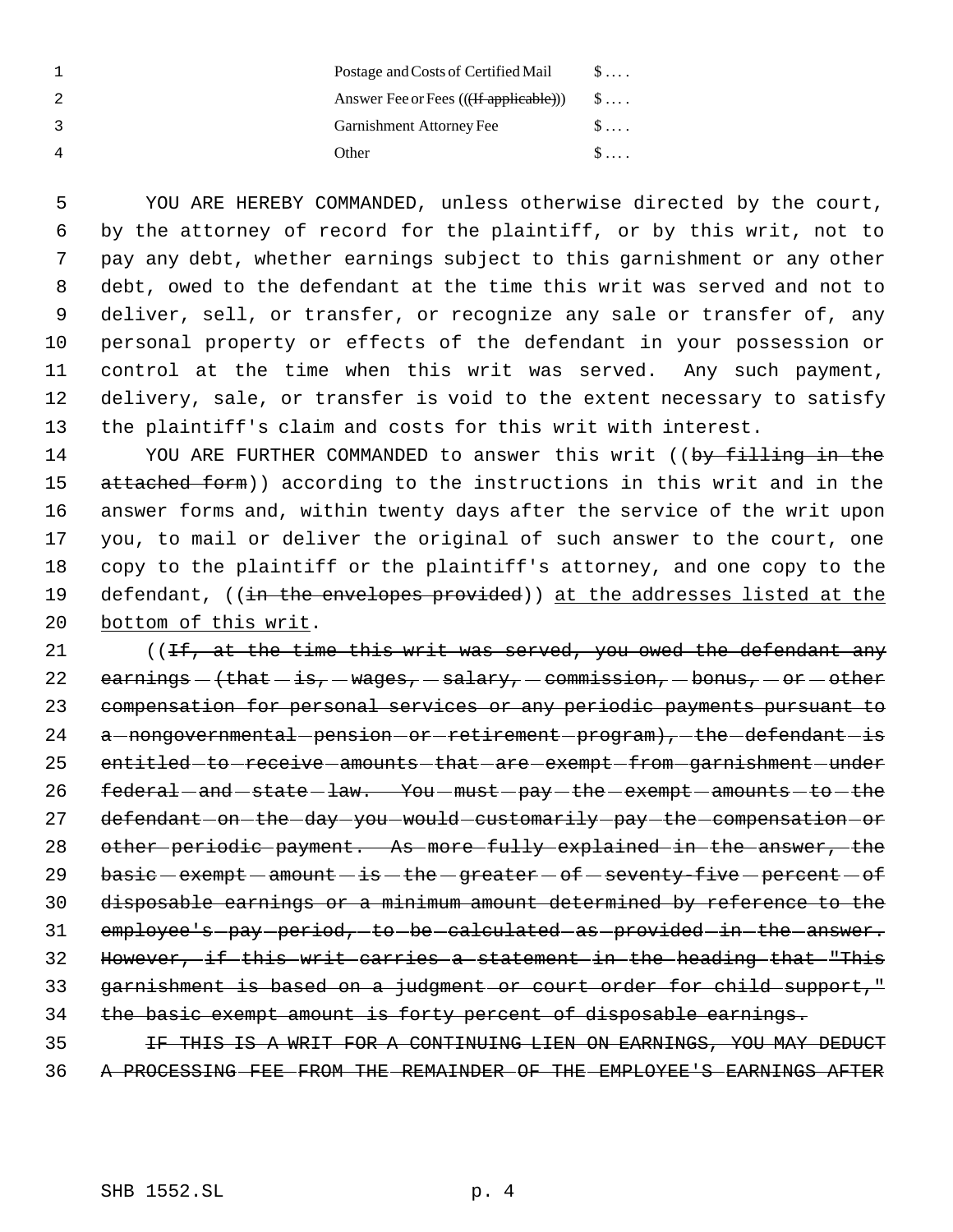WITHHOLDING UNDER THIS WRIT. THE PROCESSING FEE MAY NOT EXCEED TWENTY DOLLARS FOR THE FIRST ANSWER AND TEN DOLLARS AT THE TIME YOU SUBMIT THE

SECOND ANSWER.))

 If you owe the defendant a debt payable in money in excess of the amount set forth in the first paragraph of this writ, hold only the amount set forth in the first paragraph and any processing fee if one is charged and release all additional funds or property to defendant.

 IF YOU FAIL TO ANSWER THIS WRIT AS COMMANDED, A JUDGMENT MAY BE ENTERED AGAINST YOU FOR THE FULL AMOUNT OF THE PLAINTIFF'S CLAIM AGAINST THE DEFENDANT WITH ACCRUING INTEREST, ATTORNEY FEES, AND COSTS WHETHER OR NOT YOU OWE ANYTHING TO THE DEFENDANT. IF YOU PROPERLY ANSWER THIS WRIT, ANY JUDGMENT AGAINST YOU WILL NOT EXCEED THE AMOUNT OF ANY NONEXEMPT DEBT OR THE VALUE OF ANY NONEXEMPT PROPERTY OR EFFECTS IN YOUR POSSESSION OR CONTROL.

 JUDGMENT MAY ALSO BE ENTERED AGAINST THE DEFENDANT FOR COSTS AND FEES INCURRED BY THE PLAINTIFF.

 Witness, the Honorable . . . . . . . ., Judge of the above-entitled 18 Court, and the seal thereof, this . . . day of . . . . . ., 20. . .

[Seal]

| 21 |                      | .         |
|----|----------------------|-----------|
| 22 | Attorney for         | Clerk of  |
| 23 | Plaintiff (or        | the Court |
| 24 | Plaintiff, if no     |           |
| 25 | attorney)            |           |
| 26 |                      |           |
| 27 | Address              | By        |
| 28 |                      |           |
| 29 | Name of Defendant    | Address"  |
| 30 |                      |           |
| 31 | Address of Defendant |           |

 (2) If an attorney issues the writ of garnishment, the final paragraph of the writ, containing the date, and the subscripted attorney and clerk provisions, shall be replaced with text in substantially the following form: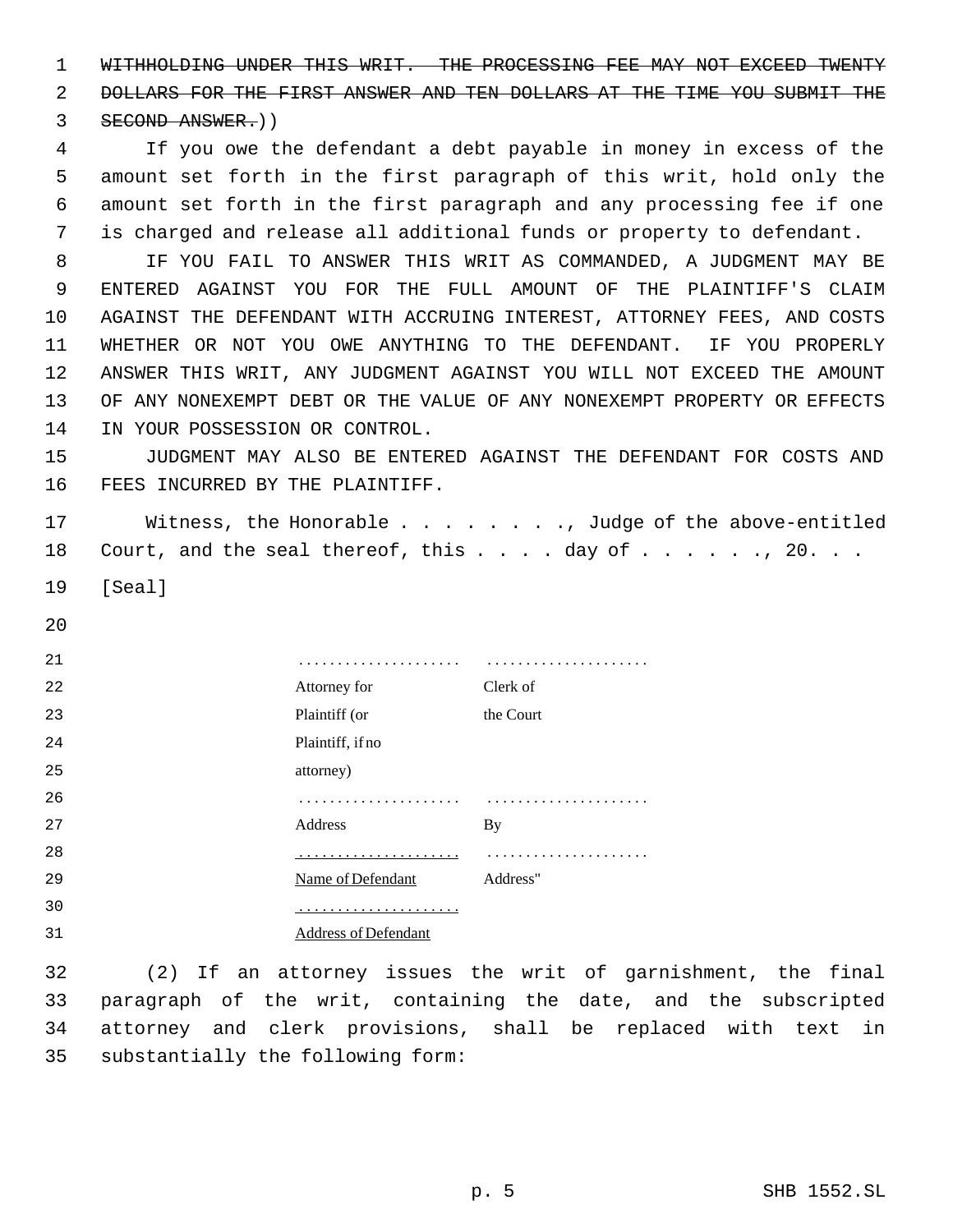"This writ is issued by the undersigned attorney of record for plaintiff under the authority of chapter 6.27 of the Revised Code of Washington, and must be complied with in the same manner as a writ issued by the clerk of the court.

| 5  | Dated this $\dots \dots \dots \dots$ day of $\dots \dots \dots \dots$ |                             |
|----|-----------------------------------------------------------------------|-----------------------------|
| 6  |                                                                       |                             |
| 7  | .                                                                     |                             |
| 8  | <b>Attorney for Plaintiff</b>                                         |                             |
| 9  |                                                                       |                             |
| 10 | $Address(\rightharpoonup)$                                            | Address of the Clerk of the |
| 11 |                                                                       | Court"                      |
| 12 |                                                                       |                             |
| 13 | Name of Defendant                                                     |                             |
| 14 |                                                                       |                             |
| 15 | Address of Defendant                                                  |                             |

 NEW SECTION. **Sec. 4.** A new section is added to chapter 6.27 RCW to read as follows:

 (1) A writ that is issued for a continuing lien on earnings shall be substantially in the following form, but if the writ is issued under an order or judgment for child support, the following statement shall appear conspicuously in the caption: "This garnishment is based on a judgment or order for child support;" and if the writ is issued by an attorney, the writ shall be revised as indicated in subsection (2) of this section:

| 26 | "IN THE COURT                         |                           |
|----|---------------------------------------|---------------------------|
| 27 | OF THE STATE OF WASHINGTON IN AND FOR |                           |
| 28 | THE COUNTY OF                         |                           |
| 29 |                                       |                           |
| 30 | Plaintiff,                            | $No. \ldots$              |
| 31 | VS.                                   |                           |
| 32 |                                       | <b>WRIT OF</b>            |
| 33 | Defendant                             | <b>GARNISHMENT FOR</b>    |
| 34 |                                       | <b>CONTINUING LIEN ON</b> |
| 35 |                                       | <b>EARNINGS</b>           |
|    |                                       |                           |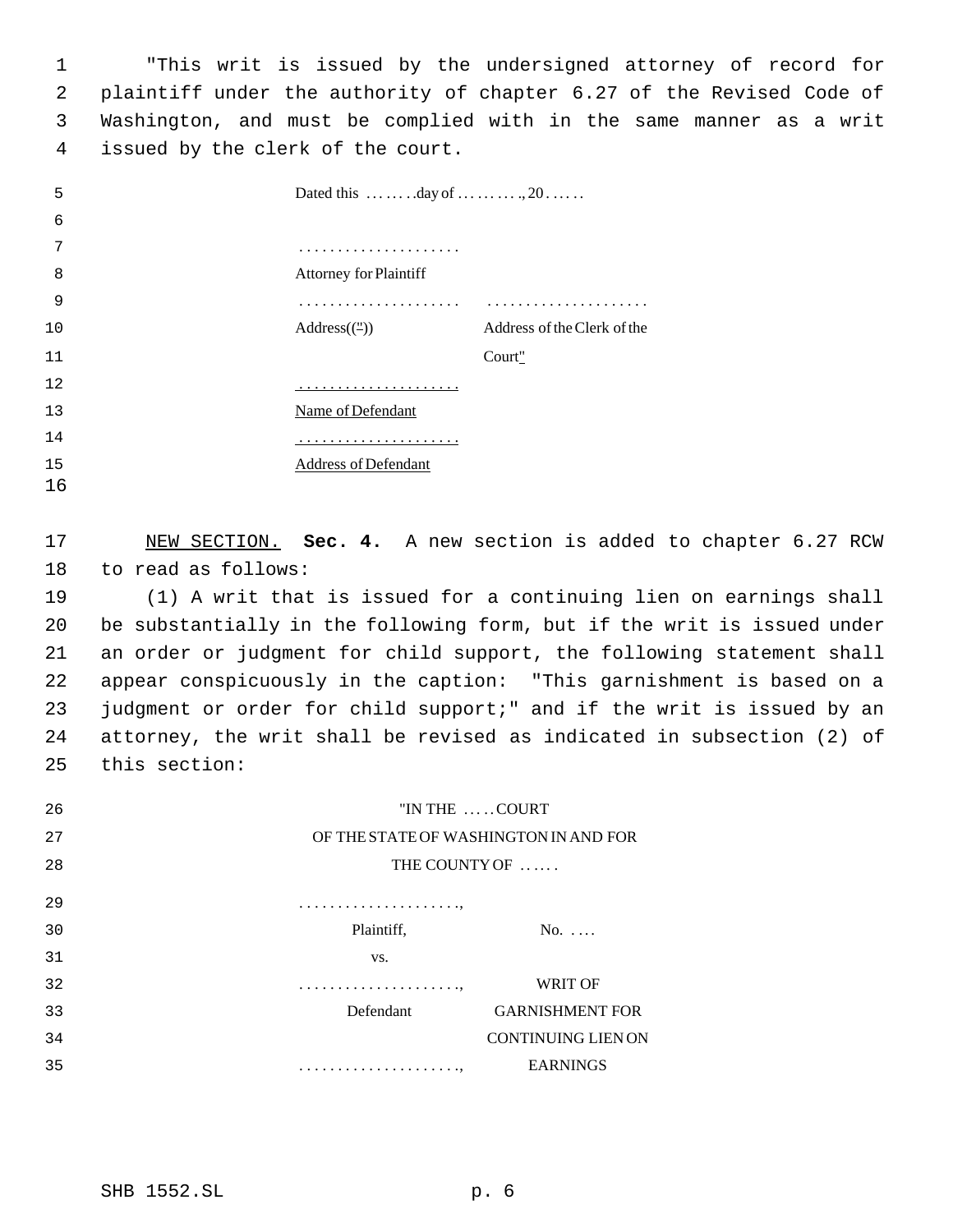| $\mathbf{1}$   | Garnishee                                                    |  |
|----------------|--------------------------------------------------------------|--|
| $\overline{2}$ | THE STATE OF WASHINGTON TO:                                  |  |
| 3              | Garnishee                                                    |  |
| 4              |                                                              |  |
| 5              | Defendant                                                    |  |
| 6              | The above-named plaintiff has applied for a writ of          |  |
| 7              | garnishment against you, claiming that the above-named       |  |
| 8              | defendant is indebted to plaintiff and that the amount to be |  |
| 9              | held to satisfy that indebtedness is \$ , consisting of:     |  |
| 10             | $\$\ldots$ .<br>Balance on Judgment or Amount of Claim       |  |
| 11             | $\$\ldots$ .<br>Interest under Judgment from  to             |  |
| 12             | $\mathsf{\$}\ldots$ .<br>Per Day Rate of Estimated Interest  |  |
| 13             | per day                                                      |  |
| 14             | $\$\ldots$ .<br>Taxable Costs and Attorneys' Fees            |  |
| 15             | <b>Estimated Garnishment Costs:</b>                          |  |
| 16             | $\$\ldots$ .<br>Filing and Ex Parte Fees                     |  |
| 17             | $\$\ldots$ .<br>Service and Affidavit Fees                   |  |
| 18             | $\$\ldots$ .<br>Postage and Costs of Certified Mail          |  |
| 19             | $\mathsf{\$}\dots$<br>Answer Fee or Fees                     |  |
| 20             | $\$\ldots$ .<br>Garnishment Attorney Fee                     |  |
| 21             | Other<br>$\mathbb{S}$                                        |  |
|                |                                                              |  |

 THIS IS A WRIT FOR A CONTINUING LIEN. THE GARNISHEE SHALL HOLD the nonexempt portion of the defendant's earnings due at the time of service of this writ and shall also hold the defendant's nonexempt earnings that accrue through the last payroll period ending on or before SIXTY days after the date of service of this writ. HOWEVER, IF THE GARNISHEE IS PRESENTLY HOLDING THE NONEXEMPT PORTION OF THE DEFENDANT'S EARNINGS UNDER A PREVIOUSLY SERVED WRIT FOR A CONTINUING LIEN, THE GARNISHEE SHALL HOLD UNDER THIS WRIT only the defendant's nonexempt earnings that accrue from the date the previously served writ or writs terminate and through the last payroll period ending on or before sixty days after the date of termination of the previous writ or writs. IN EITHER CASE, THE GARNISHEE SHALL STOP WITHHOLDING WHEN THE SUM WITHHELD EQUALS THE AMOUNT STATED IN THIS WRIT OF GARNISHMENT.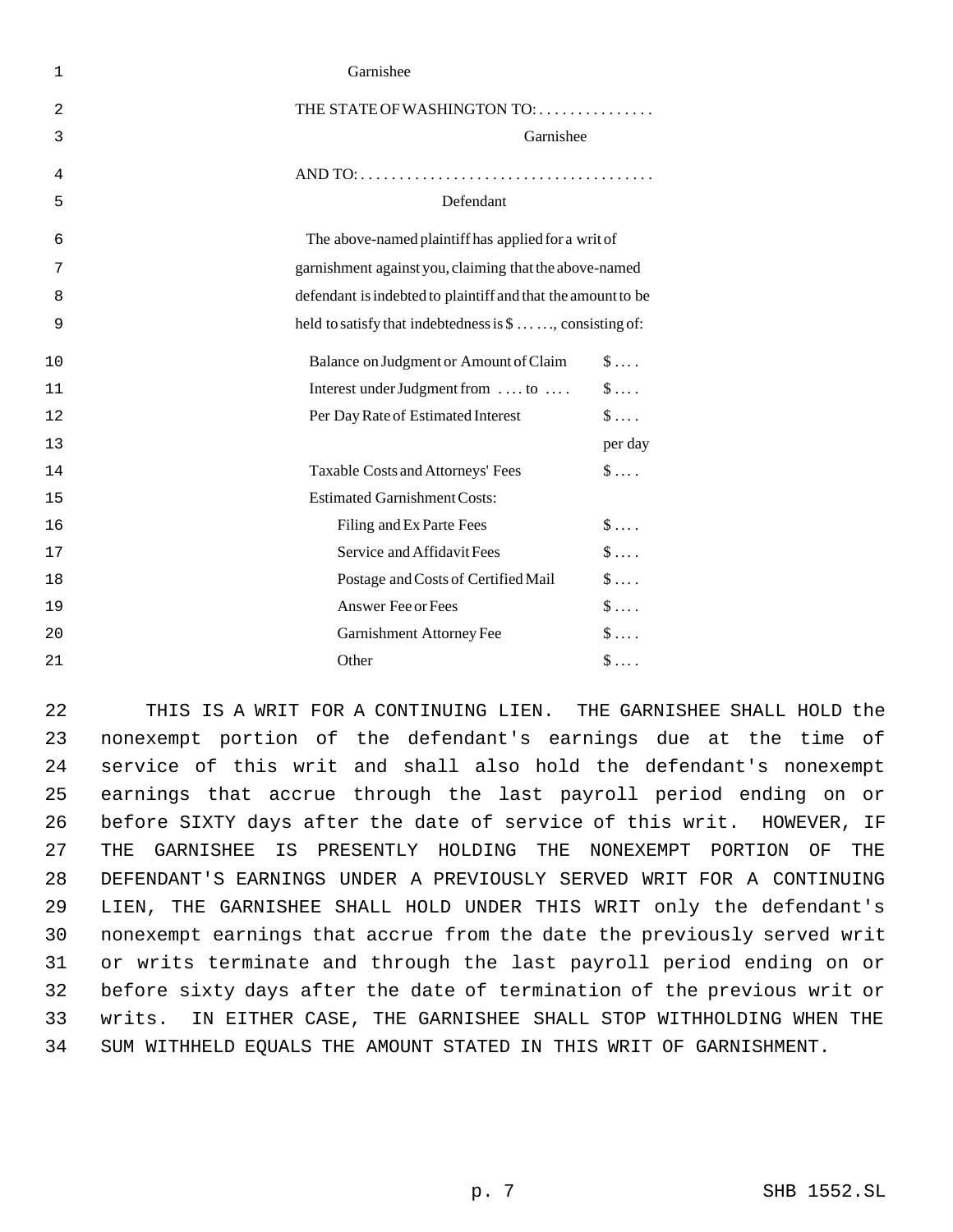YOU ARE HEREBY COMMANDED, unless otherwise directed by the court, by the attorney of record for the plaintiff, or by this writ, not to pay any debt, whether earnings subject to this garnishment or any other debt, owed to the defendant at the time this writ was served and not to deliver, sell, or transfer, or recognize any sale or transfer of, any personal property or effects of the defendant in your possession or control at the time when this writ was served. Any such payment, delivery, sale, or transfer is void to the extent necessary to satisfy the plaintiff's claim and costs for this writ with interest.

 YOU ARE FURTHER COMMANDED to answer this writ according to the instructions in this writ and in the answer forms and, within twenty days after the service of the writ upon you, to mail or deliver the original of such answer to the court, one copy to the plaintiff or the plaintiff's attorney, and one copy to the defendant, at the addresses listed at the bottom of this writ.

 If, at the time this writ was served, you owed the defendant any earnings (that is, wages, salary, commission, bonus, tips, or other compensation for personal services or any periodic payments pursuant to a nongovernmental pension or retirement program), the defendant is entitled to receive amounts that are exempt from garnishment under federal and state law. You must pay the exempt amounts to the defendant on the day you would customarily pay the compensation or other periodic payment. As more fully explained in the answer, the basic exempt amount is the greater of seventy-five percent of disposable earnings or a minimum amount determined by reference to the employee's pay period, to be calculated as provided in the answer. However, if this writ carries a statement in the heading that "This garnishment is based on a judgment or order for child support," the basic exempt amount is fifty percent of disposable earnings.

 YOU MAY DEDUCT A PROCESSING FEE FROM THE REMAINDER OF THE EMPLOYEE'S EARNINGS AFTER WITHHOLDING UNDER THIS WRIT. THE PROCESSING FEE MAY NOT EXCEED TWENTY DOLLARS FOR THE FIRST ANSWER AND TEN DOLLARS AT THE TIME YOU SUBMIT THE SECOND ANSWER.

 If you owe the defendant a debt payable in money in excess of the amount set forth in the first paragraph of this writ, hold only the amount set forth in the first paragraph and any processing fee if one is charged and release all additional funds or property to defendant.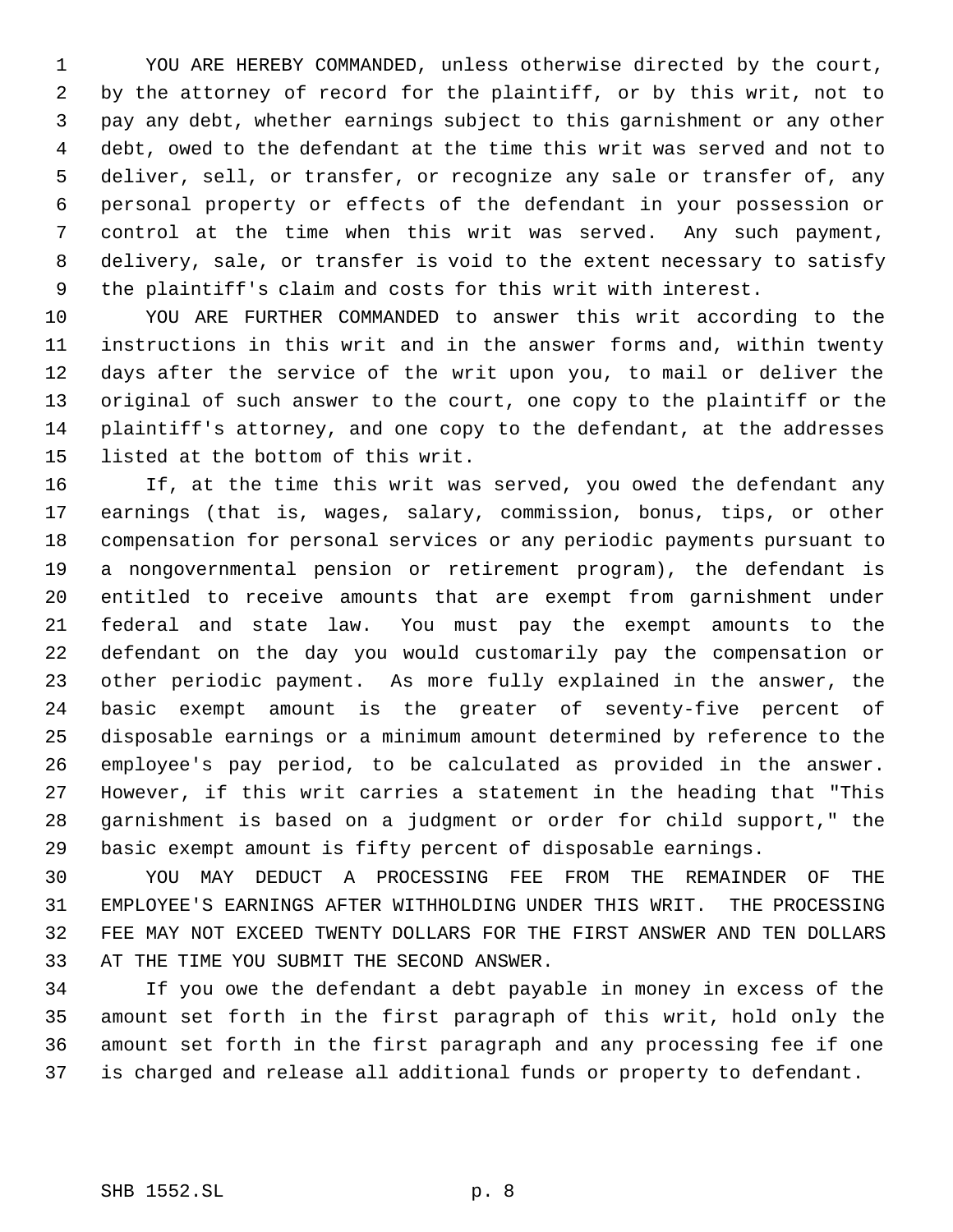IF YOU FAIL TO ANSWER THIS WRIT AS COMMANDED, A JUDGMENT MAY BE ENTERED AGAINST YOU FOR THE FULL AMOUNT OF THE PLAINTIFF'S CLAIM AGAINST THE DEFENDANT WITH ACCRUING INTEREST, ATTORNEY FEES, AND COSTS WHETHER OR NOT YOU OWE ANYTHING TO THE DEFENDANT. IF YOU PROPERLY ANSWER THIS WRIT, ANY JUDGMENT AGAINST YOU WILL NOT EXCEED THE AMOUNT OF ANY NONEXEMPT DEBT OR THE VALUE OF ANY NONEXEMPT PROPERTY OR EFFECTS IN YOUR POSSESSION OR CONTROL.

 JUDGMENT MAY ALSO BE ENTERED AGAINST THE DEFENDANT FOR COSTS AND FEES INCURRED BY THE PLAINTIFF.

 Witness, the Honorable . . . . . . . ., Judge of the above-entitled 11 Court, and the seal thereof, this . . . . day of . . . . . . , 20. . .

[Seal]

| 13 |                             |           |
|----|-----------------------------|-----------|
| 14 | Attorney for                | Clerk of  |
| 15 | Plaintiff (or               | the Court |
| 16 | Plaintiff, if no            |           |
| 17 | attorney)                   |           |
| 18 |                             |           |
| 19 | Address                     | By        |
| 20 |                             |           |
| 21 | Name of Defendant           | Address"  |
| 22 |                             |           |
| 23 | <b>Address of Defendant</b> |           |

 (2) If an attorney issues the writ of garnishment, the final paragraph of the writ, containing the date, and the subscripted attorney and clerk provisions, shall be replaced with text in substantially the following form:

 "This writ is issued by the undersigned attorney of record for plaintiff under the authority of chapter 6.27 of the Revised Code of Washington, and must be complied with in the same manner as a writ issued by the clerk of the court.

Dated this  $\dots \dots \dots \dots \dots \dots \dots \dots \dots 20 \dots \dots$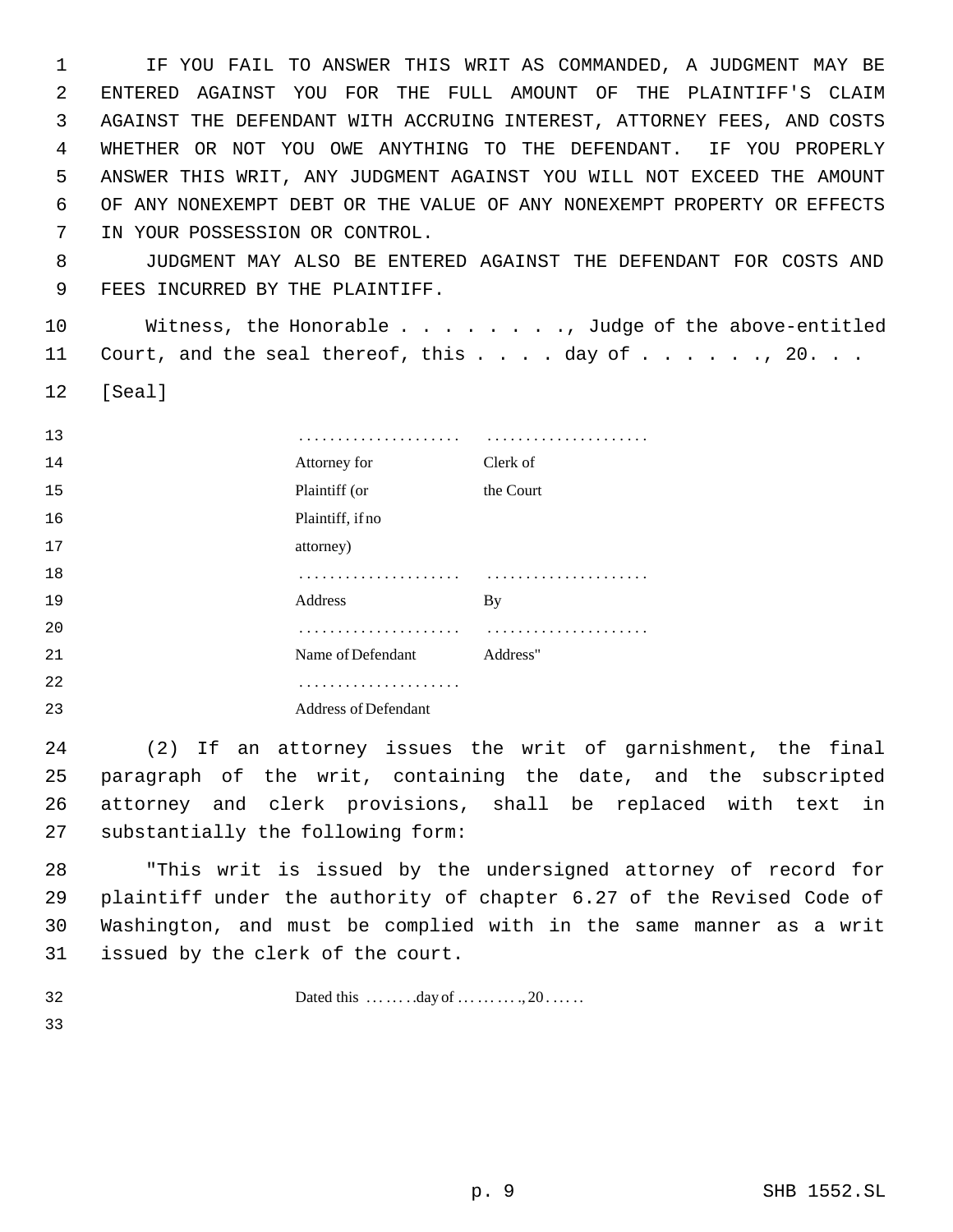| 1  |                                                          |                                                                       |
|----|----------------------------------------------------------|-----------------------------------------------------------------------|
| 2  | Attorney for Plaintiff                                   |                                                                       |
| 3  |                                                          |                                                                       |
| 4  | Address                                                  | Address of the Clerk of the                                           |
| 5  |                                                          | Court"                                                                |
| 6  | .                                                        |                                                                       |
| 7  | Name of Defendant                                        |                                                                       |
| 8  |                                                          |                                                                       |
| 9  | Address of Defendant                                     |                                                                       |
| 10 |                                                          | Sec. 5. RCW $6.27.340$ and 2003 c 222 s 13 are each amended to read   |
| 11 | as follows:                                              |                                                                       |
| 12 |                                                          | (1) Service of a writ for a continuing lien shall comply fully with   |
| 13 | RCW 6.27.110.                                            |                                                                       |
| 14 |                                                          | (2) ((The caption of the writ shall-be marked "CONTINUING LIEN ON     |
| 15 |                                                          | EARNINGS" and the following additional paragraph shall be included in |
| 16 | the writ form prescribed in RCW 6.27.100:                |                                                                       |
| 17 |                                                          | "THIS IS A WRIT FOR A CONTINUING LIEN. THE GARNISHEE SHALL            |
| 18 |                                                          | HOLD the nonexempt portion of the defendant's earnings due at         |
| 19 |                                                          | the-time-of-service-of-this-writ-and-shall-also-hold-the              |
| 20 |                                                          | defendant's-nonexempt-earnings-that-accrue-through-the-last           |
| 21 |                                                          | payroll period ending on or before SIXTY days after the date of       |
| 22 |                                                          | service of this writ. HOWEVER, IF THE GARNISHEE IS PRESENTLY          |
| 23 |                                                          | HOLDING THE NONEXEMPT PORTION OF THE DEFENDANT'S EARNINGS UNDER       |
| 24 |                                                          | A PREVIOUSLY SERVED WRIT FOR A CONTINUING LIEN, THE GARNISHEE         |
| 25 |                                                          | SHALL-HOLD-UNDER-THIS-WRIT-only-the-defendant's-nonexempt             |
| 26 |                                                          | earnings that accrue from the date the previously served writ         |
| 27 |                                                          | or writs terminate and through the last payroll period ending         |
| 28 |                                                          | on or before sixty days after the date of termination of the          |
| 29 |                                                          | previous writ or writs. IN EITHER CASE, THE GARNISHEE SHALL           |
| 30 |                                                          | STOP WITHHOLDING WHEN THE SUM WITHHELD EQUALS THE AMOUNT STATED       |
| 31 | IN THIS WRIT OF GARNISHMENT."                            |                                                                       |
| 32 |                                                          | (3) The answer forms served on an employer with the writ shall        |
| 33 |                                                          | include in the caption, "ANSWER TO WRIT OF GARNISHMENT FOR CONTINUING |
| 34 |                                                          | LIEN-ON-EARNINGS, "-and-the-following-paragraph-shall-be-added-to     |
| 35 | section I of the answer form prescribed in RCW 6.27.190: |                                                                       |

36 "If-you-are-withholding-the-defendant's nonexempt-earnings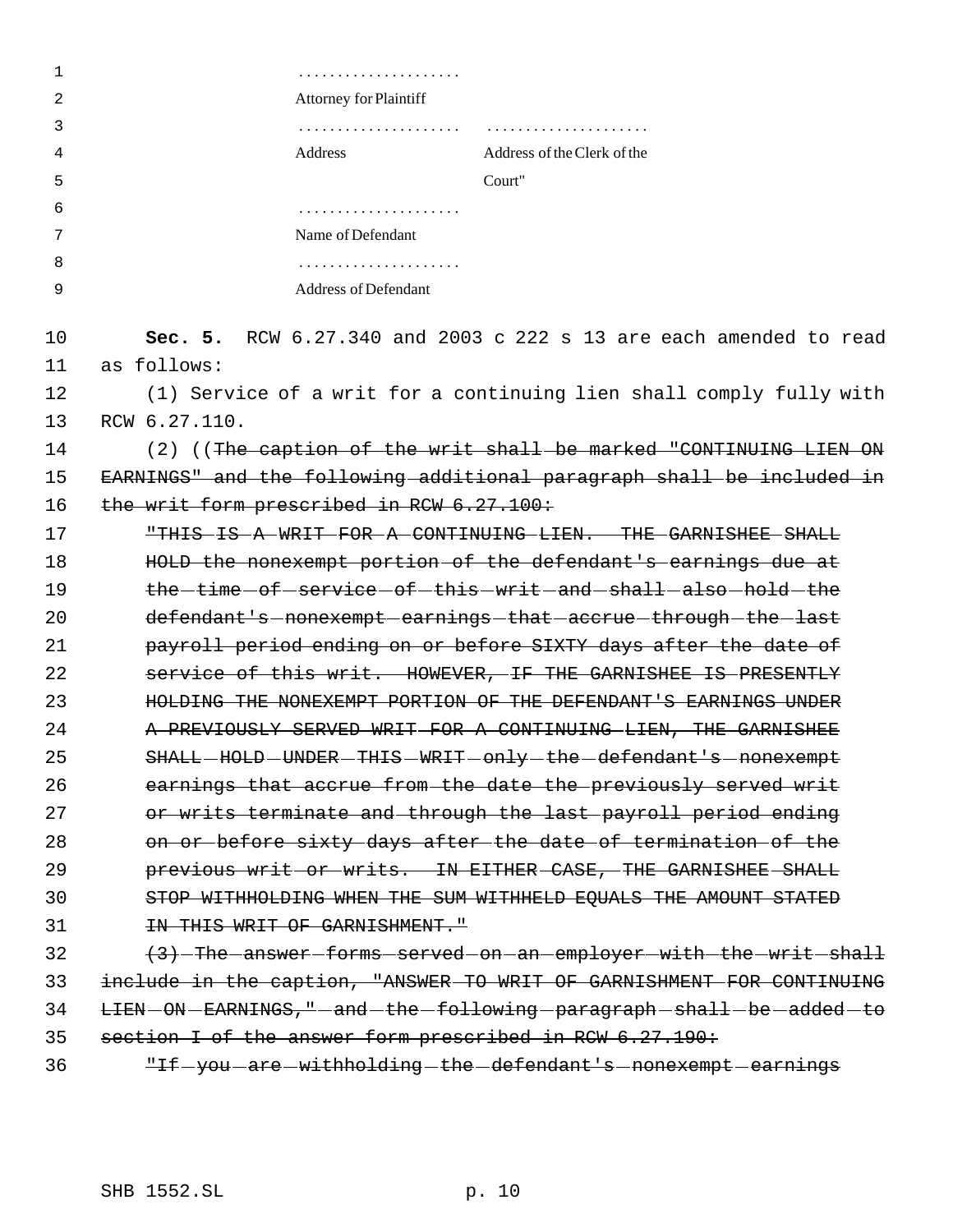1 under a previously served writ for a continuing lien, answer 2 only sections I and II of this form and mail or deliver the forms as directed in the writ. Withhold from the defendant's future nonexempt earnings as directed in the writ, and a second set of answer forms will be forwarded to you later.

- 6 ANSWER: I-am-presently-holding-the-defendant's-nonexempt 7 earnings under a previous writ served on . . . . . . that will 8 terminate not later than . . . . . . 20 . . .
- 

. . . . . . . . . . . . . . . . . . . . .

10 If you are NOT withholding the defendant's earnings under a 11 previously served writ for a continuing lien, answer this entire form and mail or deliver the forms as directed in the 13 writ. A second set of answer forms will be forwarded to you **later-for-subsequently-withheld earnings.**")) If the writ is directed to an employer for the purpose of garnishing the defendant's wages, the first answer shall accurately state, as of the date the writ of garnishment was issued as indicated by 18 the date appearing on the last page of the writ, whether the defendant was employed by the garnishee defendant (and if not 20 the date employment terminated), whether the defendant's earnings were subject to a preexisting writ of garnishment for continuing liens on earnings (and if so the date such writ will terminate and the current writ will be enforced), whether the defendant maintained a financial account with garnishee, and whether the garnishee defendant had possession of or control over any funds, personal property, or effects of the defendant 27 (and if so the garnishee defendant shall list all of defendant's personal property or effects in its possession or control). The first answer shall further accurately state, as of the time of service of the writ of garnishment on the garnishee defendant, the amount due and owing from the garnishee defendant to the defendant, and the defendant's total earnings, allowable deductions, disposable earnings, exempt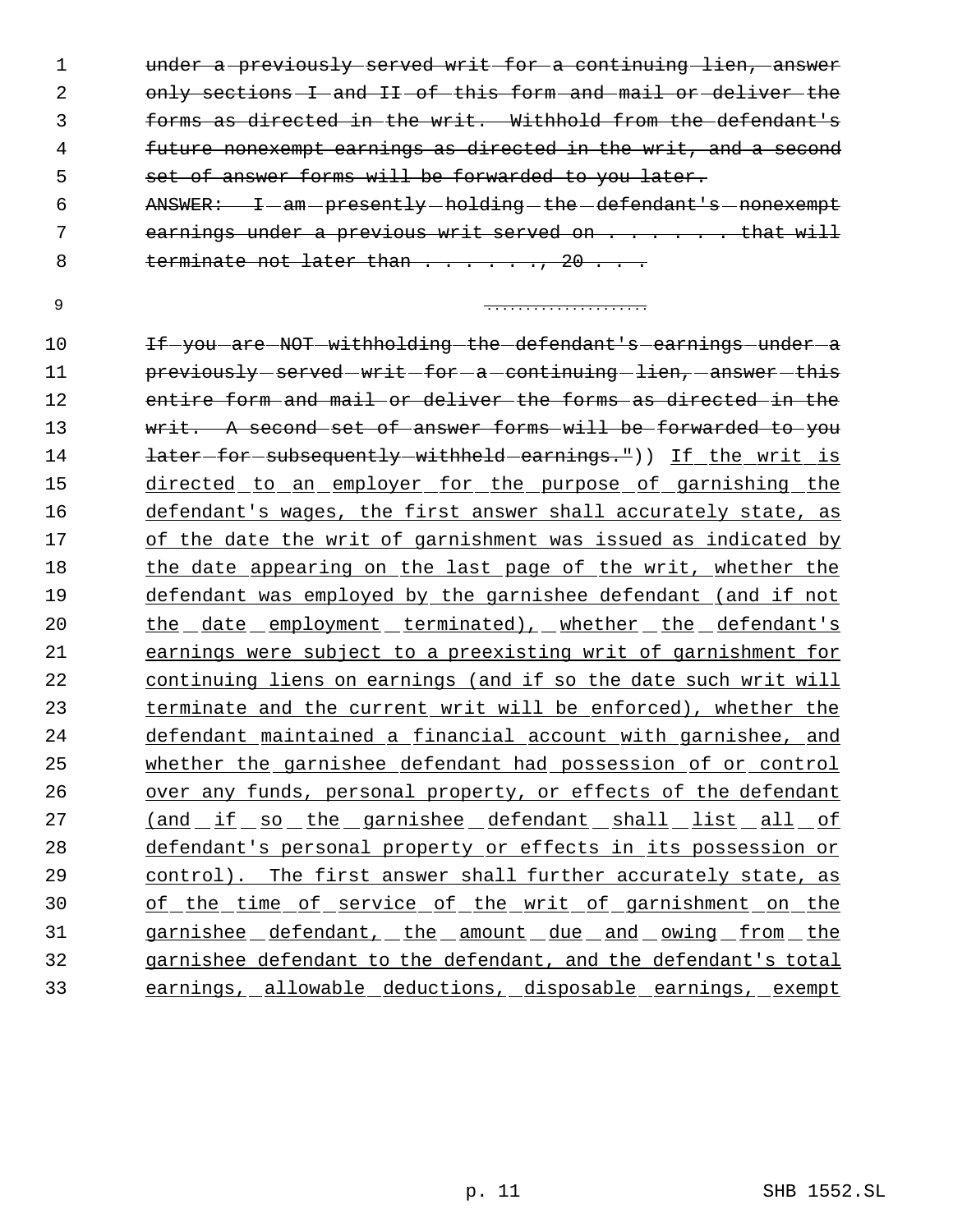| 1  | earnings, deductions for superior liens such as child support,  |
|----|-----------------------------------------------------------------|
| 2  | and net earnings withheld under the writ. The first answer may  |
| 3  | be substantially in the following form:                         |
| 4  | IN THE COURT                                                    |
| 5  | OF THE STATE OF WASHINGTON IN AND FOR                           |
| 6  | THE COUNTY OF                                                   |
| 7  | $NO. \ldots$ .<br><u>.</u>                                      |
| 8  | Plaintiff,                                                      |
| 9  | <b>FIRST ANSWER</b><br>VS.                                      |
| 10 | <b>TO WRIT OF</b><br><u>.</u>                                   |
| 11 | Defendant,<br><b>GARNISHMENT</b>                                |
| 12 | <u></u> FOR CONTINUING LIEN                                     |
| 13 | Garnishee Defendant<br><b>ON EARNINGS</b>                       |
| 14 | SECTION I. If you are withholding the defendant's nonexempt     |
| 15 | earnings under a previously served writ for a continuing lien,  |
| 16 | answer only sections I and III of this form and mail or deliver |
| 17 | the forms as directed in the writ. Withhold from the            |
| 18 | defendant's future nonexempt earnings as directed in the writ,  |
| 19 | and a second set of answer forms will be forwarded to you       |
| 20 | later.                                                          |
| 21 | If you are NOT withholding the defendant's earnings under a     |
| 22 | previously served writ for a continuing lien, answer this       |
| 23 | ENTIRE form and mail or deliver the forms as directed in the    |
| 24 | writ. A second set of answer forms will be forwarded to you     |
| 25 | later for subsequently withheld earnings.                       |
| 26 | ANSWER: I_am_presently_holding_the_defendant's_nonexempt        |
| 27 | earnings under a previous writ served on that will              |
| 28 | terminate not later than 20                                     |
| 29 | On the date the writ of garnishment was issued as indicated by  |
| 30 | the date appearing on the last page of the writ:                |
| 31 | (A) The defendant: (check one) [ ] was, [ ] was not employed    |
| 32 | by garnishee. If not employed and you have no possession or     |
|    |                                                                 |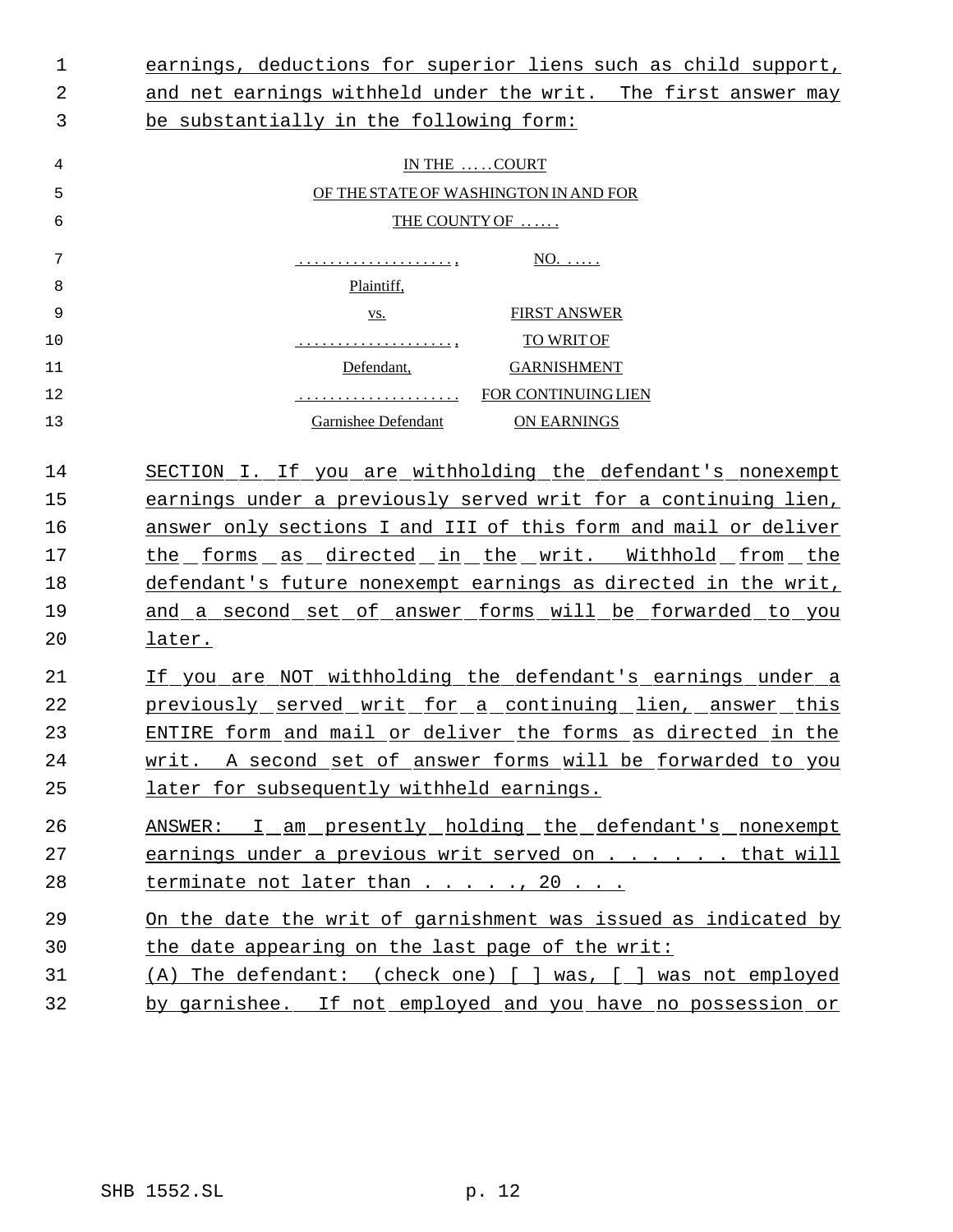| 1              | control of any funds of defendant, indicate the last day of                                     |  |
|----------------|-------------------------------------------------------------------------------------------------|--|
| $\overline{2}$ | employment: and complete section III of this                                                    |  |
| 3              | answer and mail or deliver the forms as directed in the writ;                                   |  |
| 4              | (B) The defendant: (check one) [ ] did, [ ] did not maintain                                    |  |
| 5              | a financial account with garnishee; and                                                         |  |
| 6              | (C) The garnishee: (check one) [ ] did, [ ] did not have                                        |  |
| 7              | possession of or control over any funds, personal property, or                                  |  |
| 8              | effects of the defendant. (List all of defendant's personal                                     |  |
| 9              | property or effects in your possession or control on the last                                   |  |
| 10             | page of this answer form or attach a schedule if necessary.)                                    |  |
| 11             | SECTION II. At the time of service of the writ of garnishment                                   |  |
| 12             | on the garnishee there was due and owing from the garnishee to                                  |  |
| 13             | the above-named defendant $\ddot{\mathsf{s}}$                                                   |  |
| 14             | <u>This writ attaches a maximum of  percent of the</u>                                          |  |
| 15             | defendant's disposable earnings (that is, compensation payable                                  |  |
| 16             | <u>for personal services, whether called wages, salary,</u>                                     |  |
| 17             | <u>commission, bonus, or otherwise, and including periodic</u>                                  |  |
| 18             | payments pursuant to a nongovernmental pension or retirement                                    |  |
| 19             | program).                                                                                       |  |
| 20             | Calculate the attachable amount as follows:                                                     |  |
| 21             |                                                                                                 |  |
| 22             | Less deductions required by law (social security,                                               |  |
| 23             | federal withholding tax, etc. Do not include                                                    |  |
| 24             | deductions for child support orders or government                                               |  |
| 25             | liens here. Deduct child support orders and liens                                               |  |
| 26             |                                                                                                 |  |
| 27             | Disposable Earnings (subtract line 2 from                                                       |  |
| 28             | line 1): \$ (3)                                                                                 |  |
| 29             | Enter percent of line $3:$ $\frac{5}{1}$ 4)                                                     |  |
| 30             | Enter one of the following exempt amounts <sup>*</sup> : $\$ \ . \ . \ . \ . \ . \ . \ . \ (5)$ |  |
| 31             | If paid:<br>Weekly<br>Semi-monthly<br>$\$\ldots$ .<br>$S$                                       |  |
| 32             | $S$<br>$\frac{1}{2}$<br>Bi-weekly<br>Monthly                                                    |  |
| 33             | *These are minimum exempt amounts that the                                                      |  |
| 34             | defendant must be paid. If your answer                                                          |  |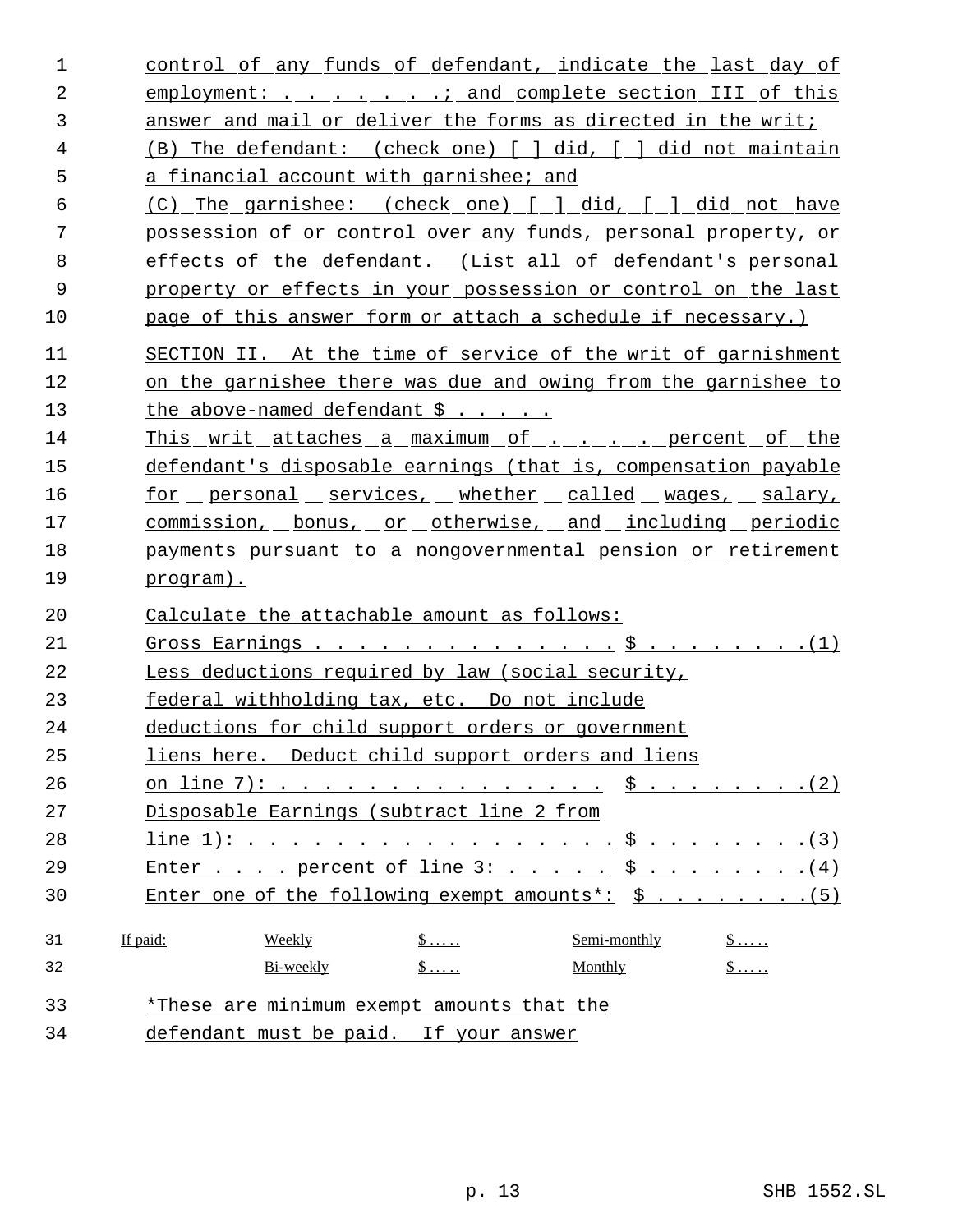| $\mathbf 1$    | covers more than one pay period, multiply                             |
|----------------|-----------------------------------------------------------------------|
| $\overline{2}$ | the preceding amount by the number of pay                             |
| 3              | periods and/or fraction thereof your answer                           |
| 4              | covers. If you use a pay period not shown,                            |
| 5              | prorate the monthly exempt amount.                                    |
| 6              | Subtract the larger of lines 4 and 5 from                             |
| 7              | line 3: \$ (6)                                                        |
| 8              | Enter amount (if any) withheld for ongoing                            |
| 9              |                                                                       |
| 10             | Subtract line 7 from line 6. This amount                              |
| 11             | must be held out for the plaintiff: \$ (8)                            |
| 12             | This is the formula that you will use for withholding each pay        |
| 13             | period over the required sixty day garnishment period. Deduct         |
| 14             | any allowable processing fee you may charge from the amount           |
| 15             | that is to be paid to the defendant.                                  |
| 16             | <u>If there is any uncertainty about your answer, give an</u>         |
| 17             | explanation on the last page or on an attached page.                  |
| 18             | SECTION III. An attorney may answer for the garnishee.                |
| 19             | Under penalty of perjury, I affirm that I have examined this          |
| 20             | answer, including accompanying schedules, and to the best of my       |
| 21             | knowledge and belief it is true, correct, and complete.               |
| 22             |                                                                       |
| 23             | Signature of<br>Date                                                  |
| 24             | <b>Garnishee Defendant</b>                                            |
| 25             |                                                                       |
| 26             | Signature of Person Connection with                                   |
| 27             | Answering for<br>Garnishee                                            |
| 28             | Garnishee                                                             |
| 29             |                                                                       |
| 30             | Print Name of Person                                                  |
| 31             | Signing<br>$Address of Gamma$                                         |
| 32             | (3) Prior to serving the answer forms for a writ for continuing       |
| 33             | lien on earnings, the plaintiff shall fill in the minimum exemption   |
| 34             | amounts for the different pay periods, and the maximum percentages of |
| 35             | disposable earnings subject to lien and exempt from lien.             |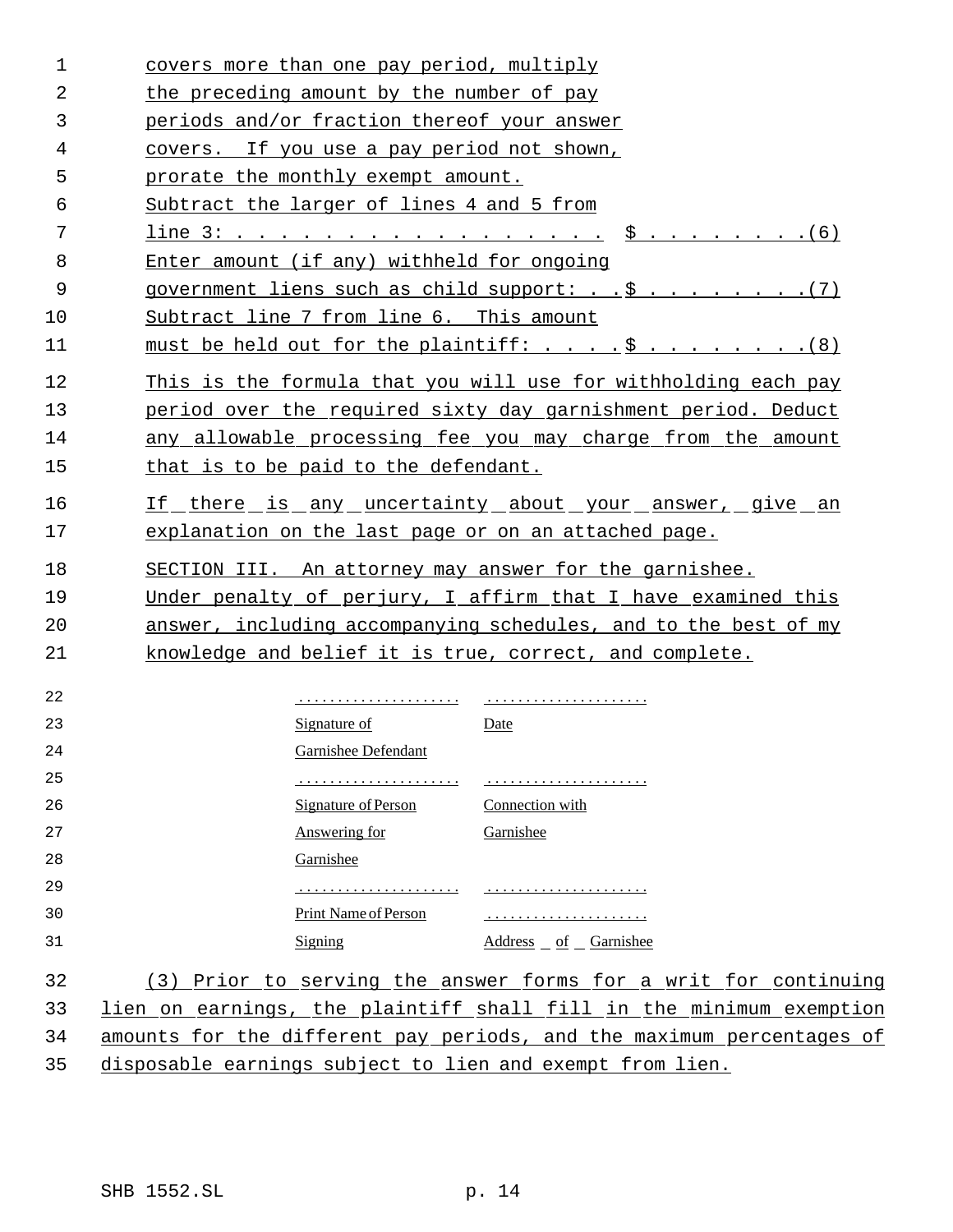(4) In the event plaintiff fails to comply with this section, employer may elect to treat the garnishment as one not creating a continuing lien.

 **Sec. 6.** RCW 6.27.110 and 1998 c 227 s 4 are each amended to read as follows:

6 (1) Service of the writ of garnishment<sub>1</sub> including a writ for 7 continuing lien on earnings, on the garnishee is invalid unless the 8 writ is served together with: (a)  $(($  Four  $))$  An answer form $((s))$  as 9 prescribed in RCW 6.27.190; and (b) ((three stamped envelopes addressed 10 respectively to the clerk of the court issuing the writ, the attorney 11 for - the - plaintiff - (or - to - the - plaintiff - if - the - plaintiff - has - no 12 attorney), and the defendant; and (e)) a check or money order made payable to the garnishee in the amount of twenty dollars for the answer fee if the writ of garnishment is not a writ for a continuing lien on earnings.

 (2) Except as provided in RCW 6.27.080 for service on a bank, savings and loan association, or credit union, the writ of garnishment shall be mailed to the garnishee by certified mail, return receipt requested, addressed in the same manner as a summons in a civil action, and will be binding upon the garnishee on the day set forth on the return receipt. In the alternative, the writ shall be served by the sheriff of the county in which the garnishee lives or has its place of business or by any person qualified to serve process in the same manner as a summons in a civil action is served.

 (3) If a writ of garnishment is served by a sheriff, the sheriff shall file with the clerk of the court that issued the writ a signed return showing the time, place, and manner of service and that the writ 28 was accompanied by  $\underline{an}$  answer form( $(s,$  addressed envelopes)), and check or money order if required by this section, and noting thereon fees for making the service. If service is made by any person other than a sheriff, such person shall file an affidavit including the same information and showing qualifications to make such service. If a writ of garnishment is served by mail, the person making the mailing shall file an affidavit showing the time, place, and manner of mailing and 35 that the writ was accompanied by an answer form((s-and-addressed 36 envelopes)), and check or money order if required by this section, and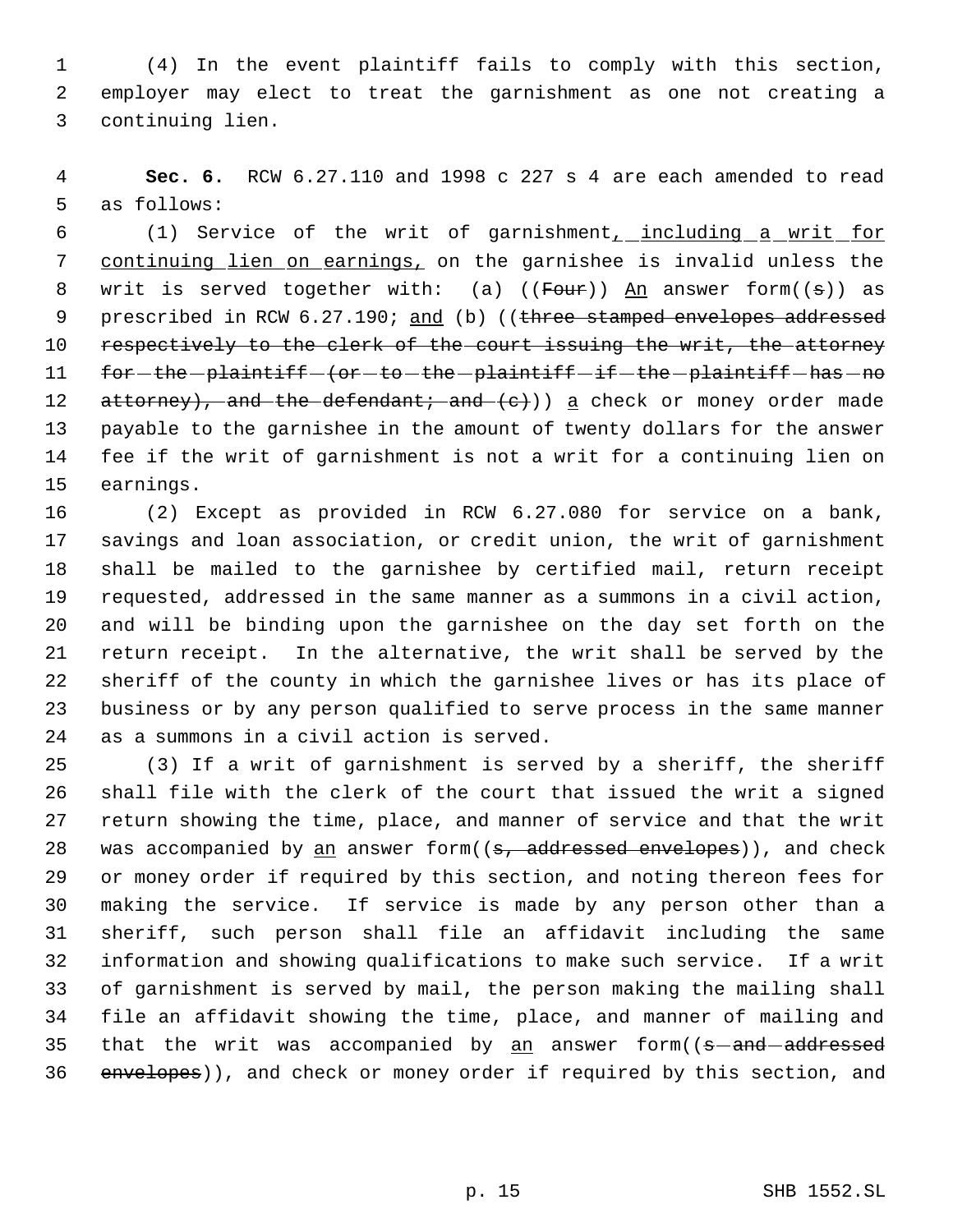1 shall attach the return receipt or electronic return receipt delivery confirmation to the affidavit.

 **Sec. 7.** RCW 6.27.140 and 2011 c 162 s 5 are each amended to read as follows:

 (1) The notice required by RCW 6.27.130(1) to be mailed to or served on an individual judgment debtor shall be in the following form, 7 printed or typed in ((type)) no smaller than ((elite type)) size twelve 8 point font type:

# NOTICE OF GARNISHMENT 10 AND OF YOUR RIGHTS

 A Writ of Garnishment issued in a Washington court has been or will be served on the garnishee named in the attached copy of the writ. After receipt of the writ, the garnishee is required to withhold payment of any money that was due to you and to withhold any other property of yours that the garnishee held or controlled. This notice of your rights is required by law.

YOU HAVE THE FOLLOWING EXEMPTION RIGHTS:

 WAGES. If the garnishee is your employer who owes wages or other personal earnings to you, your employer is required to pay amounts to you that are exempt under state and federal laws, as explained in the writ of garnishment. You should receive a copy of your employer's answer, which will show how the exempt amount was calculated. If the garnishment is for 24 child support, the exempt amount paid to you will be ((forty)) 25 a percent of ((wages-due-you,-but-if-you-are-supporting-a spouse, state registered domestic partner, or dependent child, 27 you are entitled to claim an additional ten percent as exempt)) your disposable earnings, which is fifty percent of that part 29 of your earnings remaining after your employer deducts those amounts which are required by law to be withheld.

 BANK ACCOUNTS. If the garnishee is a bank or other institution with which you have an account in which you have deposited benefits such as Temporary Assistance for Needy Families, Supplemental Security Income (SSI), Social Security, veterans' 35 benefits, unemployment compensation, or ((a-United-States pension)) any federally qualified pension, such as a state or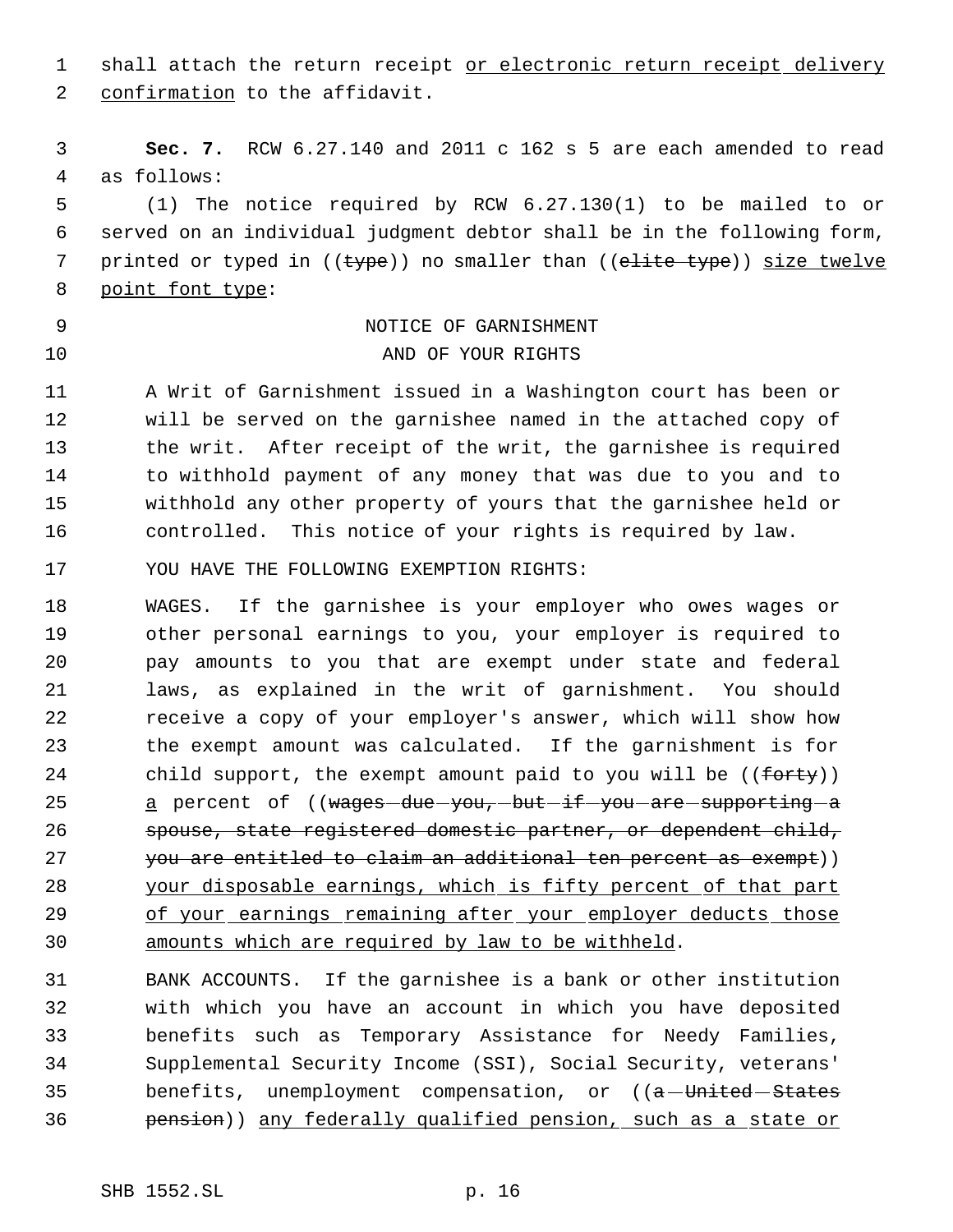federal pension, individual retirement account (IRA), or 401K 2 plan, you may claim the account as fully exempt if you have deposited only such benefit funds in the account. It may be partially exempt even though you have deposited money from other sources in the same account. An exemption is also available under RCW 26.16.200, providing that funds in a community bank account that can be identified as the earnings of a stepparent are exempt from a garnishment on the child support obligation of the parent.

 OTHER EXEMPTIONS. If the garnishee holds other property of yours, some or all of it may be exempt under RCW 6.15.010, a Washington statute that exempts certain property of your choice (including money in a bank account up to \$200.00 for debts owed to state agencies, or up to \$500.00 for all other debts) and certain other property such as household furnishings, tools of trade, and a motor vehicle (all limited by differing dollar values).

 HOW TO CLAIM EXEMPTIONS. Fill out the enclosed claim form and mail or deliver it as described in instructions on the claim form. If the plaintiff does not object to your claim, the funds or other property that you have claimed as exempt must be released not later than 10 days after the plaintiff receives your claim form. If the plaintiff objects, the law requires a hearing not later than 14 days after the plaintiff receives your claim form, and notice of the objection and hearing date will be mailed to you at the address that you put on the claim form.

 THE LAW ALSO PROVIDES OTHER EXEMPTION RIGHTS. IF NECESSARY, AN ATTORNEY CAN ASSIST YOU TO ASSERT THESE AND OTHER RIGHTS, BUT YOU MUST ACT IMMEDIATELY TO AVOID LOSS OF RIGHTS BY DELAY.

 (2)(a) If the writ is to garnish funds or property held by a 32 financial institution, the claim form required by RCW 6.27.130(1) to be mailed to or served on an individual judgment debtor shall be in the 34 following form, printed or typed in ((type)) no smaller than ((elite type)) size twelve point font type: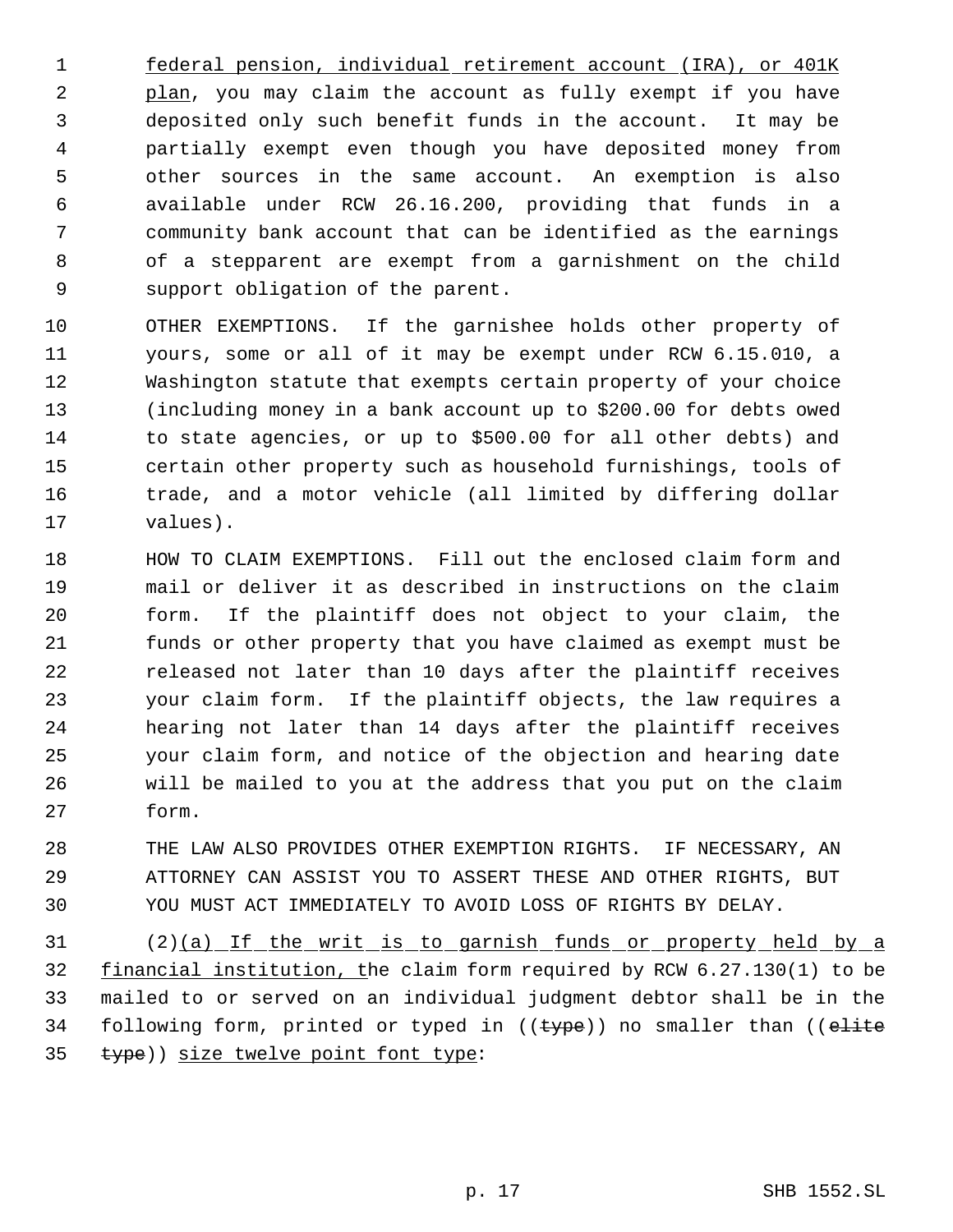| 1              | [Caption to be filled in by judgment creditor]             |
|----------------|------------------------------------------------------------|
| $\overline{2}$ | or plaintiff before mailing.]                              |
| 3              |                                                            |
| 4              | Name of Court                                              |
| 5              | $No \ldots$                                                |
| 6              | Plaintiff,                                                 |
| 7              | VS.                                                        |
| 8              | <b>EXEMPTION CLAIM</b>                                     |
| 9              | Defendant,                                                 |
| 10             | .                                                          |
| 11             | Garnishee Defendant                                        |
| 12             | <b>INSTRUCTIONS:</b>                                       |
| 13             | 1.<br>Read this whole form after reading the enclosed      |
| 14             | notice. Then put an $X$ in the box or boxes that           |
| 15             | describe your exemption claim or claims and write in       |
| 16             | the necessary information on the blank lines. If           |
| 17             | additional space is needed, use the bottom of the last     |
| 18             | page or attach another sheet.                              |
| 19             | Make two copies of the completed form. Deliver the<br>2.   |
| 20             | original form by first-class mail or in person to the      |
| 21             | clerk of the court, whose address is shown at the          |
| 22             | bottom of the writ of garnishment. Deliver one of          |
| 23             | the copies by first-class mail or in person to the         |
| 24             | plaintiff or plaintiff's attorney, whose name and          |
| 25             | address are shown at the bottom of the writ. Keep          |
| 26             | the other copy. YOU SHOULD DO THIS AS                      |
| 27             | QUICKLY AS POSSIBLE, BUT NO LATER                          |
| 28             | THAN 28 DAYS (4 WEEKS) AFTER THE DATE                      |
| 29             | ON THE WRIT.                                               |
| 30             | I/We claim the following money or property as exempt:      |
| 31             | IF BANK ACCOUNT IS GARNISHED:                              |
| 32             | [ ] The account contains payments from:                    |
| 33             | Temporary assistance for needy families, SSI, or<br>$\Box$ |
| 34             | other public assistance. I receive \$ monthly.             |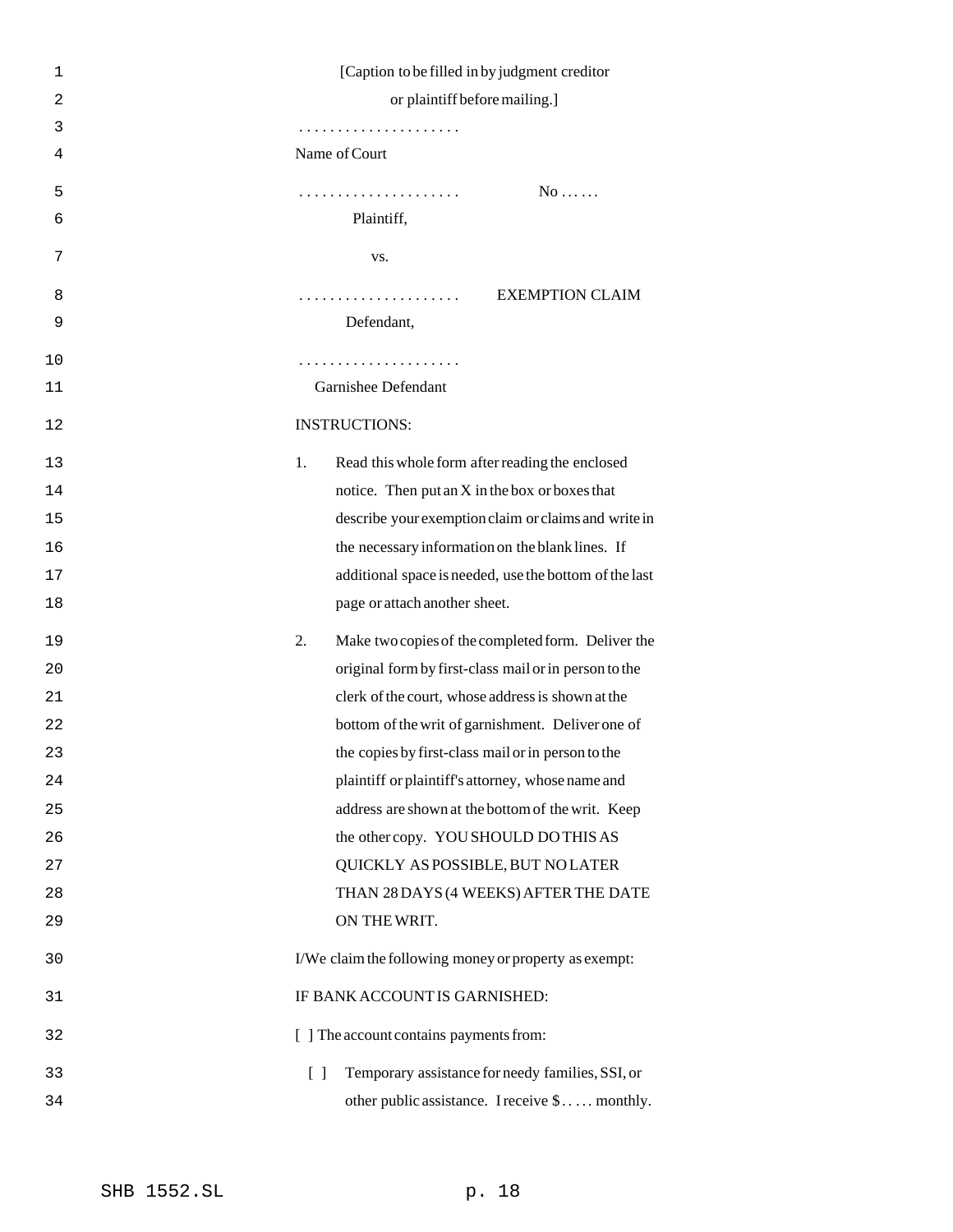| $\Box$<br>1                            | Social Security. I receive \$  monthly.                                       |  |
|----------------------------------------|-------------------------------------------------------------------------------|--|
| $\overline{2}$<br>$\lceil$ $\rceil$    | Veterans' Benefits. I receive \$  monthly.                                    |  |
| $\begin{bmatrix} 1 \end{bmatrix}$<br>3 | Pensions and retirement accounts including, but not                           |  |
| 4                                      | limited to, U.S. Government Pension, federally                                |  |
| 5                                      | qualified pension, individual retirement account                              |  |
| 6                                      | (IRA), 401K, 403(b), and any state retirement                                 |  |
| 7                                      | system listed in RCW $41.50.030$ . I receive \$                               |  |
| 8                                      | monthly.                                                                      |  |
| 9<br>$\Box$                            | Unemployment Compensation. I receive \$                                       |  |
| 10                                     | monthly.                                                                      |  |
| 11<br>$\Box$                           | Child support. I receive \$  monthly.                                         |  |
| 12<br>$\lceil$ $\rceil$                | Other. Explain                                                                |  |
| 13                                     |                                                                               |  |
| 14<br>$\Box$                           | \$200 exemption if debt is to state agency.                                   |  |
| 15<br>$\Box$                           | \$500 exemption for all other debts.                                          |  |
| 16                                     | IF EXEMPTION IN BANK ACCOUNT IS CLAIMED,                                      |  |
| 17                                     | ANSWER ONE OR BOTH OF THE FOLLOWING:                                          |  |
| $\lceil \rceil$<br>18                  | No money other than from above payments are in                                |  |
| 19                                     | the account.                                                                  |  |
| $\lceil$ $\rceil$<br>20                | Moneys in addition to the above payments have                                 |  |
| 21                                     | been deposited in the account. Explain                                        |  |
| 22                                     |                                                                               |  |
| 23                                     |                                                                               |  |
| 24                                     | ((IF EARNINGS ARE GARNISHED FOR CHILD                                         |  |
| 25                                     | SUPPORT:                                                                      |  |
| 26<br>$\overline{\mathsf{H}}$          | I claim maximum exemption.                                                    |  |
| 27<br>$\vdash$                         | I am supporting another child or other children.                              |  |
| 28<br>$\overline{H}$                   | I am supporting a husband, wife, or state registered                          |  |
| 29                                     | domestic partner.                                                             |  |
| 30                                     | <b>IF PENSION OR RETIREMENT BENEFITS ARE</b>                                  |  |
| 31                                     | GARNISHED:                                                                    |  |
| 32<br>$\overline{H}$                   | Name and address of employer who is paying the                                |  |
| 33                                     | benefits: $\dots \dots \dots \dots \dots \dots \dots \dots \dots \dots \dots$ |  |
| 34                                     |                                                                               |  |
| 35                                     | <b>OTHER PROPERTY:</b>                                                        |  |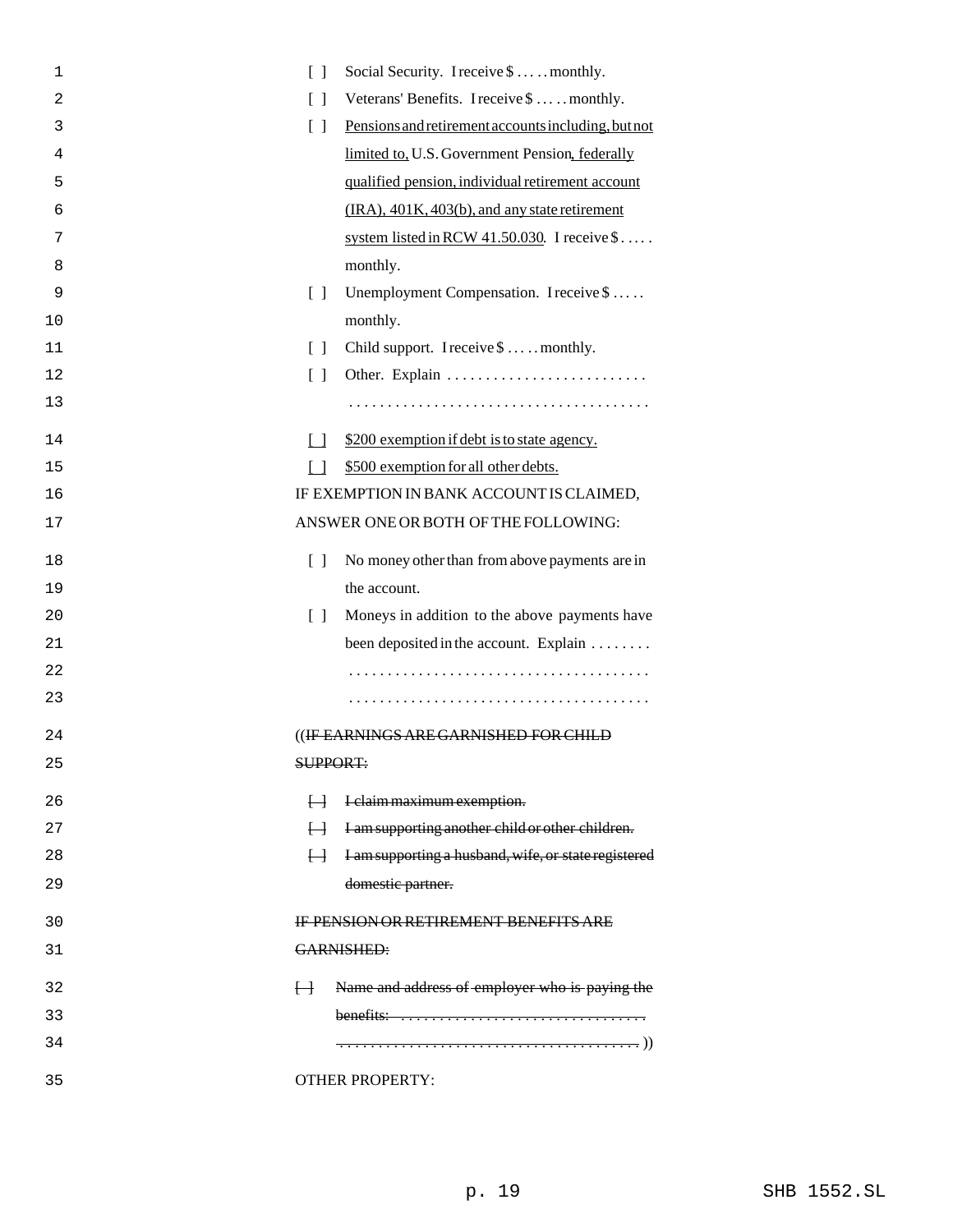| 1              | $\begin{bmatrix} 1 \end{bmatrix}$ |                  | Describe property                                      |
|----------------|-----------------------------------|------------------|--------------------------------------------------------|
| $\overline{2}$ |                                   |                  |                                                        |
| 3              |                                   |                  | (If you claim other personal property as exempt, you   |
| 4              |                                   |                  | must attach a list of all other personal property that |
| 5              |                                   | you own.)        |                                                        |
| 6              |                                   | .                |                                                        |
| 7              |                                   | Print: Your name | If married or in a state                               |
| 8              |                                   |                  | registered domestic                                    |
| 9              |                                   |                  | partnership,                                           |
| 10             |                                   |                  | name of husband/wife/state                             |
| 11             |                                   |                  | registered domestic partner                            |
| 12             |                                   |                  |                                                        |
| 13             |                                   | Your signature   | Signature of husband,                                  |
| 14             |                                   |                  | wife, or state registered                              |
| 15             |                                   |                  | domestic partner                                       |
| 16             |                                   | .                |                                                        |
| 17             |                                   | .                |                                                        |
| 18             |                                   | <b>Address</b>   | Address                                                |
| 19             |                                   |                  | (if different from yours)                              |
| 20             |                                   |                  |                                                        |
| 21             |                                   | Telephone number | Telephone number                                       |
| 22             |                                   |                  | (if different from yours)                              |

 CAUTION: If the plaintiff objects to your claim, you will have to go to court and give proof of your claim. For example, if you claim that a bank account is exempt, you may have to show the judge your bank statements and papers that show the source of the money you deposited in the bank. Your claim may be granted more quickly if you attach copies of such proof to your claim.

 IF THE JUDGE DENIES YOUR EXEMPTION CLAIM, YOU WILL HAVE TO PAY THE PLAINTIFF'S COSTS. IF THE JUDGE DECIDES THAT YOU DID NOT MAKE THE CLAIM IN GOOD FAITH, HE OR SHE MAY DECIDE THAT YOU MUST PAY THE PLAINTIFF'S ATTORNEY FEES.

 (b) If the writ is directed to an employer to garnish earnings, the claim form required by RCW 6.27.130(1) to be mailed to or served on an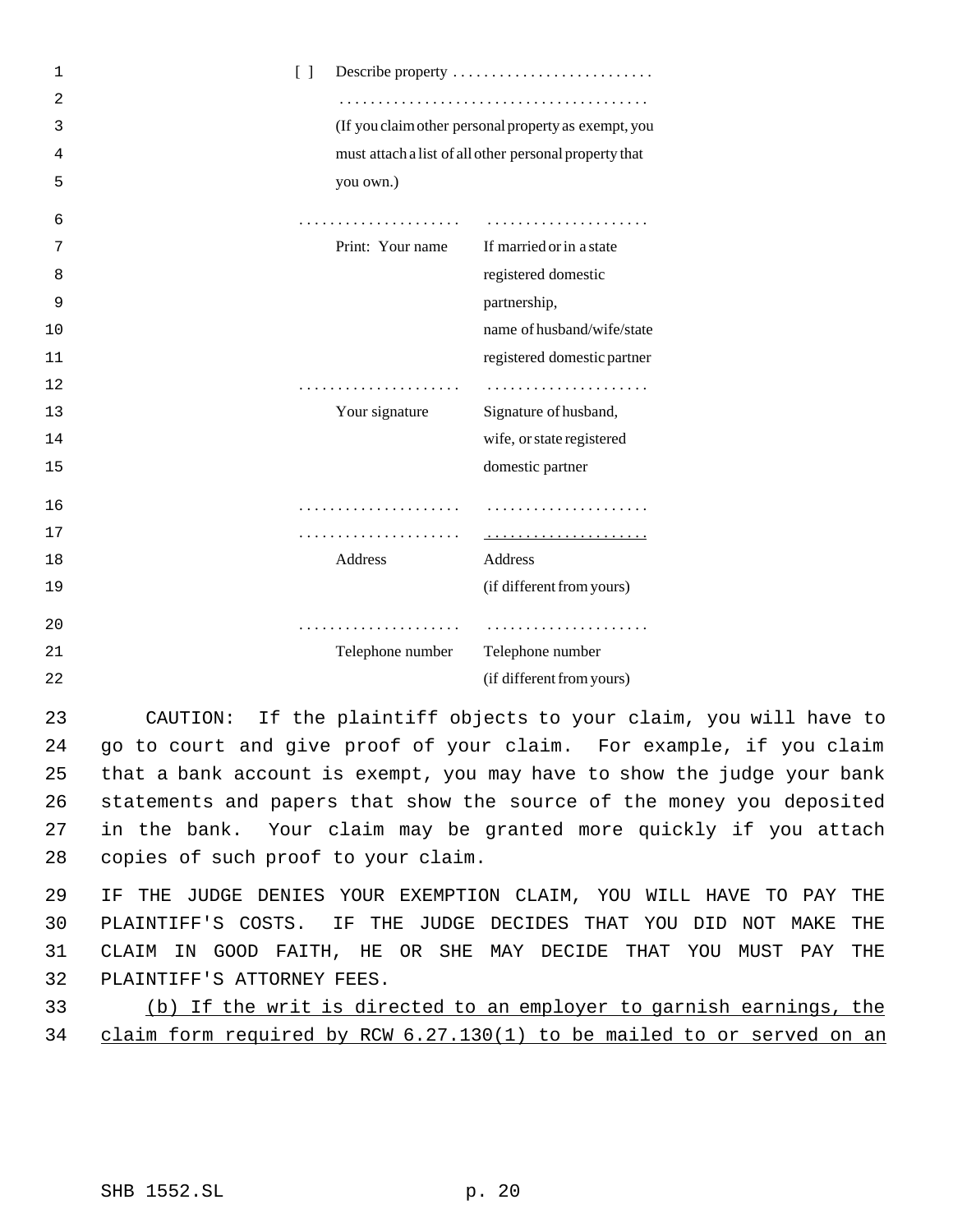| 1  | individual judgment debtor shall be in the following form, subject to   |  |  |
|----|-------------------------------------------------------------------------|--|--|
| 2  | (c) of this subsection, printed or typed in no smaller than size twelve |  |  |
| 3  | point font type:                                                        |  |  |
| 4  |                                                                         |  |  |
| 5  | [Caption to be filled in by judgment creditor]                          |  |  |
| 6  | or plaintiff before mailing.]                                           |  |  |
| 7  |                                                                         |  |  |
| 8  | Name of Court                                                           |  |  |
| 9  | <u>No </u>                                                              |  |  |
| 10 | Plaintiff,                                                              |  |  |
| 11 | <u>VS.</u>                                                              |  |  |
|    |                                                                         |  |  |
| 12 | <b>EXEMPTION CLAIM</b>                                                  |  |  |
| 13 | Defendant,                                                              |  |  |
| 14 | <u>.</u>                                                                |  |  |
| 15 | <b>Garnishee Defendant</b>                                              |  |  |
| 16 | <b>INSTRUCTIONS:</b>                                                    |  |  |
| 17 | Read this whole form after reading the enclosed<br>$\perp$              |  |  |
| 18 | notice. Then put an X in the box or boxes that                          |  |  |
| 19 | describe your exemption claim or claims and write in                    |  |  |
| 20 | the necessary information on the blank lines. If                        |  |  |
| 21 | additional space is needed, use the bottom of the last                  |  |  |
| 22 | page or attach another sheet.                                           |  |  |
| 23 | Make two copies of the completed form. Deliver the<br>2.                |  |  |
| 24 | original form by first-class mail or in person to the                   |  |  |
| 25 | clerk of the court, whose address is shown at the                       |  |  |
| 26 | bottom of the writ of garnishment. Deliver one of                       |  |  |
| 27 | the copies by first-class mail or in person to the                      |  |  |
| 28 | plaintiff or plaintiff's attorney, whose name and                       |  |  |
| 29 | address are shown at the bottom of the writ. Keep                       |  |  |
| 30 | the other copy. YOU SHOULD DO THIS AS                                   |  |  |
| 31 | <b>QUICKLY AS POSSIBLE, BUT NO LATER</b>                                |  |  |
| 32 | THAN 28 DAYS (4 WEEKS) AFTER THE DATE                                   |  |  |
| 33 | ON THE WRIT.                                                            |  |  |
| 34 | I/We claim the following money or property as exempt:                   |  |  |
|    |                                                                         |  |  |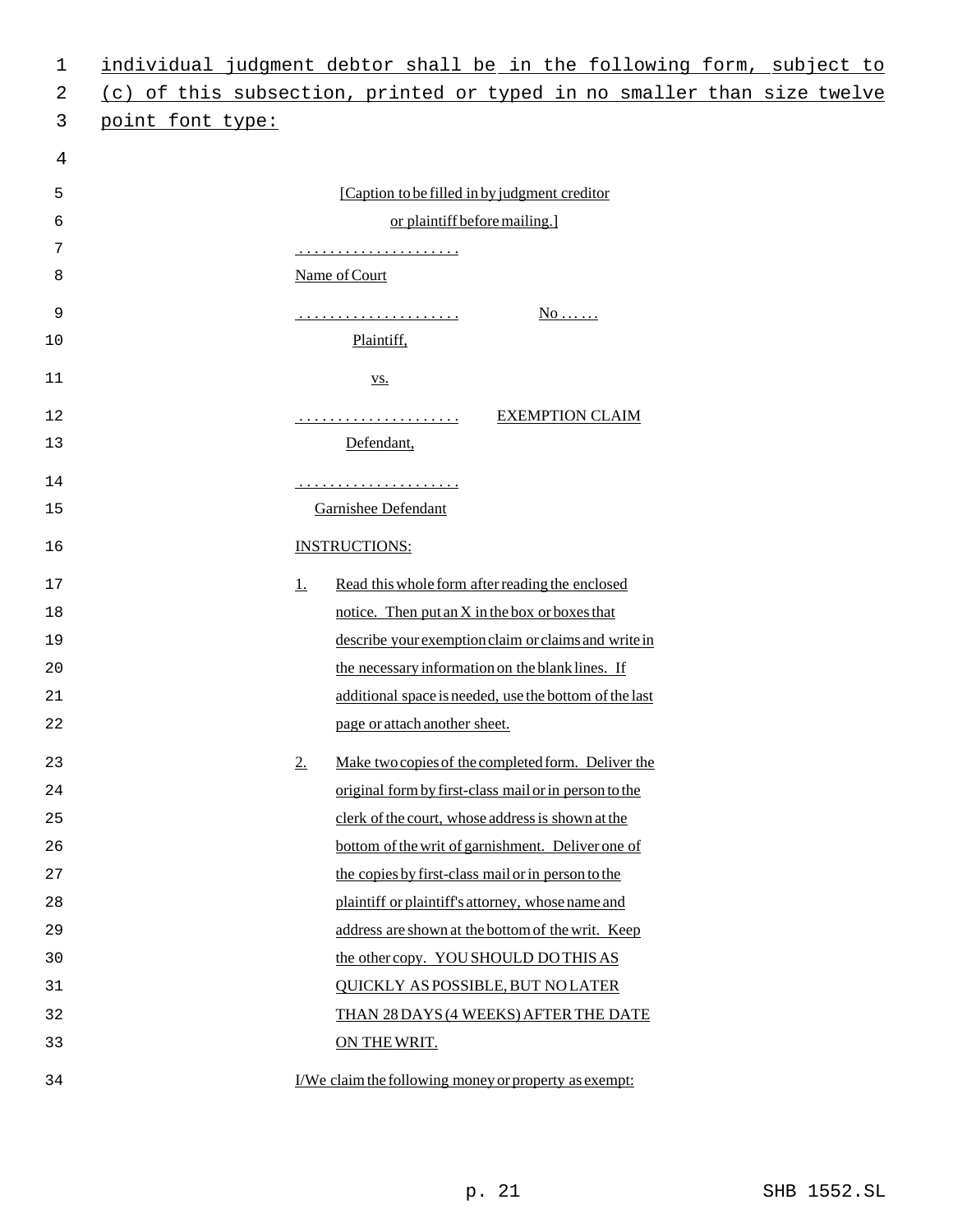| 1  |                                       |                                                                         |
|----|---------------------------------------|-------------------------------------------------------------------------|
| 2  |                                       |                                                                         |
| 3  |                                       |                                                                         |
| 4  |                                       |                                                                         |
| 5  |                                       |                                                                         |
| 6  | IF PENSION OR RETIREMENT BENEFITS ARE |                                                                         |
| 7  | <b>GARNISHED:</b>                     |                                                                         |
| 8  | $\Box$                                | Name and address of employer who is paying the                          |
| 9  |                                       |                                                                         |
| 10 |                                       |                                                                         |
| 11 | IF EARNINGS ARE GARNISHED FOR CHILD   |                                                                         |
| 12 | <b>SUPPORT:</b>                       |                                                                         |
|    |                                       |                                                                         |
| 13 | I claim maximum exemption.<br>$\Box$  |                                                                         |
| 14 |                                       |                                                                         |
| 15 | Print: Your name                      | If married or in a state                                                |
| 16 |                                       | registered domestic                                                     |
| 17 |                                       | partnership,                                                            |
| 18 |                                       | name of husband/wife/state                                              |
| 19 |                                       | registered domestic partner                                             |
| 20 |                                       |                                                                         |
| 21 | Your signature                        | Signature of husband,                                                   |
| 22 |                                       | wife, or state registered                                               |
| 23 |                                       | domestic partner                                                        |
| 24 |                                       |                                                                         |
| 25 |                                       |                                                                         |
| 26 | <b>Address</b>                        | <b>Address</b>                                                          |
| 27 |                                       | (if different from yours)                                               |
| 28 |                                       |                                                                         |
| 29 | Telephone number                      | Telephone number                                                        |
| 30 |                                       | (if different from yours)                                               |
| 31 |                                       | CAUTION: If the plaintiff objects to your claim, you will have to       |
| 32 |                                       | go to court and give proof of your claim. For example, if you claim     |
| 33 |                                       | that a bank account is exempt, you may have to show the judge your bank |
| 34 |                                       | statements and papers that show the source of the money you deposited   |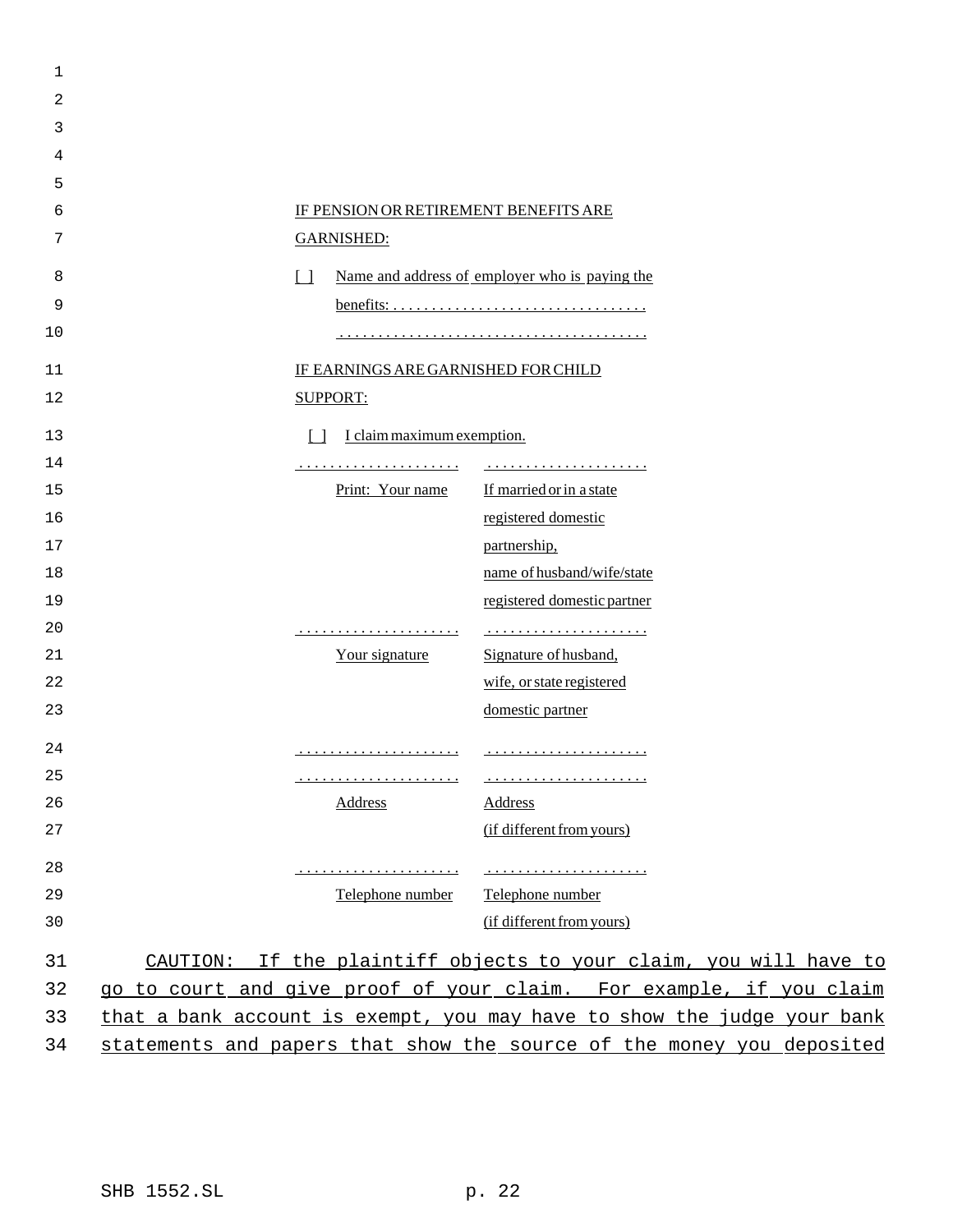1 in the bank. Your claim may be granted more quickly if you attach 2 copies of such proof to your claim. IF THE JUDGE DENIES YOUR EXEMPTION CLAIM, YOU WILL HAVE TO PAY THE PLAINTIFF'S COSTS. IF THE JUDGE DECIDES THAT YOU DID NOT MAKE THE CLAIM IN GOOD FAITH, HE OR SHE MAY DECIDE THAT YOU MUST PAY THE

PLAINTIFF'S ATTORNEY FEES.

 (c) If the writ under (b) of this subsection is not a writ for the collection of child support, the exemption language pertaining to child 9 support may be omitted.

 **Sec. 8.** RCW 6.27.140 and 2011 c 162 s 6 are each amended to read as follows:

 (1) The notice required by RCW 6.27.130(1) to be mailed to or served on an individual judgment debtor shall be in the following form, 14 printed or typed in ((type)) no smaller than ((elite type)) size twelve point font:

# 16 NOTICE OF GARNISHMENT

# 17 AND OF YOUR RIGHTS

 A Writ of Garnishment issued in a Washington court has been or will be served on the garnishee named in the attached copy of the writ. After receipt of the writ, the garnishee is required to withhold payment of any money that was due to you and to withhold any other property of yours that the garnishee held or controlled. This notice of your rights is required by law.

YOU HAVE THE FOLLOWING EXEMPTION RIGHTS:

 WAGES. If the garnishee is your employer who owes wages or other personal earnings to you, your employer is required to pay amounts to you that are exempt under state and federal laws, as explained in the writ of garnishment. You should receive a copy of your employer's answer, which will show how the exempt amount was calculated. If the garnishment is for 31 child support, the exempt amount paid to you will be ((forty)) 32 a percent of ((wages-due-you,-but-if-you-are-supporting-a spouse, state registered domestic partner, or dependent child, you are entitled to claim an additional ten percent as exempt))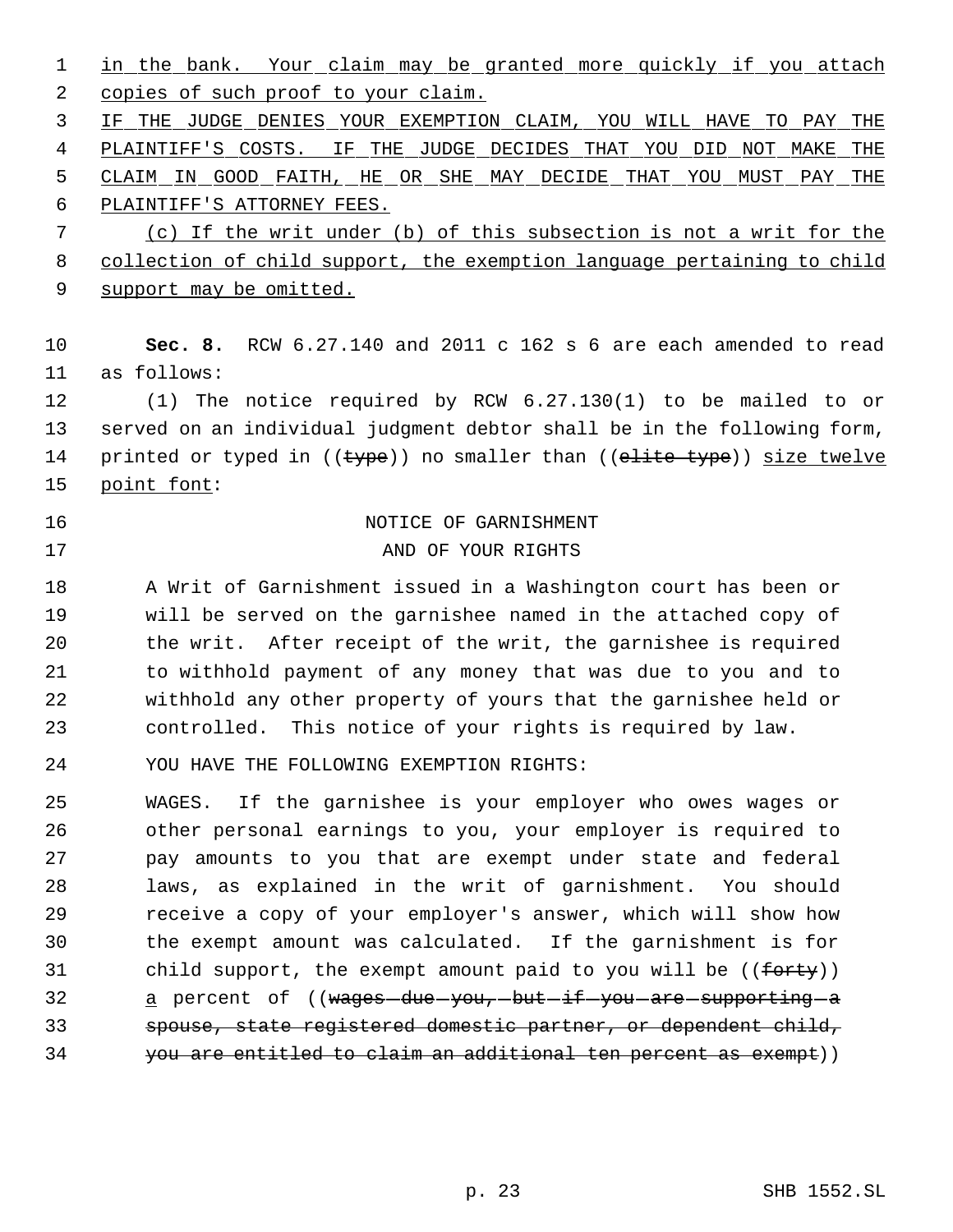1 your disposable earnings, which is fifty percent of that part 2 of your earnings remaining after your employer deducts those amounts which are required by law to be withheld.

 BANK ACCOUNTS. If the garnishee is a bank or other institution with which you have an account in which you have deposited benefits such as Temporary Assistance for Needy Families, Supplemental Security Income (SSI), Social Security, veterans' 8 benefits, unemployment compensation, or ((a-United-States pension)) any federally qualified pension, such as a state or federal pension, individual retirement account (IRA), or 401K 11 plan, you may claim the account as fully exempt if you have deposited only such benefit funds in the account. It may be partially exempt even though you have deposited money from other sources in the same account. An exemption is also available under RCW 26.16.200, providing that funds in a community bank account that can be identified as the earnings of a stepparent are exempt from a garnishment on the child support obligation of the parent.

 OTHER EXEMPTIONS. If the garnishee holds other property of yours, some or all of it may be exempt under RCW 6.15.010, a Washington statute that exempts certain property of your choice (including up to \$500.00 in a bank account) and certain other property such as household furnishings, tools of trade, and a motor vehicle (all limited by differing dollar values).

 HOW TO CLAIM EXEMPTIONS. Fill out the enclosed claim form and mail or deliver it as described in instructions on the claim form. If the plaintiff does not object to your claim, the funds or other property that you have claimed as exempt must be released not later than 10 days after the plaintiff receives your claim form. If the plaintiff objects, the law requires a hearing not later than 14 days after the plaintiff receives your claim form, and notice of the objection and hearing date will be mailed to you at the address that you put on the claim form.

THE LAW ALSO PROVIDES OTHER EXEMPTION RIGHTS. IF NECESSARY, AN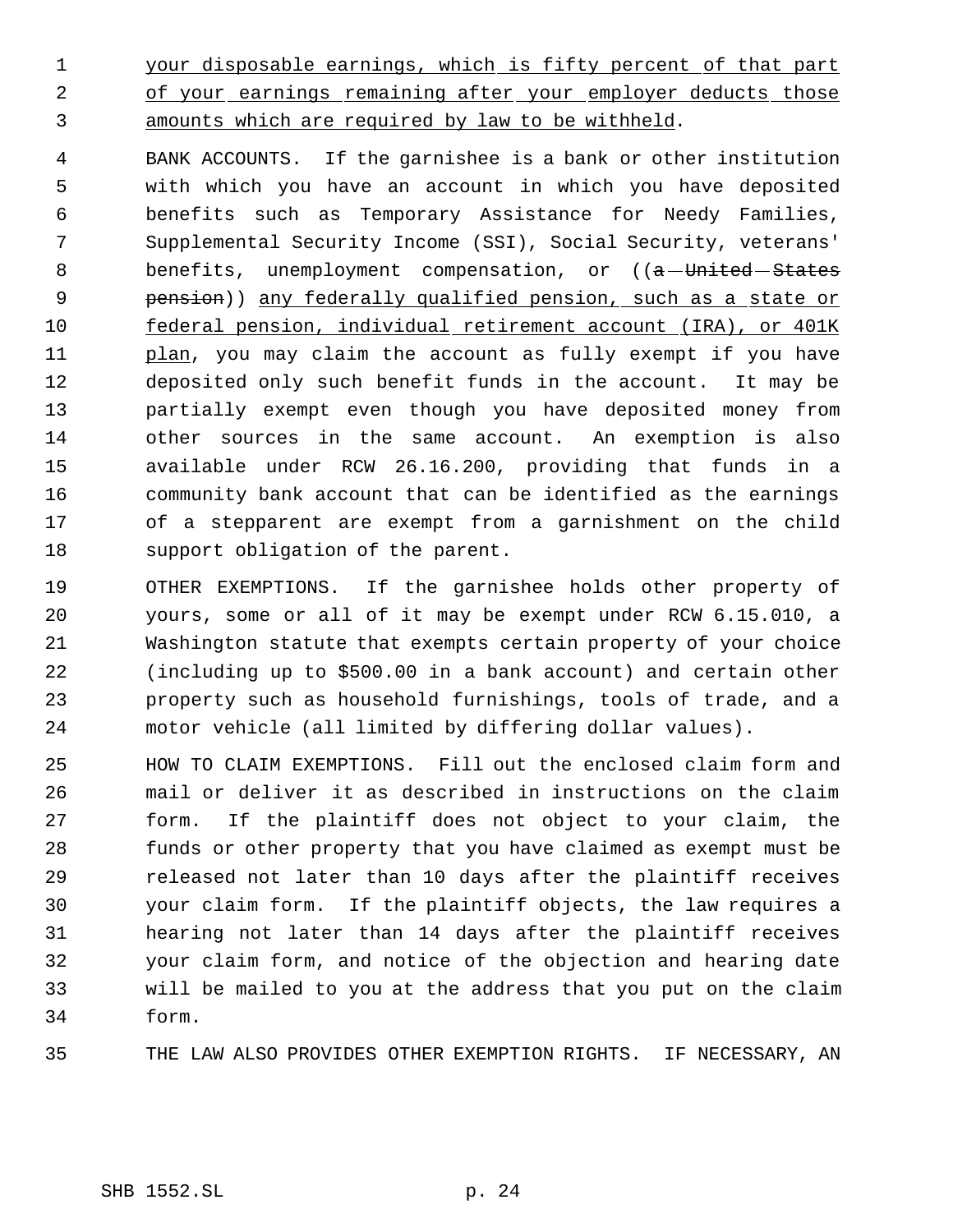1 ATTORNEY CAN ASSIST YOU TO ASSERT THESE AND OTHER RIGHTS, BUT 2 YOU MUST ACT IMMEDIATELY TO AVOID LOSS OF RIGHTS BY DELAY.

 3 (2)(a) If the writ is to garnish funds or property held by a 4 financial institution, the claim form required by RCW 6.27.130(1) to be 5 mailed to or served on an individual judgment debtor shall be in the 6 following form, printed or typed in  $((\text{type}))$  no smaller than  $((\text{elite})$ 7 type)) size twelve point font:

| 8  | [Caption to be filled in by judgment creditor]         |
|----|--------------------------------------------------------|
| 9  | or plaintiff before mailing.]                          |
| 10 |                                                        |
| 11 | Name of Court                                          |
| 12 | $No$<br>.                                              |
| 13 | Plaintiff,                                             |
| 14 | VS.                                                    |
| 15 | <b>EXEMPTION CLAIM</b>                                 |
| 16 | Defendant,                                             |
| 17 |                                                        |
| 18 | Garnishee Defendant                                    |
| 19 | <b>INSTRUCTIONS:</b>                                   |
| 20 | Read this whole form after reading the enclosed<br>1.  |
| 21 | notice. Then put an X in the box or boxes that         |
| 22 | describe your exemption claim or claims and write in   |
| 23 | the necessary information on the blank lines. If       |
| 24 | additional space is needed, use the bottom of the last |
| 25 | page or attach another sheet.                          |
|    |                                                        |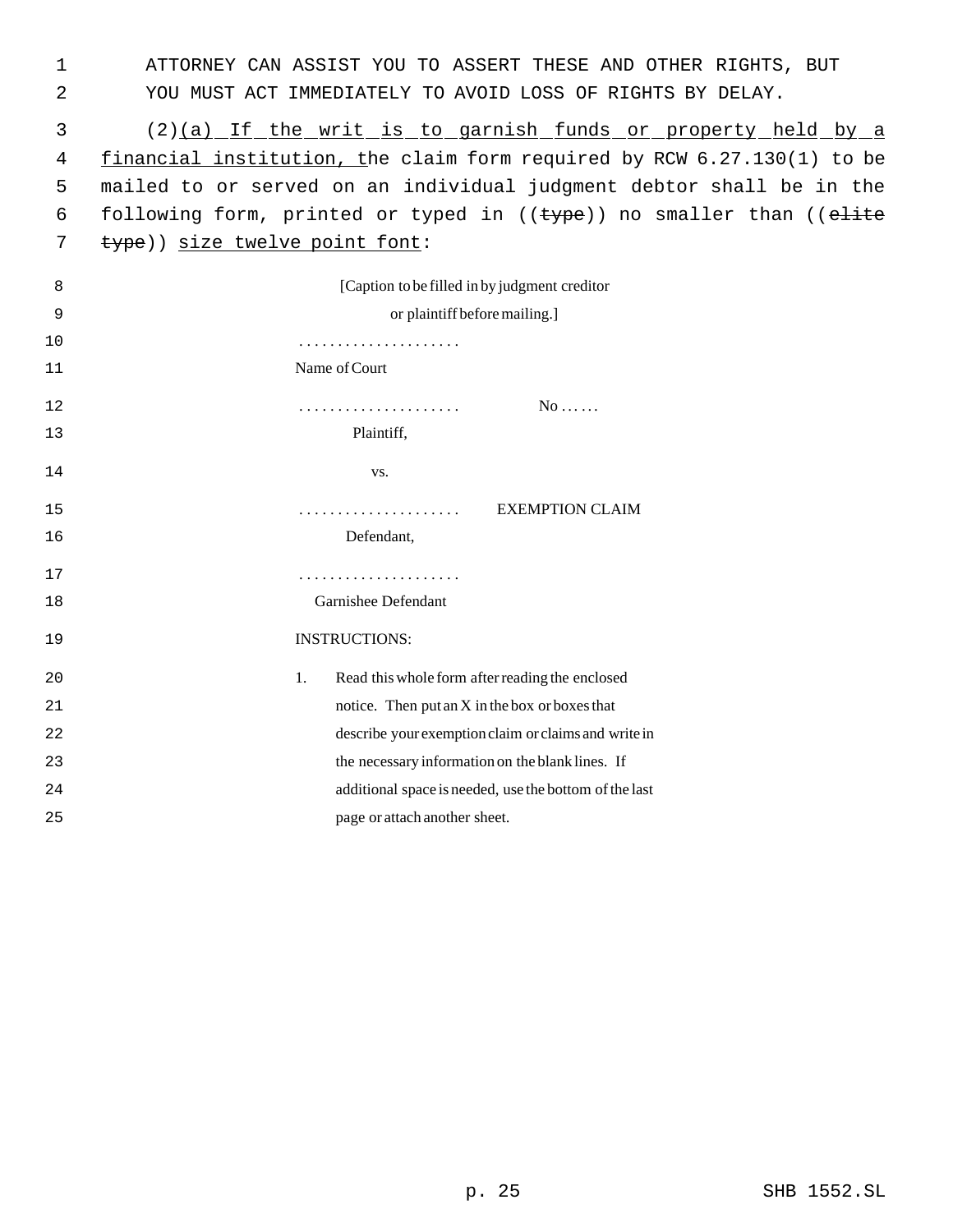| $\mathbf 1$    | 2.<br>Make two copies of the completed form. Deliver the                            |
|----------------|-------------------------------------------------------------------------------------|
| $\overline{c}$ | original form by first-class mail or in person to the                               |
| 3              | clerk of the court, whose address is shown at the                                   |
| 4              | bottom of the writ of garnishment. Deliver one of                                   |
| 5              | the copies by first-class mail or in person to the                                  |
| 6              | plaintiff or plaintiff's attorney, whose name and                                   |
| 7              | address are shown at the bottom of the writ. Keep                                   |
| 8              | the other copy. YOU SHOULD DO THIS AS                                               |
| 9              | QUICKLY AS POSSIBLE, BUT NO LATER                                                   |
| 10             | THAN 28 DAYS (4 WEEKS) AFTER THE DATE                                               |
| 11             | ON THE WRIT.                                                                        |
| 12             | I/We claim the following money or property as exempt:                               |
| 13             | IF BANK ACCOUNT IS GARNISHED:                                                       |
| 14             | [ ] The account contains payments from:                                             |
| 15             | Temporary assistance for needy families, SSI, or<br>$\begin{bmatrix} \end{bmatrix}$ |
| 16             | other public assistance. I receive \$ monthly.                                      |
| 17             | Social Security. I receive \$  monthly.<br>$\lceil$ $\rceil$                        |
| 18             | Veterans' Benefits. I receive \$  monthly.<br>$\begin{bmatrix} \end{bmatrix}$       |
| 19             | $\begin{bmatrix} \end{bmatrix}$<br>((U.S. Government Pension.)) Federally qualified |
| 20             | pension, such as a state or federal pension,                                        |
| 21             | individual retirement account (IRA), or 401K plan.                                  |
| 22             | I receive \$ monthly.                                                               |
| 23             | Unemployment Compensation. I receive \$<br>$\begin{bmatrix} \end{bmatrix}$          |
| 24             | monthly.                                                                            |
| 25             | Child support. I receive \$  . monthly.<br>$\Box$                                   |
| 26             | $\lceil$ $\rceil$                                                                   |
| 27             |                                                                                     |
| 28             | IF EXEMPTION IN BANK ACCOUNT IS CLAIMED,                                            |
| 29             | ANSWER ONE OR BOTH OF THE FOLLOWING:                                                |
| 30             | No money other than from above payments are in<br>$\Box$                            |
| 31             | the account.                                                                        |
| 32             | Moneys in addition to the above payments have<br>$\Box$                             |
| 33             | been deposited in the account. Explain                                              |
| 34             |                                                                                     |
| 35             |                                                                                     |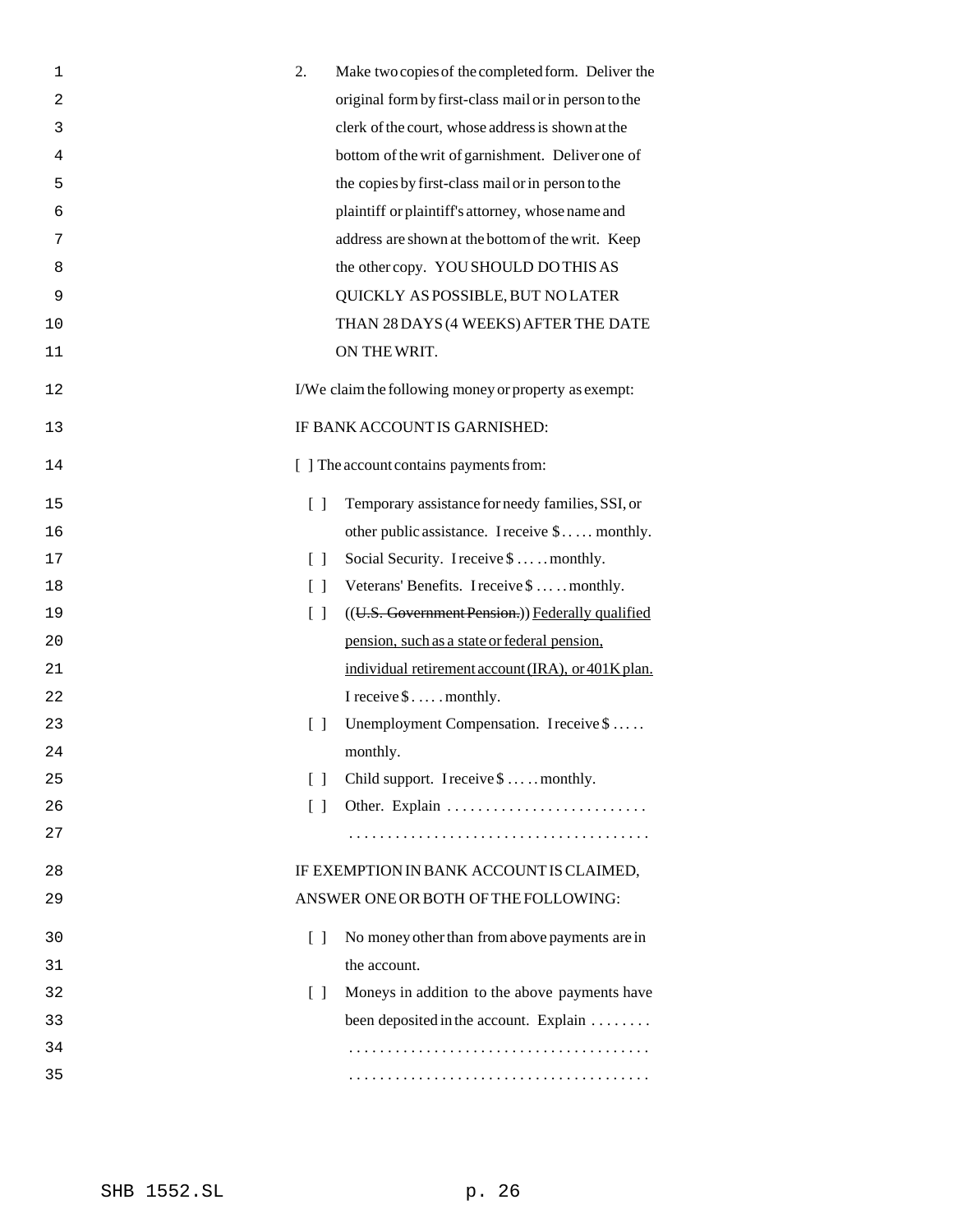| 1  | ((IF EARNINGS ARE GARNISHED FOR CHILD                                         |
|----|-------------------------------------------------------------------------------|
| 2  | SUPPORT:                                                                      |
| 3  | $\vdash$<br>I claim maximum exemption.                                        |
| 4  | I am supporting another child or other children.<br>H                         |
| 5  | I am supporting a husband, wife, or state registered<br>$\overline{H}$        |
| 6  | domestic partner.                                                             |
| 7  | <b>IF PENSION OR RETIREMENT BENEFITS ARE</b>                                  |
| 8  | <b>GARNISHED:</b>                                                             |
| 9  | Name and address of employer who is paying the<br>$\overline{H}$              |
| 10 | benefits: $\dots \dots \dots \dots \dots \dots \dots \dots \dots \dots \dots$ |
| 11 |                                                                               |
| 12 | <b>OTHER PROPERTY:</b>                                                        |
| 13 | Describe property<br>$\Box$                                                   |
| 14 |                                                                               |
| 15 | (If you claim other personal property as exempt, you                          |
| 16 | must attach a list of all other personal property that                        |
| 17 | you own.)                                                                     |
| 18 |                                                                               |
| 19 | Print: Your name<br>If married or in a state                                  |
| 20 | registered domestic                                                           |
| 21 | partnership,                                                                  |
| 22 | name of husband/wife/state                                                    |
| 23 | registered domestic partner                                                   |
| 24 | .                                                                             |
| 25 | Your signature<br>Signature of husband,                                       |
| 26 | wife, or state registered                                                     |
| 27 | domestic partner                                                              |
| 28 | .<br>.                                                                        |
| 29 | .<br>.                                                                        |
| 30 | Address<br>Address                                                            |
| 31 | (if different from yours)                                                     |
| 32 |                                                                               |
| 33 | Telephone number<br>Telephone number                                          |
| 34 | (if different from yours)                                                     |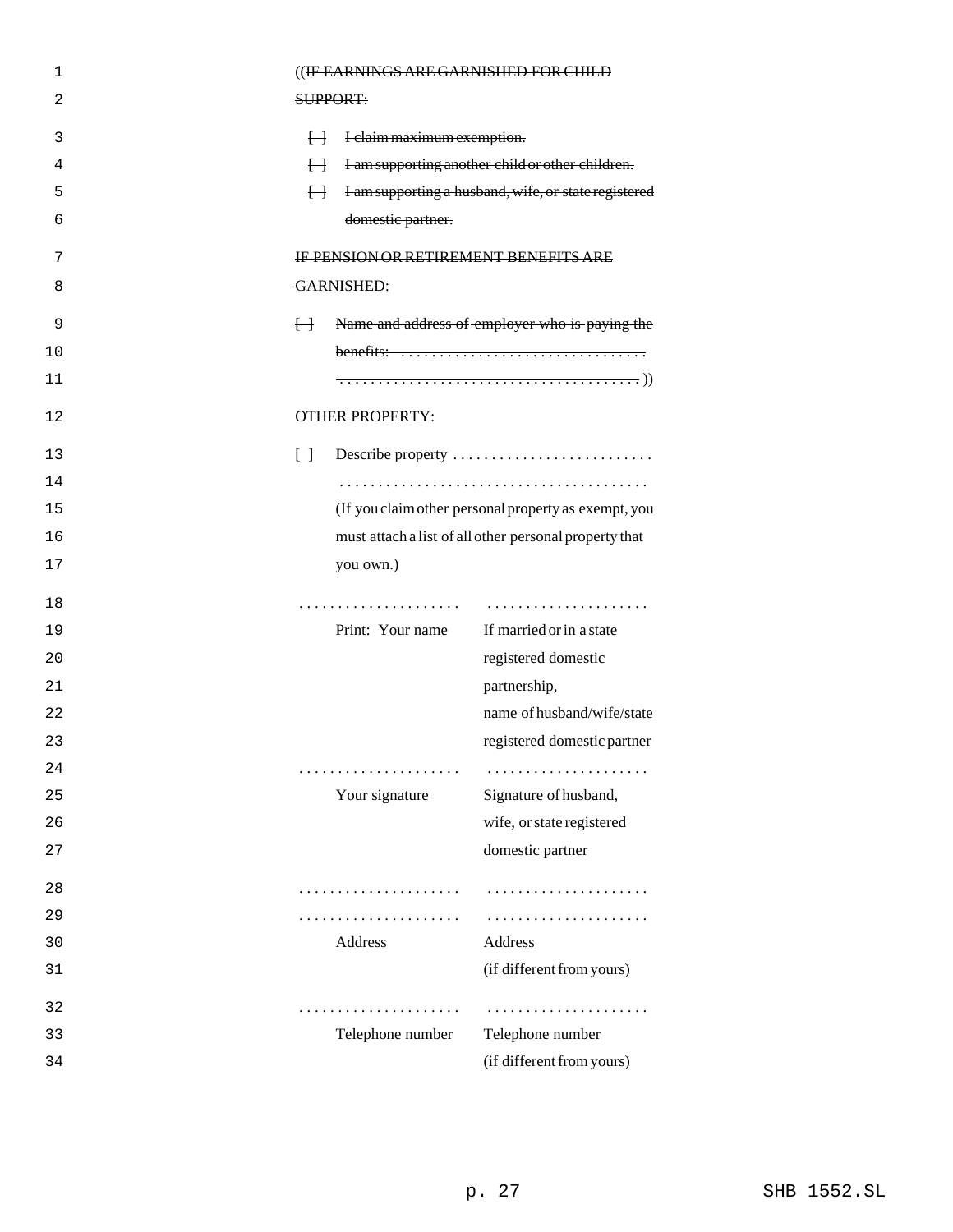| 1  | CAUTION: If the plaintiff objects to your claim, you will have to         |  |  |
|----|---------------------------------------------------------------------------|--|--|
| 2  | go to court and give proof of your claim. For example, if you claim       |  |  |
| 3  | that a bank account is exempt, you may have to show the judge your bank   |  |  |
| 4  | statements and papers that show the source of the money you deposited     |  |  |
| 5  | in the bank. Your claim may be granted more quickly if you attach         |  |  |
| 6  | copies of such proof to your claim.                                       |  |  |
| 7  | THE JUDGE DENIES YOUR EXEMPTION CLAIM, YOU WILL HAVE TO PAY<br>THE<br>IF. |  |  |
| 8  | IF THE JUDGE DECIDES THAT YOU DID NOT MAKE<br>PLAINTIFF'S COSTS.<br>THE   |  |  |
| 9  | CLAIM IN GOOD FAITH, HE OR SHE MAY DECIDE THAT YOU MUST PAY<br>THE        |  |  |
| 10 | PLAINTIFF'S ATTORNEY FEES.                                                |  |  |
| 11 | (b) If the writ is directed to an employer to garnish earnings, the       |  |  |
| 12 | claim form required by RCW 6.27.130(1) to be mailed to or served on an    |  |  |
| 13 | individual judgment debtor shall be in the following form, subject to     |  |  |
| 14 | (c) of this subsection, printed or typed in no smaller than size twelve   |  |  |
| 15 | point font type:                                                          |  |  |
| 16 |                                                                           |  |  |
| 17 | [Caption to be filled in by judgment creditor]                            |  |  |
| 18 | or plaintiff before mailing.]                                             |  |  |
| 19 |                                                                           |  |  |
| 20 | Name of Court                                                             |  |  |
| 21 | $N_0$                                                                     |  |  |
| 22 | Plaintiff,                                                                |  |  |
|    |                                                                           |  |  |
| 23 | $\underline{\mathbf{VS}}$ .                                               |  |  |
| 24 | <b>EXEMPTION CLAIM</b>                                                    |  |  |
| 25 | Defendant,                                                                |  |  |
| 26 |                                                                           |  |  |
| 27 | .                                                                         |  |  |
| 28 | Garnishee Defendant                                                       |  |  |
|    | <b>INSTRUCTIONS:</b>                                                      |  |  |
| 29 | Read this whole form after reading the enclosed<br><u>1.</u>              |  |  |
| 30 | notice. Then put an X in the box or boxes that                            |  |  |
| 31 | describe your exemption claim or claims and write in                      |  |  |
| 32 | the necessary information on the blank lines. If                          |  |  |
| 33 | additional space is needed, use the bottom of the last                    |  |  |
| 34 | page or attach another sheet.                                             |  |  |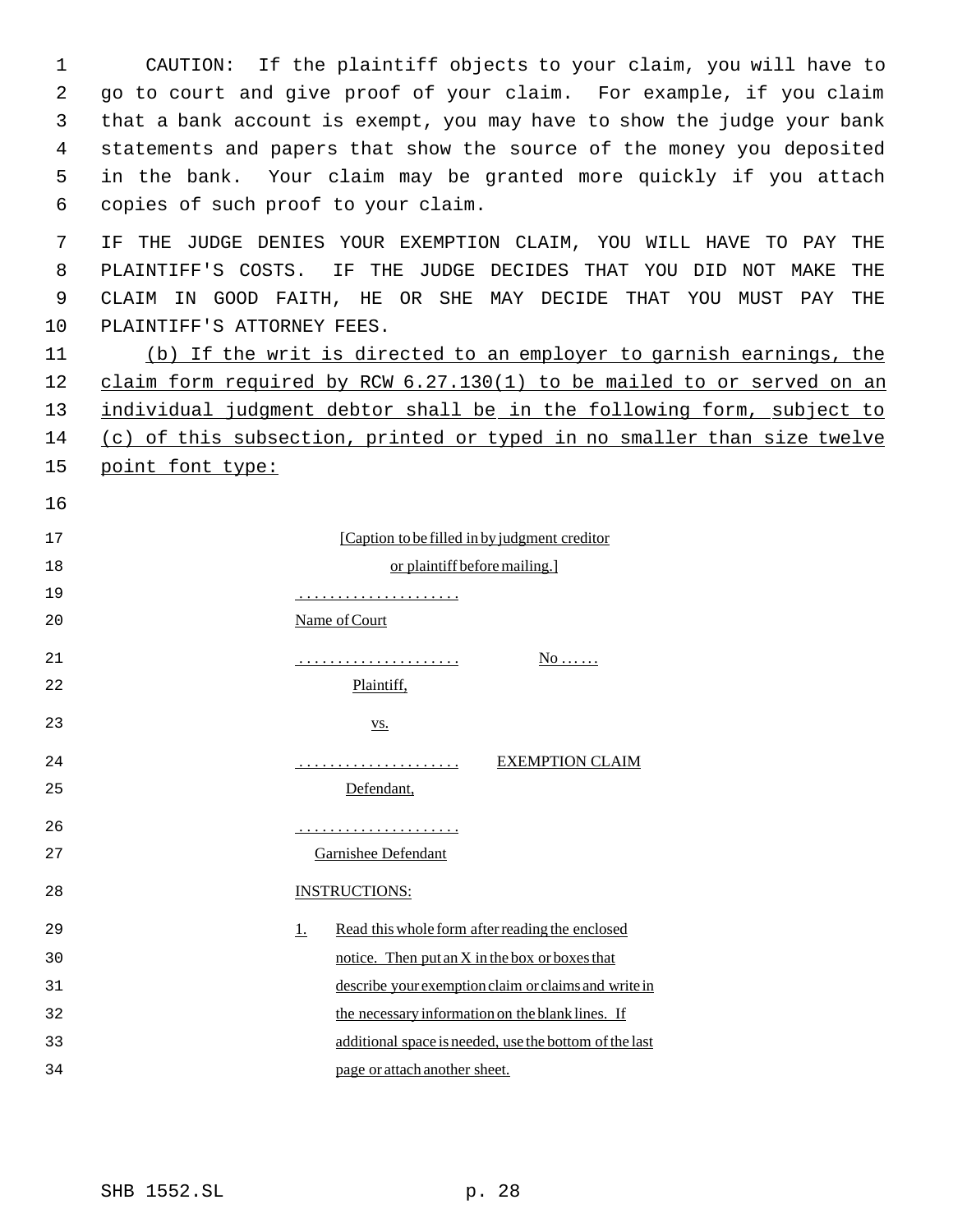| $\mathbf 1$    | 2.                                                    | Make two copies of the completed form. Deliver the    |
|----------------|-------------------------------------------------------|-------------------------------------------------------|
| $\overline{c}$ |                                                       | original form by first-class mail or in person to the |
| 3              |                                                       | clerk of the court, whose address is shown at the     |
| 4              |                                                       | bottom of the writ of garnishment. Deliver one of     |
| 5              |                                                       | the copies by first-class mail or in person to the    |
| 6              |                                                       | plaintiff or plaintiff's attorney, whose name and     |
| 7              |                                                       | address are shown at the bottom of the writ. Keep     |
| 8              | the other copy. YOU SHOULD DO THIS AS                 |                                                       |
| 9              |                                                       | <b>QUICKLY AS POSSIBLE, BUT NO LATER</b>              |
| 10             |                                                       | THAN 28 DAYS (4 WEEKS) AFTER THE DATE                 |
| 11             | ON THE WRIT.                                          |                                                       |
| 12             | I/We claim the following money or property as exempt: |                                                       |
| 13             |                                                       |                                                       |
| 14             |                                                       |                                                       |
| 15             |                                                       |                                                       |
| 16             |                                                       |                                                       |
| 17             |                                                       |                                                       |
| 18             | IF PENSION OR RETIREMENT BENEFITS ARE                 |                                                       |
| 19             | <b>GARNISHED:</b>                                     |                                                       |
| 20             | $\Box$                                                | Name and address of employer who is paying the        |
| 21             |                                                       |                                                       |
| 22             |                                                       |                                                       |
| 23             | IF EARNINGS ARE GARNISHED FOR CHILD                   |                                                       |
| 24             | <b>SUPPORT:</b>                                       |                                                       |
| 25             | I claim maximum exemption.<br>$\Box$                  |                                                       |
| 26             |                                                       |                                                       |
| 27             | Print: Your name                                      | If married or in a state                              |
| 28             |                                                       | registered domestic                                   |
| 29             |                                                       | partnership,                                          |
| 30             |                                                       | name of husband/wife/state                            |
| 31             |                                                       | registered domestic partner                           |
| 32             | .                                                     |                                                       |
| 33             | Your signature                                        | Signature of husband,                                 |
| 34             |                                                       | wife, or state registered                             |
|                |                                                       | domestic partner                                      |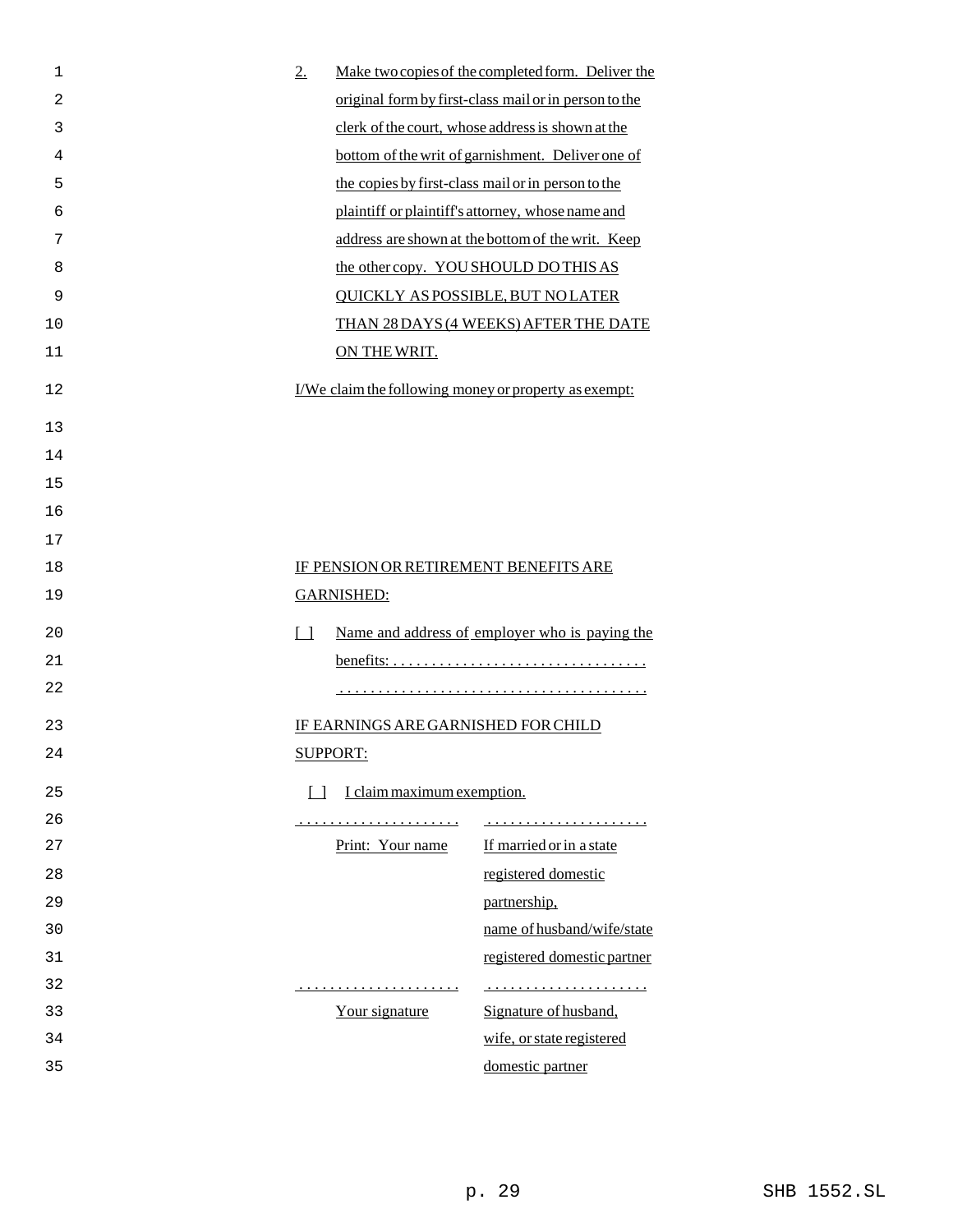| 1  |                                                            |                                                                          |
|----|------------------------------------------------------------|--------------------------------------------------------------------------|
| 2  |                                                            |                                                                          |
| 3  | Address                                                    | Address                                                                  |
| 4  |                                                            | (if different from yours)                                                |
| 5  |                                                            |                                                                          |
| 6  | Telephone number                                           | Telephone number                                                         |
| 7  |                                                            | (if different from yours)                                                |
| 8  |                                                            | CAUTION: If the plaintiff objects to your claim, you will have to        |
| 9  |                                                            | go to court and give proof of your claim. For example, if you claim      |
| 10 |                                                            | that a bank account is exempt, you may have to show the judge your bank  |
| 11 |                                                            | statements and papers that show the source of the money you deposited    |
| 12 |                                                            | in the bank. Your claim may be granted more quickly if you attach        |
| 13 | copies of such proof to your claim.                        |                                                                          |
| 14 | IF THE JUDGE DENIES YOUR EXEMPTION CLAIM, YOU WILL HAVE TO | PAY<br>THE                                                               |
| 15 | PLAINTIFF'S COSTS. IF THE JUDGE DECIDES THAT YOU DID       | NOT MAKE<br>THE                                                          |
| 16 |                                                            | CLAIM IN GOOD FAITH, HE OR SHE MAY DECIDE THAT YOU MUST PAY<br>THE       |
| 17 | PLAINTIFF'S ATTORNEY FEES.                                 |                                                                          |
| 18 |                                                            | (c) If the writ under (b) of this subsection is not a writ for the       |
| 19 |                                                            | collection of child support, the exemption language pertaining to child  |
| 20 | support may be omitted.                                    |                                                                          |
|    |                                                            |                                                                          |
| 21 |                                                            | Sec. 9. RCW 6.27.150 and 1991 c 365 s 26 are each amended to read        |
| 22 | as follows:                                                |                                                                          |
| 23 |                                                            | (1) Except as provided in subsection (2) of this section, if the         |
| 24 |                                                            | garnishee is an employer owing the defendant earnings, then for each     |
| 25 |                                                            | week of such earnings, an amount shall be exempt from garnishment which  |
| 26 | is the greatest of the following:                          |                                                                          |
| 27 |                                                            | (a) Thirty-five times the federal minimum hourly wage ((prescribed       |
| 28 |                                                            | by section $206(a)(1)$ of Title 29 of the United States Code)) in effect |
| 29 | at the time the earnings are payable; or                   |                                                                          |
| 30 |                                                            | (b) Seventy-five percent of the disposable earnings of the               |
| 31 | defendant.                                                 |                                                                          |
| 32 |                                                            | (2) In the case of a garnishment based on a judgment or other            |
| 33 | ((court)) order for child support or court order for       | spousal                                                                  |
| 34 |                                                            | maintenance, other than a mandatory wage assignment order pursuant to    |
| 35 |                                                            | chapter 26.18 RCW, or a mandatory assignment of retirement benefits      |
|    |                                                            |                                                                          |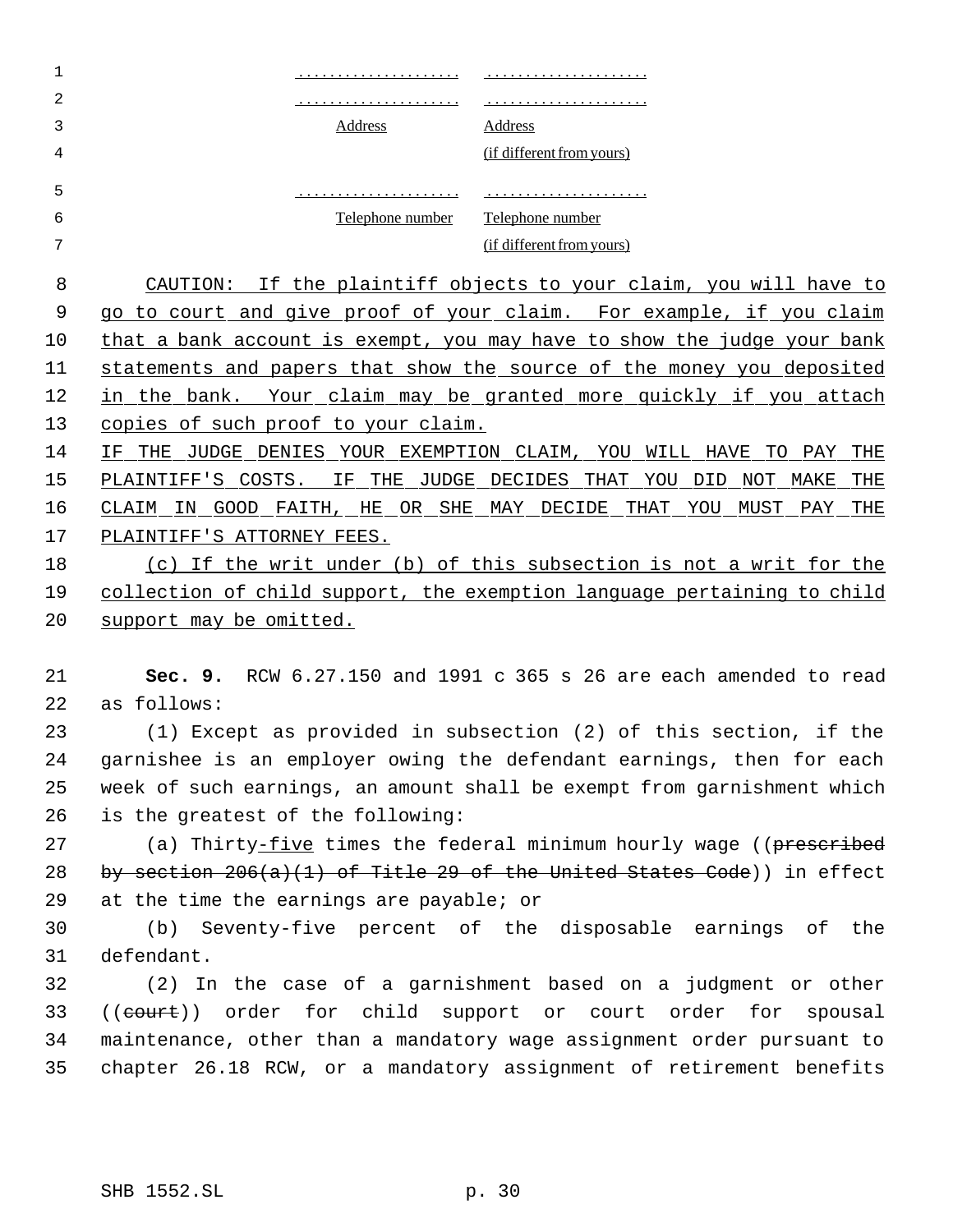pursuant to chapter 41.50 RCW, the exemption shall be fifty percent of 2 the disposable earnings of the defendant  $($  (if  $-$  the  $-$  individual  $-$  is supporting a spouse or dependent child (other than a spouse or child on 4 whose-behalf-the-garnishment-is-brought), or forty percent of the 5 disposable  $-$  earnings  $-$  of  $-$  the  $-$  defendant  $-$  if  $-$  the  $-$  individual  $-$  is  $-$  not supporting such a spouse or dependent child)).

 (3) The exemptions stated in this section shall apply whether such earnings are paid, or are to be paid, weekly, monthly, or at other intervals, and whether earnings are due the defendant for one week, a portion thereof, or for a longer period.

 (4) Unless directed otherwise by the court, the garnishee shall determine and deduct exempt amounts under this section as directed in the writ of garnishment and answer, and shall pay these amounts to the defendant.

 (5) No money due or earned as earnings as defined in RCW 6.27.010 shall be exempt from garnishment under the provisions of RCW 6.15.010, as now or hereafter amended.

 **Sec. 10.** RCW 6.27.190 and 2003 c 222 s 8 are each amended to read as follows:

 (1) The answer of the garnishee shall be signed by the garnishee or attorney or if the garnishee is a corporation, by an officer, attorney or duly authorized agent of the garnishee, under penalty of perjury, 23 and the original and copies delivered, either personally or by mail, 24 ((to-the -clerk -of-the -court, -one -copy -to-the -plaintiff -or -the 25 plaintiff's attorney, and one copy to the defendant. The answer shall 26 be made on a form substantially as appears in this section, served on 27 the garnishee with the writ. Prior to serving the answer forms for a writ for continuing lien on earnings, the plaintiff shall fill in the 29 minimum - exemption - amounts - for - the -different - pay - periods, - and - the maximum percentages of disposable earnings subject to lien and exempt 31 from lien)) as instructed in the writ.

 $\frac{12}{15}$  If the writ of garnishment is for a continuing lien, the answer forms shall be as prescribed in RCW 6.27.340 and 6.27.350.

 (3) If the writ is not directed to an employer for the purpose of 35 garnishing the defendant's wages, the ((paragraphs in section II of the answer relating to earnings and calculations of withheld amounts may be 37 omitted.)) answer shall be substantially in the following form: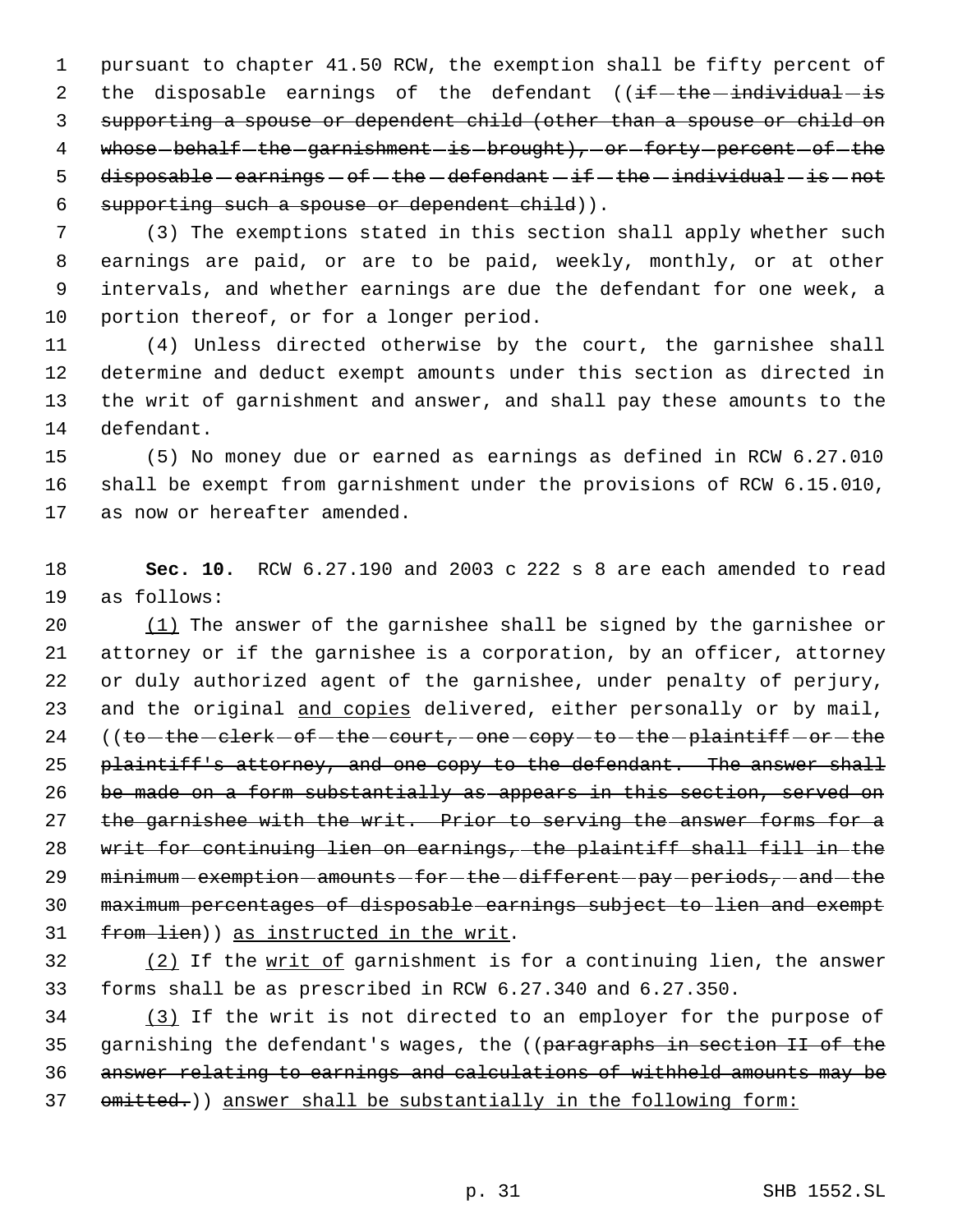| 1   |                                                                                      |  |  |
|-----|--------------------------------------------------------------------------------------|--|--|
| 2   | IN THE  COURT                                                                        |  |  |
| 3   | OF THE STATE OF WASHINGTON IN AND FOR                                                |  |  |
| 4   | THE COUNTY OF                                                                        |  |  |
| 5   | $NO.$                                                                                |  |  |
| 6   | Plaintiff                                                                            |  |  |
| 7   | ANSWER<br>VS.                                                                        |  |  |
| 8   | TO WRIT OF                                                                           |  |  |
| - 9 | Defendant<br><b>GARNISHMENT</b>                                                      |  |  |
| 10  | .                                                                                    |  |  |
| 11  | Garnishee Defendant                                                                  |  |  |
| 12  | SECTION I. On the date the writ of garnishment was issued as                         |  |  |
| 13  | indicated by the date appearing on the last page of the writ:                        |  |  |
| 14  | (A) The defendant: (check one) was, was not employed                                 |  |  |
| 15  | by garnishee. If not employed and you have no possession or control of               |  |  |
| 16  | any funds of defendant, indicate the last day of employment: $\ldots$ .              |  |  |
| 17  | and complete section III of this answer and mail or deliver the                      |  |  |
| 18  | forms as directed in the writ;                                                       |  |  |
| 19  | $(B)$ The defendant: (check one) did, did not maintain                               |  |  |
| 20  | a financial account with garnishee; and                                              |  |  |
| 21  | (C) The garnishee: (check one) did, did not have                                     |  |  |
| 22  | possession of or control over any funds, personal property, or effects               |  |  |
| 23  | of the defendant. (List all of defendant's personal property or                      |  |  |
| 24  | effects in your possession or control on the last page of this answer                |  |  |
| 25  | form or attach a schedule if necessary.)                                             |  |  |
| 26  | SECTION II. At the time of service of the writ of garnishment on                     |  |  |
| 27  | the garnishee there was due and owing from the garnishee to the above-               |  |  |
| 28  | named defendant \$                                                                   |  |  |
| 29  | ((This-writ-attaches-a-maximum-of----------percent-of-the                            |  |  |
| 30  | defendant's-disposable-earnings-(that-is,-compensation-payable-for                   |  |  |
| 31  | personal services, whether called wages, salary, commission, bonus, or               |  |  |
| 32  | otherwise, $-$ and $-$ including $-$ periodic $-$ payments $-$ pursuant $-$ to $-$ a |  |  |
| 33  | nongovernmental - pension - or - retirement - program). Calculate - the              |  |  |
| 34  | attachable amount as follows:                                                        |  |  |
| 35  | Gross Earnings $\cdots$ (1)                                                          |  |  |
| 36  | Less deductions required by law (social security,                                    |  |  |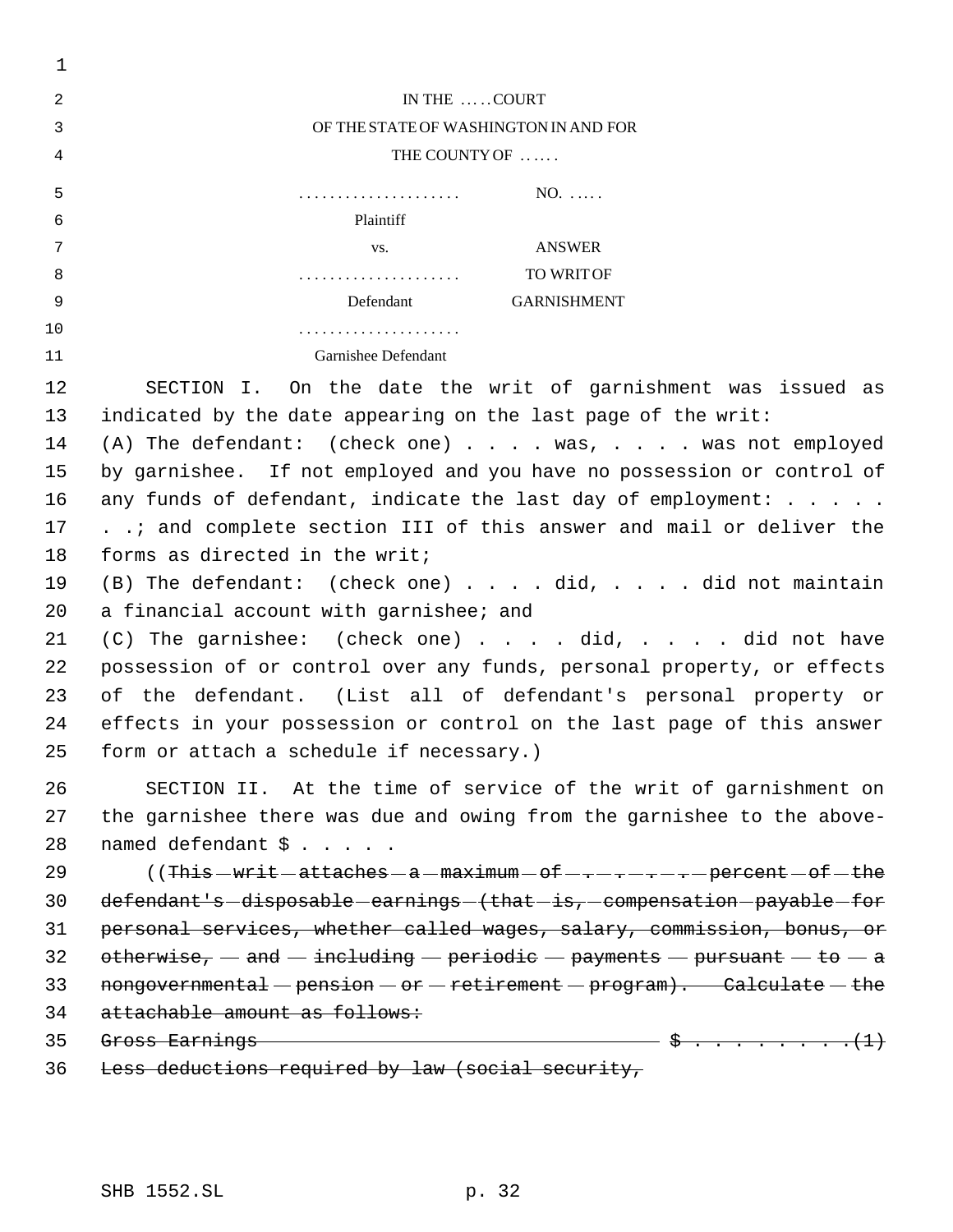| 1  | federal withholding tax, etc. Do not include                                    |                                 |  |
|----|---------------------------------------------------------------------------------|---------------------------------|--|
| 2  | deductions for child support orders or government                               |                                 |  |
| 3  | liens here. Deduct child support orders and liens                               |                                 |  |
| 4  | on line 7): $(2)$                                                               |                                 |  |
| 5  | Disposable Earnings (subtract line 2 from                                       |                                 |  |
| 6  | $line 1)$ : $(3)$                                                               |                                 |  |
| 7  | Enter $\cdots$ percent of line 3: $\cdots$ $\frac{1}{2}$ $\cdots$ $\frac{1}{2}$ |                                 |  |
| 8  |                                                                                 |                                 |  |
| 9  | $\oint \ldots$<br>If paid:<br>Weekly                                            | $Semi-monthly$ $\$\ldots$ .     |  |
| 10 | $Bi-weakly$ $\frac{1}{2}$ $\cdots$                                              | $\frac{1}{2}$<br><b>Monthly</b> |  |
| 11 | *These are minimum exempt amounts that the                                      |                                 |  |
| 12 | defendant must be paid. If your answer                                          |                                 |  |
| 13 | covers more than one pay period, multiply                                       |                                 |  |
| 14 | the preceding amount by the number of pay                                       |                                 |  |
| 15 | periods and/or fraction thereof your answer                                     |                                 |  |
| 16 | covers. If you use a pay period not shown,                                      |                                 |  |
| 17 | prorate the monthly exempt amount.                                              |                                 |  |
| 18 | Subtract the larger of lines 4 and 5 from                                       |                                 |  |
| 19 | line 3:                                                                         |                                 |  |
| 20 | Enter amount (if any) withheld for ongoing                                      |                                 |  |
| 21 |                                                                                 |                                 |  |
| 22 | Subtract line 7 from line 6. This amount                                        |                                 |  |
| 23 |                                                                                 |                                 |  |
| 24 | This is the formula that you will use for withholding each pay period           |                                 |  |
| 25 | over the required sixty-day garnishment period. Deduct any allowable            |                                 |  |
| 26 | processing fee you may charge from the amount that is to be paid to the         |                                 |  |
| 27 | $defendant.)$ )                                                                 |                                 |  |
| 28 | If there is any uncertainty about your answer, give an explanation              |                                 |  |
| 29 | on the last page or on an attached page.                                        |                                 |  |
| 30 | SECTION III. An attorney may answer for the garnishee.                          |                                 |  |
| 31 | Under penalty of perjury, I affirm that I have examined this                    |                                 |  |
| 32 | answer, including accompanying schedules, and to the best of my                 |                                 |  |

33 knowledge and belief it is true, correct, and complete.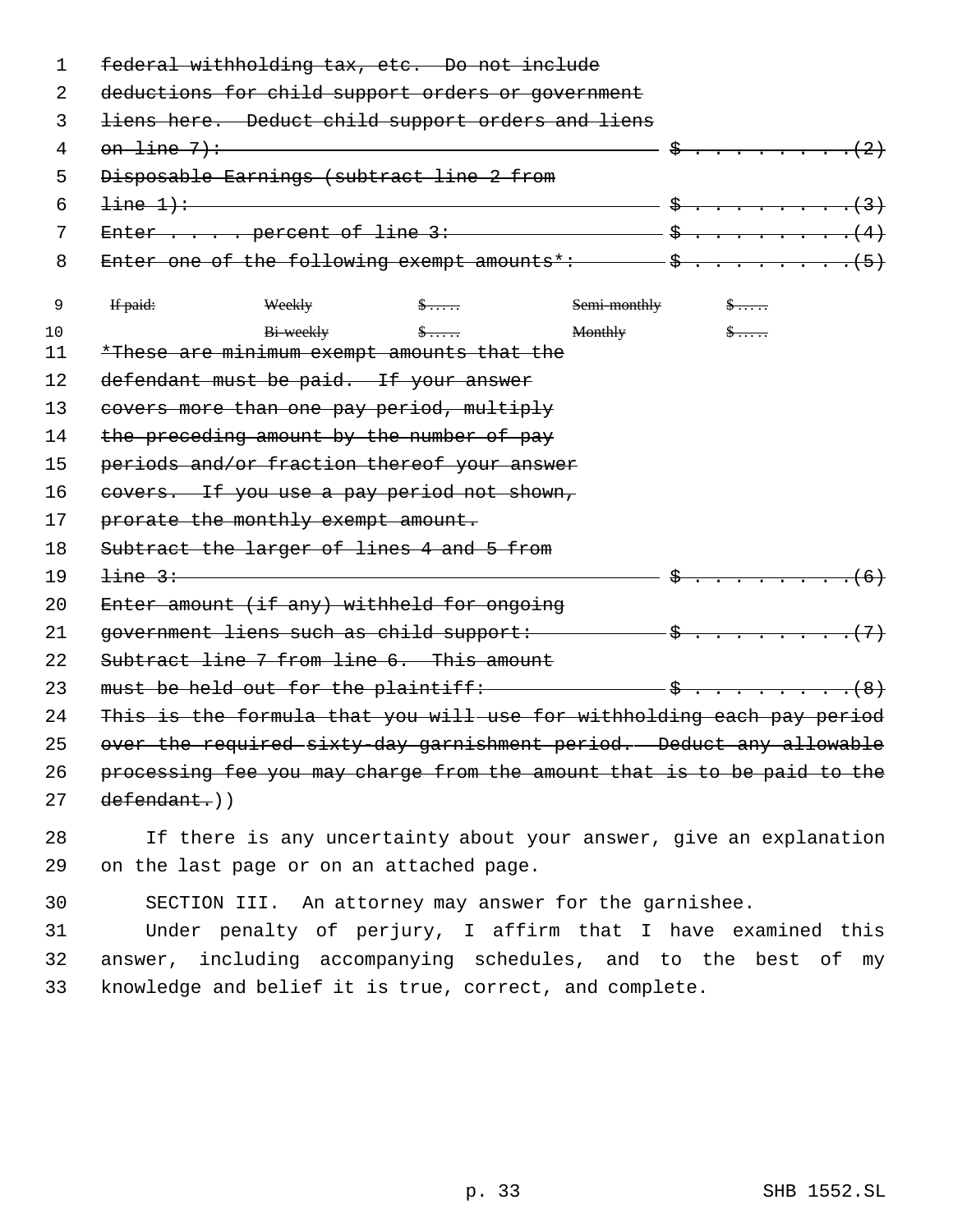| 2  | Signature of         | Date                       |
|----|----------------------|----------------------------|
| 3  | Garnishee Defendant  |                            |
| 4  |                      | .                          |
| 5  | Signature of person  | Connection with            |
| 6  | answering for        | garnishee                  |
| 7  | garnishee            |                            |
| 8  |                      |                            |
| 9  | Print name of person |                            |
| 10 | signing              | Address<br>of<br>garnishee |
|    |                      |                            |

 **Sec. 11.** RCW 6.27.200 and 2003 c 222 s 9 are each amended to read as follows:

 If the garnishee fails to answer the writ within the time prescribed in the writ, after the time to answer the writ has expired and after required returns or affidavits have been filed, showing service on the garnishee and service on or mailing to the defendant, it shall be lawful for the court to render judgment by default against such garnishee, after providing a notice to the garnishee by personal service or first-class mail deposited in the mail at least ten calendar days prior to entry of the judgment, for the full amount claimed by the plaintiff against the defendant, or in case the plaintiff has a judgment against the defendant, for the full amount of the plaintiff's unpaid judgment against the defendant with all accruing interest and costs as prescribed in RCW 6.27.090: PROVIDED, That upon motion by the garnishee at any time within seven days following service on, or mailing to, the garnishee of a copy of the first writ of execution or writ of garnishment under such judgment, the judgment against the garnishee shall be reduced to the amount of any nonexempt funds or property which was actually in the possession of the garnishee at the time the writ was served, plus the cumulative amount of the nonexempt earnings subject to the lien provided for in RCW 6.27.350, or the sum of one hundred dollars, whichever is more, but in no event to exceed the full amount claimed by the plaintiff or the amount of the unpaid 34 judgment against the principal defendant ((plus)) with all accruing interest and costs and attorney's fees as prescribed in RCW 6.27.090, plus the accruing interest and costs and attorneys' fees as prescribed 37 in RCW 6.27.090 for any garnishment on the judgment against the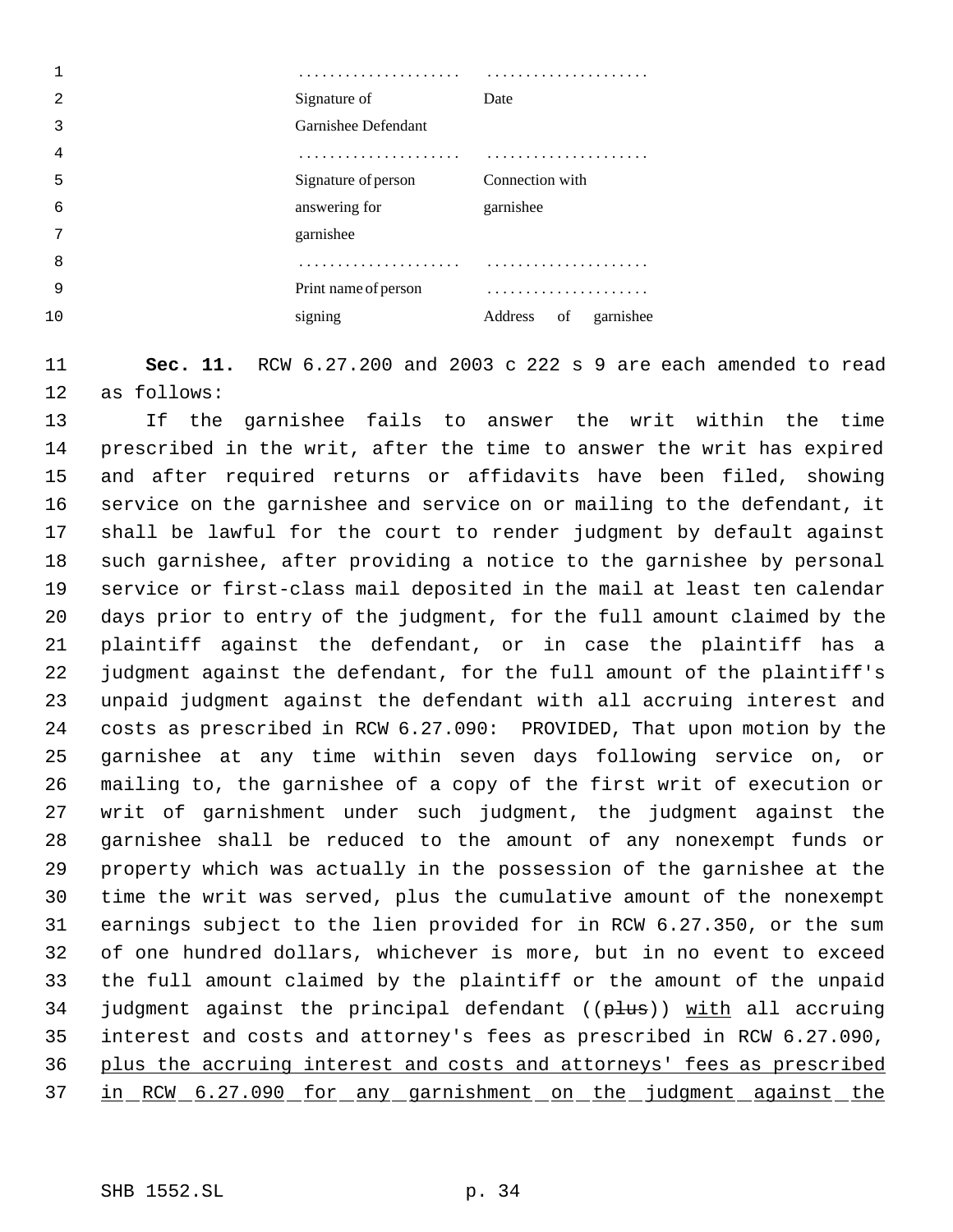garnishee, and in addition the plaintiff shall be entitled to a reasonable attorney's fee for the plaintiff's response to the garnishee's motion to reduce said judgment against the garnishee under this proviso and the court may allow additional attorney's fees for other actions taken because of the garnishee's failure to answer.

 **Sec. 12.** RCW 6.27.250 and 2003 c 222 s 10 are each amended to read as follows:

 (1)(a) If it appears from the answer of the garnishee or if it is otherwise made to appear that the garnishee was indebted to the defendant in any amount, not exempt, when the writ of garnishment was served, and if the required return or affidavit showing service on or mailing to the defendant is on file, the court shall render judgment for the plaintiff against such garnishee for the amount so admitted or found to be due to the defendant from the garnishee, unless such amount exceeds the amount of the plaintiff's claim or judgment against the defendant with accruing interest and costs and attorney's fees as prescribed in RCW 6.27.090, in which case it shall be for the amount of 18 such claim or judgment, with said interest, costs, and fees. If there 19 is no unresolved exemption claim and no controversion, the plaintiff may apply for the judgment and order to pay ex parte. In the case of a superior court garnishment, the court shall order the garnishee to pay to the plaintiff or to the plaintiff's attorney through the registry of the court the amount of the judgment against the garnishee, the clerk of the court shall note receipt of any such payment, and the clerk of the court shall disburse the payment to the plaintiff. In the case of a district court garnishment, the court shall order the garnishee to pay the judgment amount directly to the plaintiff or to the plaintiff's attorney. In either case, the court shall inform the garnishee that failure to pay the amount may result in execution of the judgment, including garnishment.

 (b) If, prior to judgment, the garnishee tenders to the plaintiff or to the plaintiff's attorney or to the court any amounts due, such tender will support judgment against the garnishee in the amount so tendered, subject to any exemption claimed within the time required in RCW 6.27.160 after the amounts are tendered, and subject to any controversion filed within the time required in RCW 6.27.210 after the amounts are tendered. Any amounts tendered to the court by or on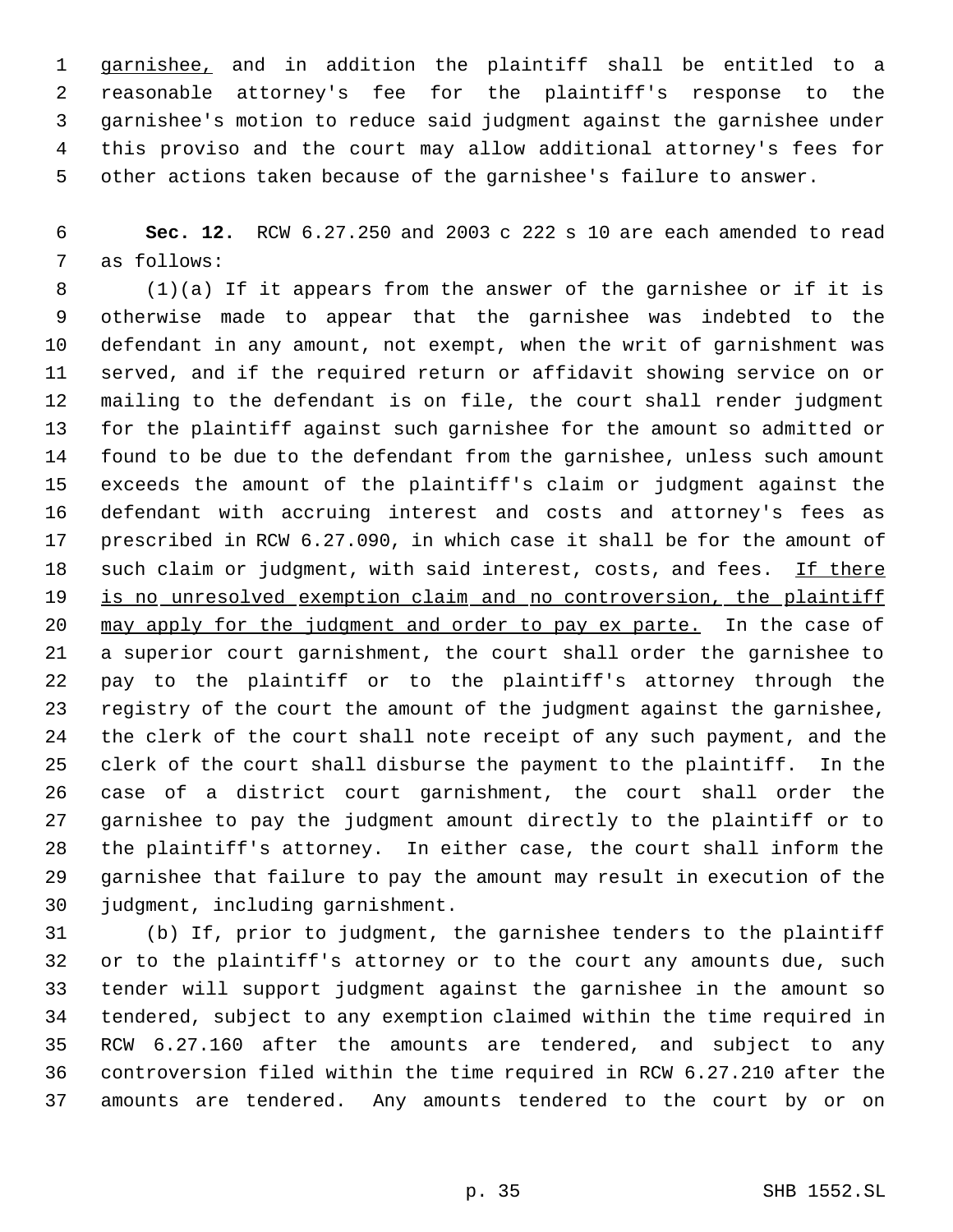behalf of the garnishee or the defendant prior to judgment shall be disbursed to the party entitled to same upon entry of judgment or order, and any amounts so tendered after entry of judgment or order shall be disbursed upon receipt to the party entitled to same.

 (2) If it shall appear from the answer of the garnishee and the same is not controverted, or if it shall appear from the hearing or trial on controversion or by stipulation of the parties that the garnishee is indebted to the principal defendant in any sum, but that such indebtedness is not matured and is not due and payable, and if the required return or affidavit showing service on or mailing to the defendant is on file, the court shall make an order requiring the garnishee to pay such sum into court when the same becomes due, the date when such payment is to be made to be specified in the order, and in default thereof that judgment shall be entered against the garnishee for the amount of such indebtedness so admitted or found due. In case the garnishee pays the sum at the time specified in the order, the payment shall operate as a discharge, otherwise judgment shall be entered against the garnishee for the amount of such indebtedness, which judgment shall have the same force and effect, and be enforced in the same manner as other judgments entered against garnishees as provided in this chapter: PROVIDED, That if judgment is rendered in favor of the principal defendant, or if any judgment rendered against the principal defendant is satisfied prior to the date of payment specified in an order of payment entered under this subsection, the garnishee shall not be required to make the payment, nor shall any judgment in such case be entered against the garnishee.

 (3) The court shall, upon request of the plaintiff at the time judgment is rendered against the garnishee or within one year thereafter, or within one year after service of the writ on the garnishee if no judgment is taken against the garnishee, render judgment against the defendant for recoverable garnishment costs and attorney fees. However, if it appears from the answer of garnishee or otherwise that, at the time the writ was issued, the garnishee held no funds, personal property, or effects of the defendant and, in the case of a garnishment on earnings, the defendant was not employed by the garnishee, or, in the case of a writ directed to a financial institution, the defendant maintained no account therein, then the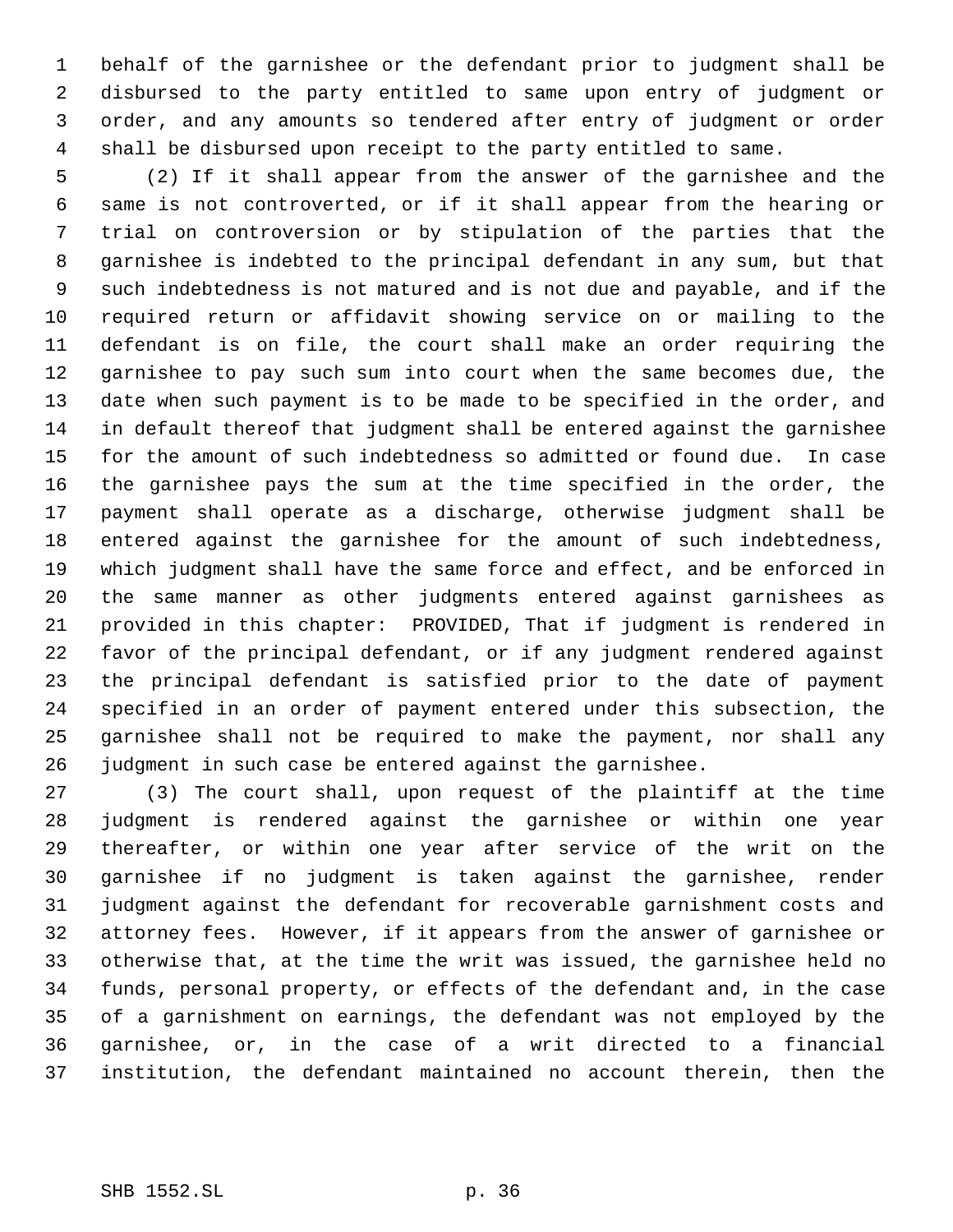plaintiff may not be awarded judgment against the defendant for such costs or attorney fees.

 **Sec. 13.** RCW 6.27.330 and 1987 c 442 s 1032 are each amended to read as follows:

 A judgment creditor may obtain a continuing lien on earnings by a 6 garnishment pursuant to  $((RCW - 6.27.340, -6.27.350, -6.27.360, -and$ 7 7.33.390)) this chapter.

 **Sec. 14.** RCW 6.27.350 and 2003 c 222 s 14 are each amended to read as follows:

 (1) Where the garnishee's answer to a garnishment for a continuing lien reflects that the defendant is employed by the garnishee, the judgment or balance due thereon as reflected on the writ of garnishment shall become a lien on earnings due at the time of the effective date of the writ, as defined in this subsection, to the extent that they are not exempt from garnishment, and such lien shall continue as to subsequent nonexempt earnings until the total subject to the lien equals the amount stated on the writ of garnishment or until the expiration of the employer's payroll period ending on or before sixty days after the effective date of the writ, whichever occurs first, except that such lien on subsequent earnings shall terminate sooner if the employment relationship is terminated or if the underlying judgment is vacated, modified, or satisfied in full or if the writ is dismissed. The "effective date" of a writ is the date of service of the writ if there is no previously served writ; otherwise, it is the date of termination of a previously served writ or writs.

 (2) At the time of the expected termination of the lien, the 27 plaintiff shall mail to the garnishee ((three additional stamped envelopes addressed as provided in RCW 6.27.110, and four additional  $e$ opies)) one copy of the answer form prescribed in RCW ( $(6.27.190)$ ) 6.27.340. The plaintiff shall replace the text of section I of the answer form with a statement in substantially the following form: "ANSWER SECTION II OF THIS FORM WITH RESPECT TO THE TOTAL AMOUNT OF EARNINGS WITHHELD UNDER THIS GARNISHMENT, INCLUDING THE AMOUNT, IF ANY, STATED IN YOUR FIRST ANSWER, AND WITHIN TWENTY DAYS AFTER YOU RECEIVE THESE FORMS, MAIL OR DELIVER THEM AS DIRECTED IN THE WRIT."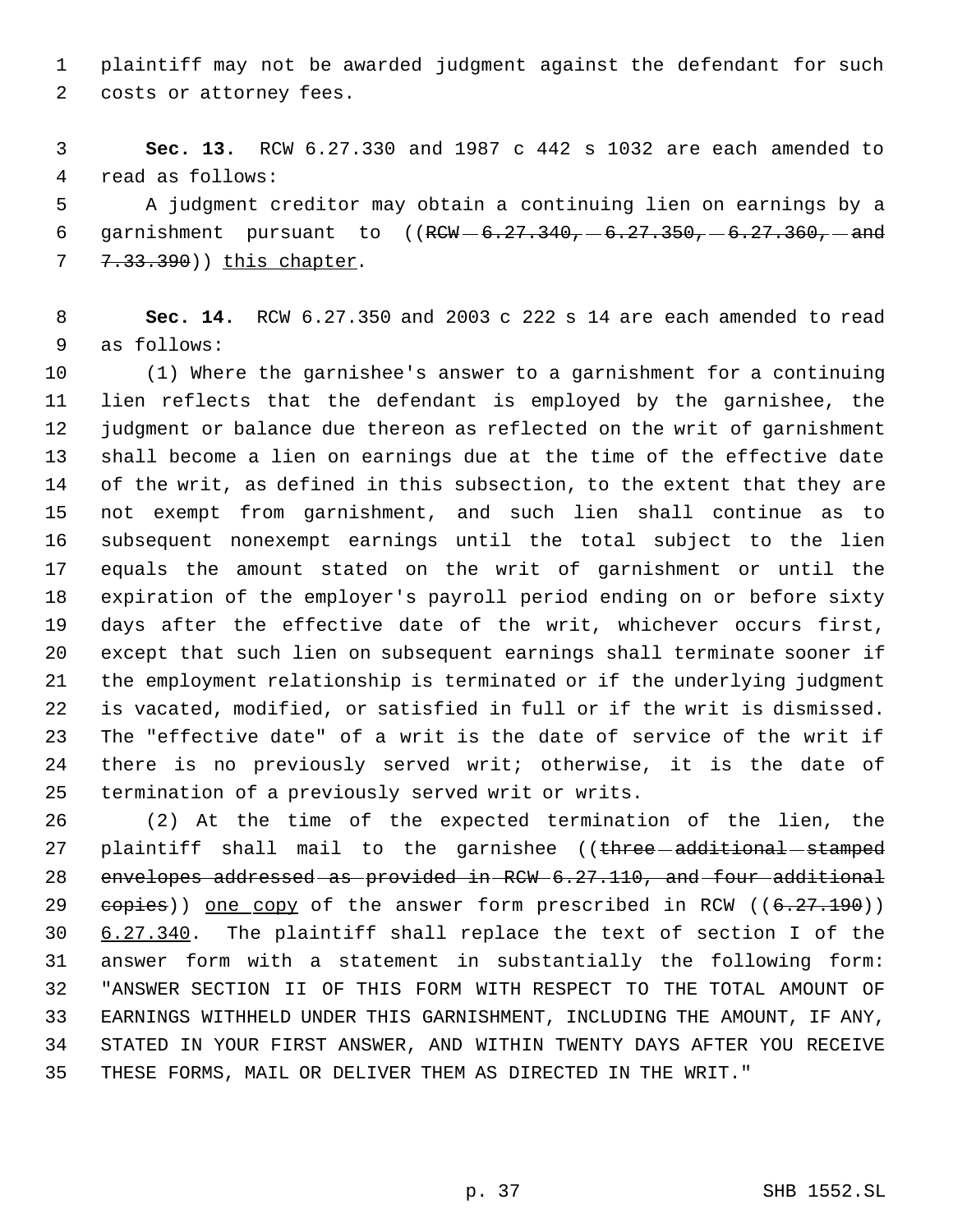| $\mathbf{1}$ | Nonexempt amount due and owing stated in first<br>$\$\ldots$            |
|--------------|-------------------------------------------------------------------------|
| 2            | answer                                                                  |
| 3            | Nonexempt amount accrued since first answer<br>$\mathsf{S} \dots$       |
| 4            | $\$\ldots$<br>TOTAL AMOUNT WITHHELD                                     |
| 5            | (3) Within twenty days of receipt of the second answer form the         |
| 6            | garnishee shall file a second answer, either in the form as provided in |
| 7            | subsection (2) of this section, stating the total amount held subject   |
| 8            | to the garnishment, or otherwise containing the information required in |
| 9            | subsection (2) of this section and a calculation indicating the total   |
| 10           | amount due and owing from the garnishee defendant to the defendant, the |
| 11           | defendant's total earnings, allowable deductions, disposable earnings,  |
| 12           | exempt earnings, deductions for superior liens such as child support,   |
| 13           | and net earnings withheld under the writ.                               |
|              |                                                                         |
| 14           | Sec. 15. RCW 6.27.360 and 1997 c 296 s 8 are each amended to read       |
| 15           | as follows:                                                             |
| 16           | (1) Except as provided in subsection $((+2)^2)$ (3) of this section,    |
| 17           | a lien obtained under RCW 6.27.350 shall have priority over any         |
| 18           | subsequent garnishment lien or wage assignment except that service of   |
| 19           | a writ shall not be effective to create a continuing lien with such     |
| 20           | priority if a writ in the same case is pending at the time of the       |
| 21           | service of the new writ.                                                |
| 22           | (2) A lien obtained under RCW 6.27.350 shall have priority over any     |
| 23           | prior wage assignment, except an assignment for child support as        |
| 24           | provided in subsection (3) of this section and an assignment for legal  |
| 25           | financial obligations as provided under RCW 9.94A.760, 9.94A.7702, and  |
| 26           | 72.09.111.                                                              |
| 27           | (3) A lien obtained under RCW 6.27.350 shall not have priority over     |
| 28           | a notice of payroll deduction issued under RCW 26.23.060 or a wage      |
| 29           | assignment or other garnishment for child support issued under chapters |
| 30           | 26.18 and 74.20A RCW. Should nonexempt wages remain after deduction of  |
| 31           | all amounts owing under a notice of payroll deduction, wage assignment, |
| 32           | or garnishment for child support, the garnishee shall withhold the      |
| 33           | remaining nonexempt wages under the lien obtained under RCW 6.27.350.   |
| 34           | Sec. 16. RCW $6.27.370$ and 1997 c 296 s 9 are each amended to read     |
| 35           | as follows:                                                             |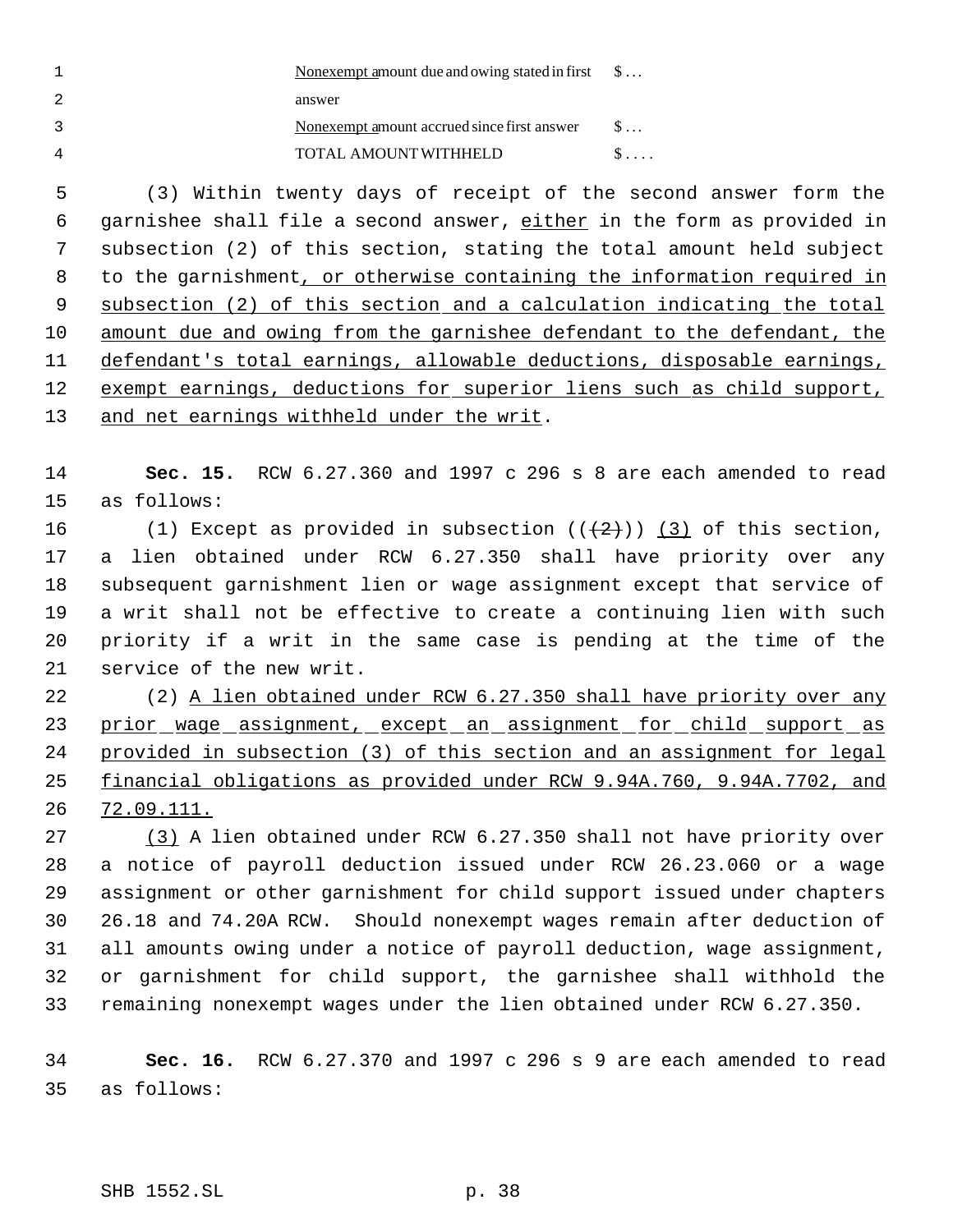(1) Whenever the federal government is named as a garnishee 2 defendant, the attorney for the plaintiff, or the clerk of the court shall, upon submitting a notice in the appropriate form by the plaintiff, issue a notice which directs the garnishee defendant to disburse any nonexempt earnings to the court in accordance with the garnishee defendant's normal pay and disbursement cycle.

 (2) Funds received by the clerk from a garnishee defendant may be deposited into the registry of the court or, in the case of negotiable instruments, may be retained in the court file. Upon presentation of an order directing the clerk to disburse the funds received, the clerk shall pay or endorse the funds over to the party entitled to receive the funds. Except for good cause shown, the funds shall not be paid or endorsed to the plaintiff prior to the expiration of any minimum statutory period allowed to the defendant for filing an exemption claim.

 (3) The plaintiff shall, in the same manner permitted for service of the writ of garnishment, provide to the garnishee defendant a copy 18 of the notice issued ((by the clerk and an envelope addressed to the 19 eourt)) under subsection (1) of this section, and shall supply to the garnished party a copy of the notice.

 (4) Any answer or processing fees charged by the garnishee defendant to the plaintiff under federal law shall be a recoverable cost under RCW 6.27.090.

 (5) The notice to the federal government garnishee shall be in substantially the following form:

| 26 |                                        |
|----|----------------------------------------|
| 27 | IN THE  COURT OF THE STATE OF          |
| 28 | <b>WASHINGTON</b>                      |
| 29 | IN AND FOR  COUNTY                     |
| 30 | .<br>$NO \dots \dots$                  |
| 31 | <b>NOTICE TO FEDERAL</b><br>Plaintiff, |
| 32 | <b>GOVERNMENTGARNISHEE</b><br>VS.      |
| 33 | <b>DEFENDANT</b>                       |
| 34 | . ,                                    |
| 35 | Defendant,                             |
| 36 | . <b>.</b>                             |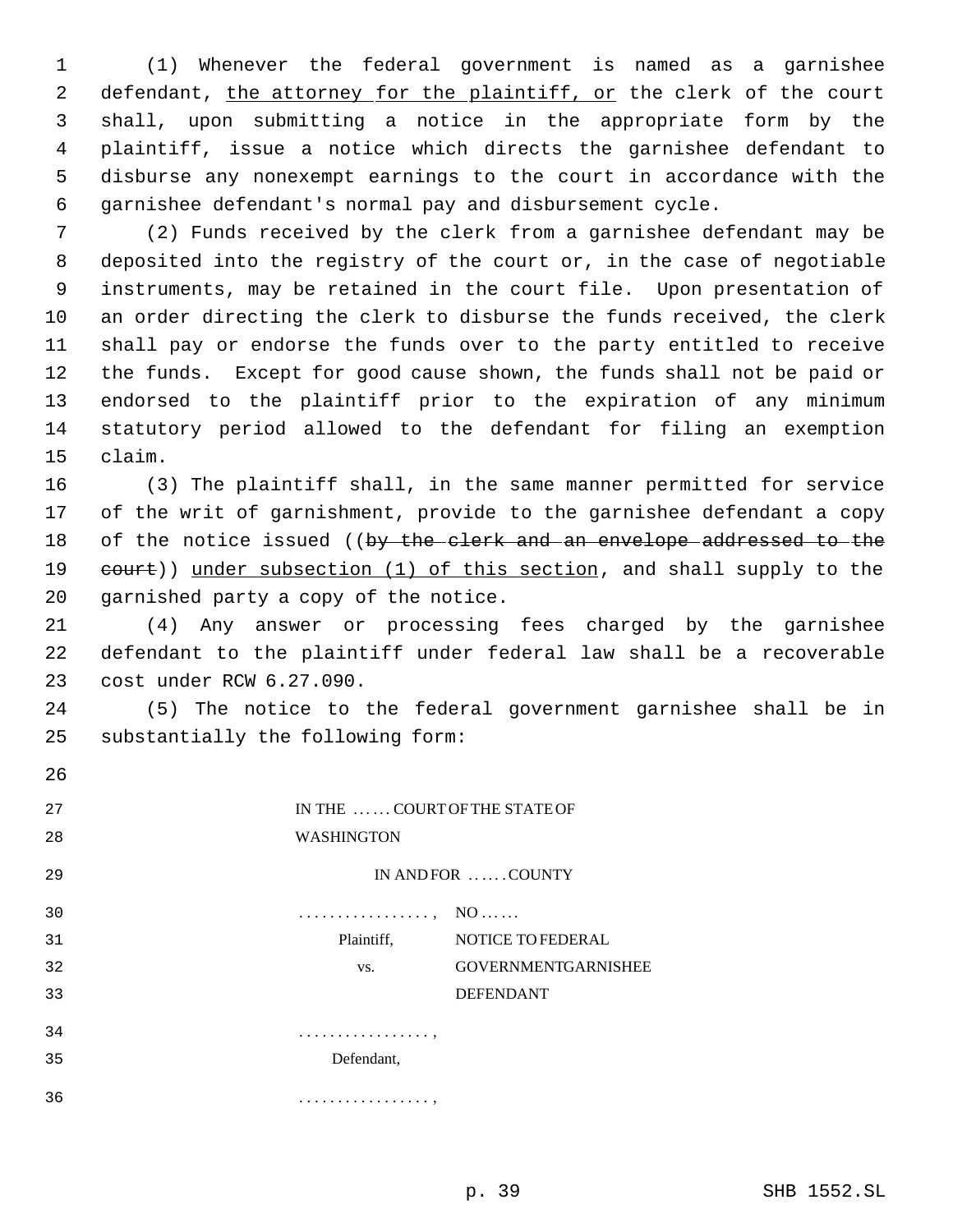| 1  | Garnishee Defendant.                                                 |
|----|----------------------------------------------------------------------|
| 2  | TO: THE GOVERNMENT OF THE UNITED STATES                              |
| 3  | AND ANY DEPARTMENT, AGENCY, OR DIVISION                              |
| 4  | <b>THEREOF</b>                                                       |
| 5  | You have been named as the garnishee defendant in the                |
| 6  | above-entitled cause. A WritofGarnishment accompanies                |
| 7  | this Notice. The Writ of Garnishment directs you to hold             |
| 8  | the nonexempt earnings of the named defendant, but does              |
| 9  | not instruct you to disburse the funds you hold.                     |
| 10 | BY THIS NOTICE THE COURT DIRECTS YOU TO                              |
| 11 | WITHHOLD ALL NONEXEMPT EARNINGS AND                                  |
| 12 | DISBURSE THEM IN ACCORDANCE WITH YOUR                                |
| 13 | NORMAL PAY AND DISBURSEMENT CYCLE, TO                                |
| 14 | THE FOLLOWING:                                                       |
| 15 | County Court Clerk                                                   |
| 16 | Cause No                                                             |
| 17 |                                                                      |
| 18 | (Address)                                                            |
| 19 | PLEASE REFERENCE THE DEFENDANT                                       |
| 20 | EMPLOYEE'S NAME AND THE ABOVE CAUSE                                  |
| 21 | NUMBER ON ALL DISBURSEMENTS.                                         |
| 22 | The enclosed Writ also directs you to respond to the Writ            |
| 23 | within twenty $(20)$ days, but you are allowed thirty $(30)$         |
| 24 | days to respond under federal law.                                   |
| 25 | DATED this  . day of , $((19)) 20$                                   |
| 26 | .                                                                    |
| 27 | Clerk of the Court                                                   |
| 28 | (6) If the writ of garnishment is issued by the attorney of record   |
| 29 | for the judgment creditor, the following paragraph shall replace the |
| 30 | clerk's signature and date:                                          |
| 31 | This notice is issued by the undersigned attorney of record for      |
| 32 | plaintiff under the authority of RCW 6.27.370, and must be           |
| 33 | complied with in the same manner as a notice issued by the           |
| 34 | court.                                                               |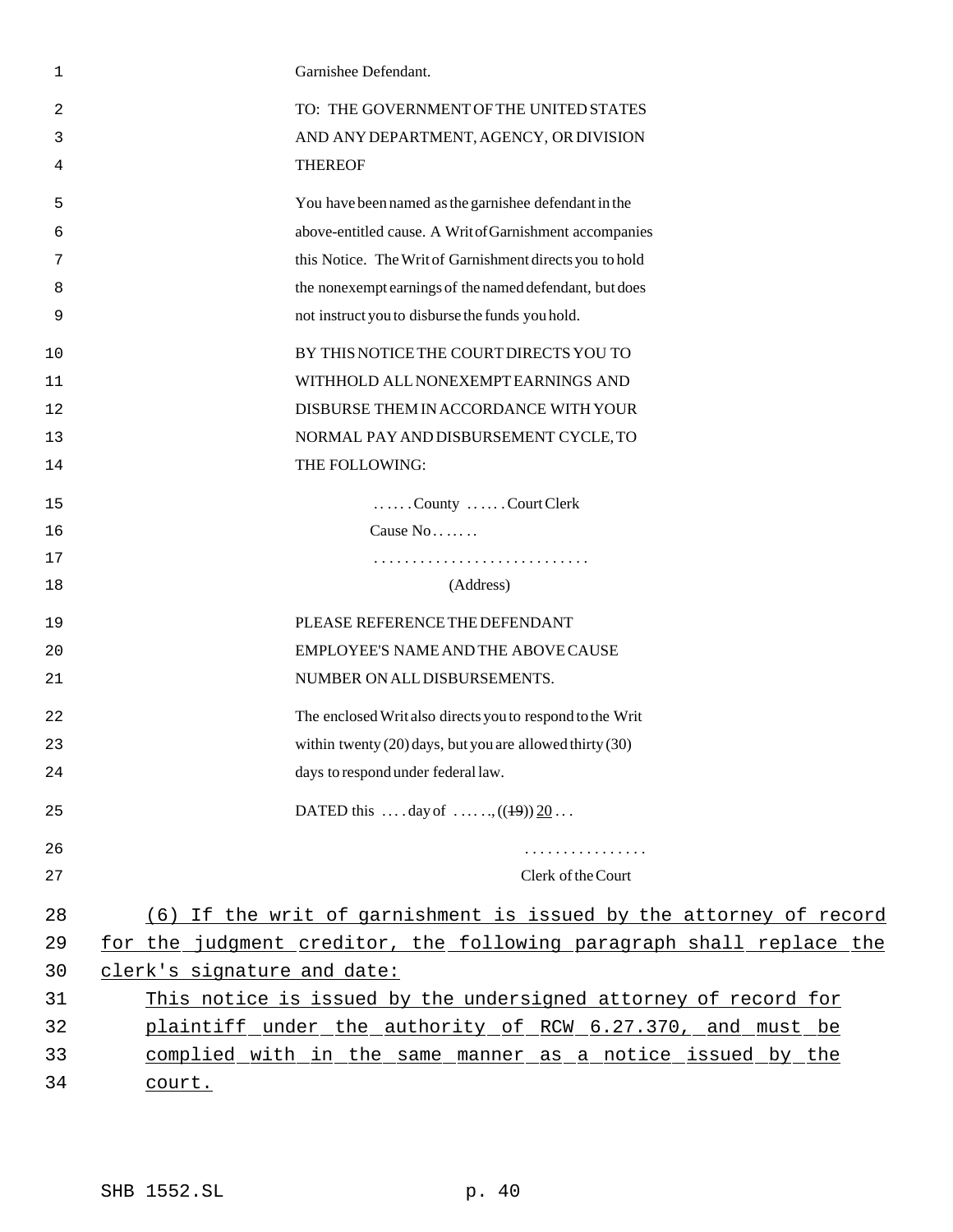. . . . . . . . . . . . . . . . . . . . .

Attorney for Plaintiff

 **Sec. 17.** RCW 2.10.180 and 1991 c 365 s 18 are each amended to read as follows:

 (1) Except as provided in subsections (2), (3), and (4) of this section, the right of a person to a retirement allowance, disability allowance, or death benefit, the retirement, disability or death allowance itself, any optional benefit, any other right accrued or accruing to any person under the provisions of this chapter, and the moneys in the fund created under this chapter, are hereby exempt from any state, county, municipal, or other local tax and shall not be subject to execution, garnishment, or any other process of law 15 whatsoever whether the same be in actual possession of the person or be deposited or loaned.

 (2) Subsection (1) of this section shall not be deemed to prohibit a beneficiary of a retirement allowance from authorizing deductions therefrom for payment of premiums due on any group insurance policy or plan issued for the benefit of a group comprised of public employees of the state of Washington.

 (3) Deductions made in the past from retirement benefits are hereby expressly recognized, ratified, and affirmed. Future deductions may only be made in accordance with this section.

 (4) Subsection (1) of this section shall not prohibit the department of retirement systems from complying with (a) a wage assignment order for child support issued pursuant to chapter 26.18 RCW, (b) a notice of payroll deduction issued under chapter 26.23 RCW, (c) an order to withhold and deliver issued pursuant to chapter 74.20A RCW, (d) a mandatory benefits assignment order issued pursuant to chapter 41.50 RCW, (e) a court order directing the department of retirement systems to pay benefits directly to an obligee under a dissolution order as defined in RCW 41.50.500(3) which fully complies with RCW 41.50.670 and 41.50.700, or (f) any administrative or court order expressly authorized by federal law.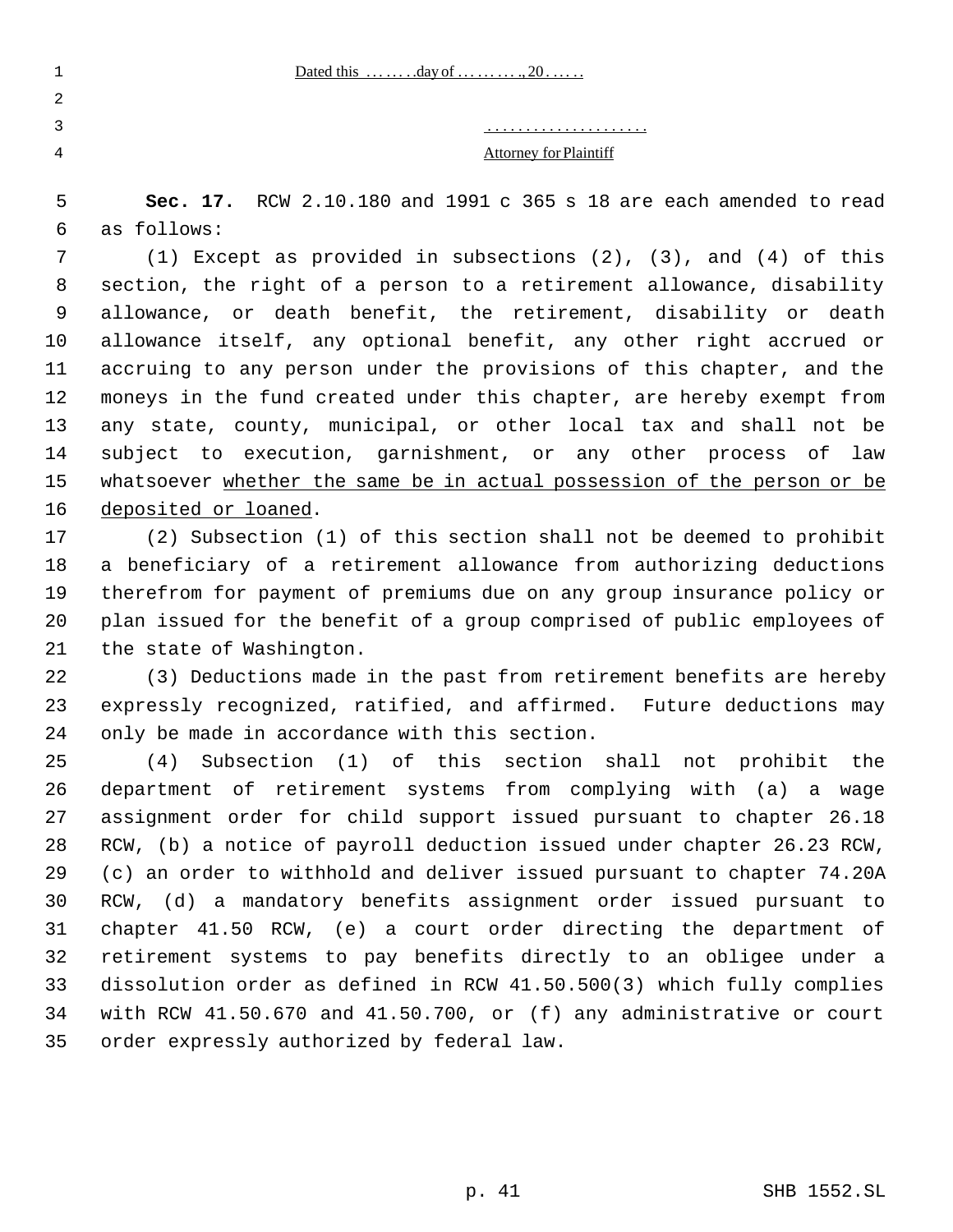**Sec. 18.** RCW 2.12.090 and 1991 c 365 s 19 are each amended to read as follows:

 (1) Except as provided in subsections (2), (3), and (4) of this section, the right of any person to a retirement allowance or optional retirement allowance under the provisions of this chapter and all moneys and investments and income thereof are exempt from any state, county, municipal, or other local tax and shall not be subject to execution, garnishment, attachment, the operation of bankruptcy or the 9 insolvency laws, or other processes of law whatsoever whether the same 10 be in actual possession of the person or be deposited or loaned and shall be unassignable except as herein specifically provided.

 (2) Subsection (1) of this section shall not prohibit the department of retirement systems from complying with (a) a wage assignment order for child support issued pursuant to chapter 26.18 RCW, (b) a notice of payroll deduction issued under chapter 26.23 RCW, (c) an order to withhold and deliver issued pursuant to chapter 74.20A RCW, (d) a mandatory benefits assignment order issued pursuant to chapter 41.50 RCW, (e) a court order directing the department of retirement systems to pay benefits directly to an obligee under a dissolution order as defined in RCW 41.50.500(3) which fully complies with RCW 41.50.670 and 41.50.700, or (f) any administrative or court order expressly authorized by federal law.

 (3) Subsection (1) of this section shall not be deemed to prohibit a beneficiary of a retirement allowance from authorizing deductions therefrom for payment of premiums due on any group insurance policy or plan issued for the benefit of a group comprised of public employees of the state of Washington.

 (4) Deductions made in the past from retirement benefits are hereby expressly recognized, ratified, and affirmed. Future deductions may only be made in accordance with this section.

 **Sec. 19.** RCW 41.20.180 and 1979 ex.s. c 205 s 2 are each amended to read as follows:

 The right of a person to a pension, an annuity, or retirement allowance, or disability allowance, or death benefits, or any optional benefit, or any other right accrued or accruing to any person under the provisions of this chapter, and any fund created hereby, and all moneys and investments and income thereof, are exempt from any state, county,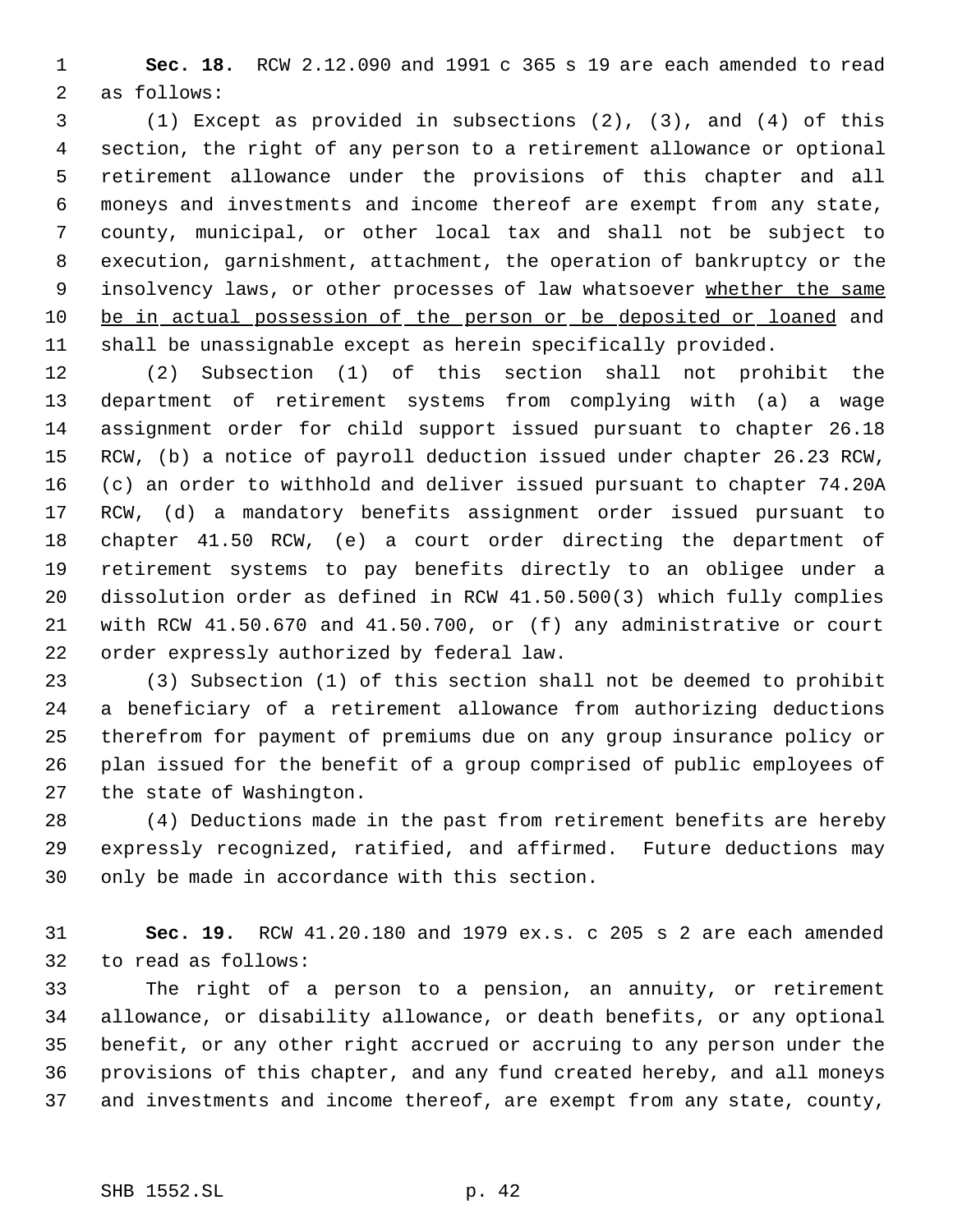municipal, or other local tax, and shall not be subject to execution, garnishment, attachment, the operation of bankruptcy or insolvency 3 laws, or other process of law whatsoever, whether the same be in actual 4 possession of the person or be deposited or loaned and shall be unassignable: PROVIDED, That benefits under this chapter shall be payable to a spouse or ex-spouse to the extent expressly provided for in any court decree of dissolution or legal separation or in any court order or court-approved property settlement agreement incident to any court decree of dissolution or legal separation.

 **Sec. 20.** RCW 41.32.052 and 1991 c 365 s 21 and 1991 c 35 s 63 are each reenacted and amended to read as follows:

 (1) Subject to subsections (2) and (3) of this section, the right of a person to a pension, an annuity, a retirement allowance, or disability allowance, to the return of contributions, any optional benefit or death benefit, any other right accrued or accruing to any person under the provisions of this chapter and the moneys in the various funds created by this chapter shall be unassignable, and are hereby exempt from any state, county, municipal or other local tax, and shall not be subject to execution, garnishment, attachment, the operation of bankruptcy or insolvency laws, or other process of law whatsoever whether the same be in actual possession of the person or be deposited or loaned.

 (2) This section shall not be deemed to prohibit a beneficiary of a retirement allowance who is eligible:

 (a) Under RCW 41.05.080 from authorizing monthly deductions therefrom for payment of premiums due on any group insurance policy or plan issued for the benefit of a group comprised of public employees of the state of Washington or its political subdivisions;

 (b) Under a group health care benefit plan approved pursuant to RCW 28A.400.350 or 41.05.065 from authorizing monthly deductions therefrom, of the amount or amounts of subscription payments, premiums, or contributions to any person, firm, or corporation furnishing or providing medical, surgical, and hospital care or other health care insurance; or

 (c) Under this system from authorizing monthly deductions therefrom for payment of dues and other membership fees to any retirement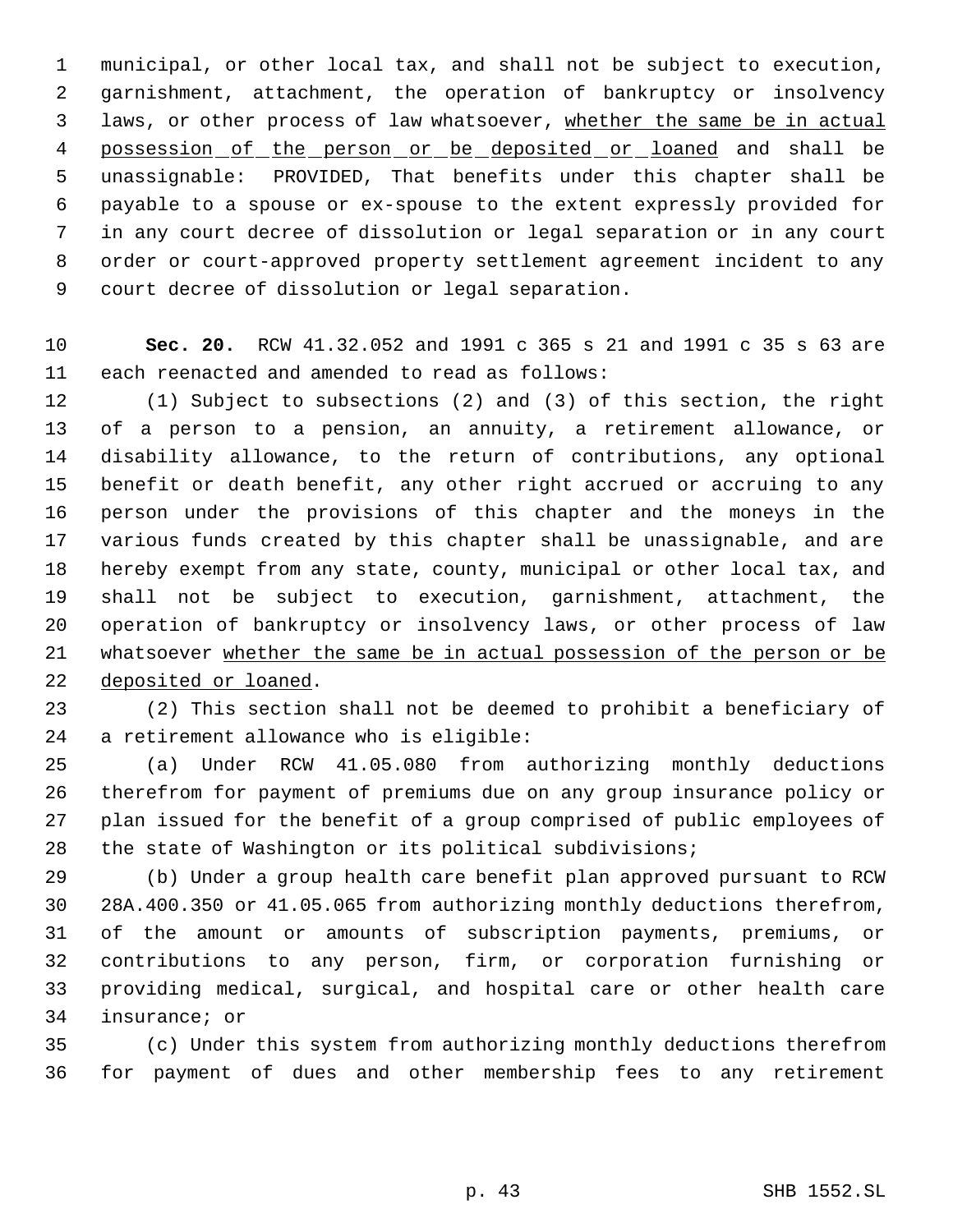association composed of retired teachers and/or public employees pursuant to a written agreement between the director and the retirement association.

 Deductions under (a) and (b) of this subsection shall be made in accordance with rules that may be adopted by the director.

 (3) Subsection (1) of this section shall not prohibit the department from complying with (a) a wage assignment order for child support issued pursuant to chapter 26.18 RCW, (b) an order to withhold and deliver issued pursuant to chapter 74.20A RCW, (c) a notice of payroll deduction issued pursuant to RCW 26.23.060, (d) a mandatory benefits assignment order issued by the department, (e) a court order directing the department of retirement systems to pay benefits directly to an obligee under a dissolution order as defined in RCW 41.50.500(3) which fully complies with RCW 41.50.670 and 41.50.700, or (f) any administrative or court order expressly authorized by federal law.

 **Sec. 21.** RCW 41.26.053 and 1991 c 365 s 20 and 1991 c 35 s 25 are each reenacted and amended to read as follows:

 (1) Subject to subsections (2) and (3) of this section, the right of a person to a retirement allowance, disability allowance, or death benefit, to the return of accumulated contributions, the retirement, disability or death allowance itself, any optional benefit, any other right accrued or accruing to any person under the provisions of this chapter, and the moneys in the fund created under this chapter, are hereby exempt from any state, county, municipal, or other local tax and shall not be subject to execution, garnishment, attachment, the operation of bankruptcy or insolvency laws, or any other process of law 27 whatsoever, whether the same be in actual possession of the person or be deposited or loaned and shall be unassignable.

 (2) On the written request of any person eligible to receive benefits under this section, the department may deduct from such payments the premiums for life, health, or other insurance. The request on behalf of any child or children shall be made by the legal guardian of such child or children. The department may provide for such persons one or more plans of group insurance, through contracts with regularly constituted insurance carriers or health care service contractors.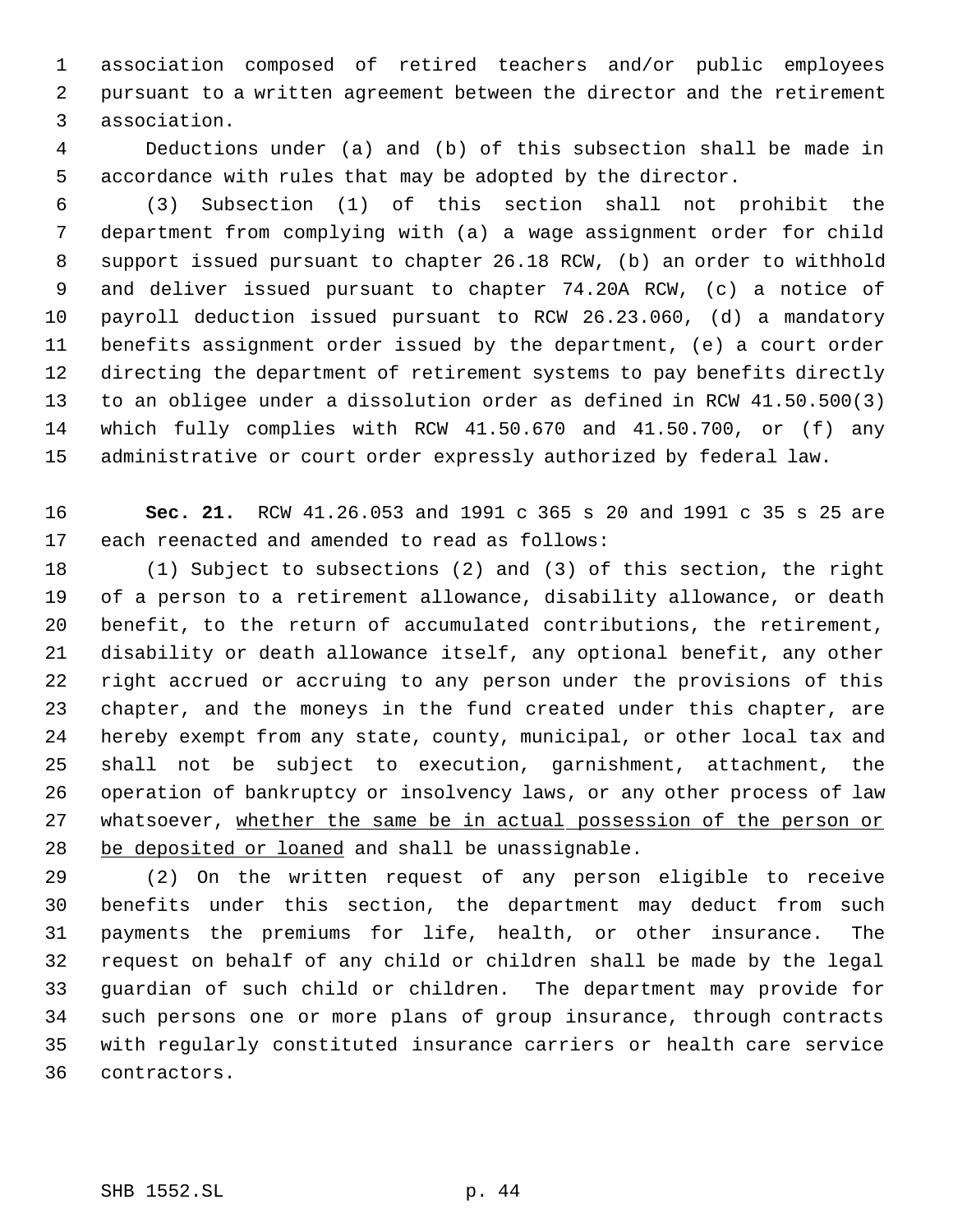(3) Subsection (1) of this section shall not prohibit the department from complying with (a) a wage assignment order for child support issued pursuant to chapter 26.18 RCW, (b) an order to withhold and deliver issued pursuant to chapter 74.20A RCW, (c) a notice of payroll deduction issued pursuant to RCW 26.23.060, (d) a mandatory benefits assignment order issued by the department, (e) a court order directing the department of retirement systems to pay benefits directly to an obligee under a dissolution order as defined in RCW 41.50.500(3) which fully complies with RCW 41.50.670 and 41.50.700, or (f) any administrative or court order expressly authorized by federal law.

 **Sec. 22.** RCW 41.28.200 and 1939 c 207 s 21 are each amended to read as follows:

 The right of a person to a pension, an annuity or a retirement allowance, to the return of contributions, the pension, annuity or retirement allowance itself, any optional benefit, any other right accrued or accruing to any person under the provisions of this chapter, and the moneys in the fund created under this chapter shall not be subject to execution, garnishment, attachment, or any other process 19 whatsoever, whether the same be in actual possession of the person or 20 be deposited or loaned and shall be unassignable except as in this chapter specifically provided.

 **Sec. 23.** RCW 41.34.080 and 2000 c 247 s 405 are each amended to read as follows:

 (1) Subject to subsections (2) and (3) of this section, the right of a person to a pension, an annuity, a retirement allowance, any optional benefit, any other right accrued or accruing to any person under the provisions of this chapter, and the various funds created by chapter 239, Laws of 1995; chapter 341, Laws of 1998; and chapter 247, Laws of 2000 and all moneys and investments and income thereof, is hereby exempt from any state, county, municipal, or other local tax, and shall not be subject to execution, garnishment, attachment, the operation of bankruptcy or insolvency laws, or other process of law whatsoever, whether the same be in actual possession of the person or be deposited or loaned and shall be unassignable.

 (2) This section shall not be deemed to prohibit a beneficiary of a retirement allowance from authorizing deductions therefrom for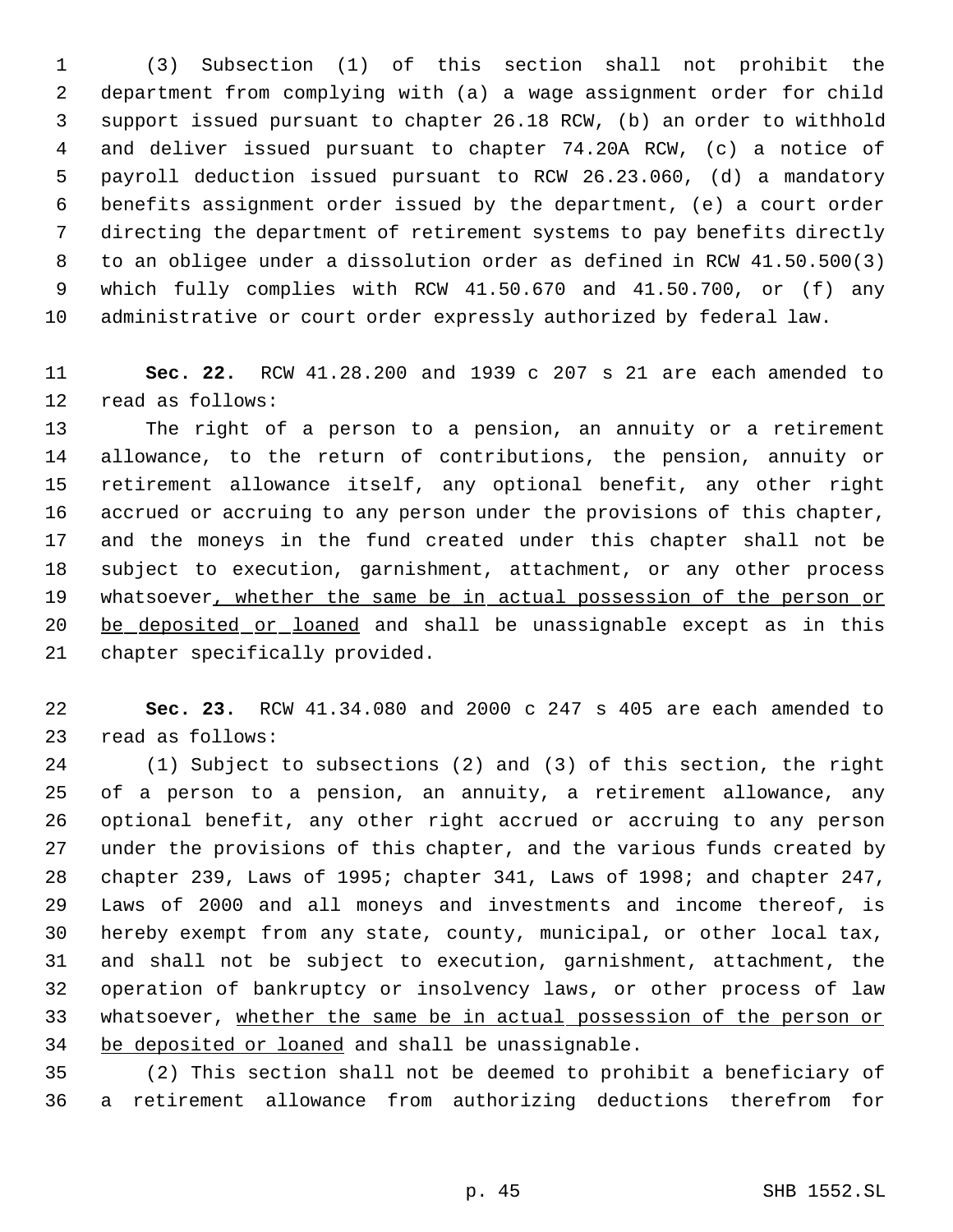payment of premiums due on any group insurance policy or plan issued for the benefit of a group comprised of public employees of the state of Washington or its political subdivisions and that has been approved for deduction in accordance with rules that may be adopted by the state health care authority and/or the department. This section shall not be deemed to prohibit a beneficiary of a retirement allowance from authorizing deductions therefrom for payment of dues and other membership fees to any retirement association or organization the membership of which is composed of retired public employees, if a total of three hundred or more of such retired employees have authorized such deduction for payment to the same retirement association or organization.

 (3) Subsection (1) of this section shall not prohibit the department from complying with (a) a wage assignment order for child support issued pursuant to chapter 26.18 RCW, (b) an order to withhold and deliver issued pursuant to chapter 74.20A RCW, (c) a notice of payroll deduction issued pursuant to RCW 26.23.060, (d) a mandatory benefits assignment order issued by the department, (e) a court order directing the department to pay benefits directly to an obligee under a dissolution order as defined in RCW 41.50.500(3) which fully complies with RCW 41.50.670 and 41.50.700, or (f) any administrative or court order expressly authorized by federal law.

 **Sec. 24.** RCW 41.35.100 and 1998 c 341 s 11 are each amended to read as follows:

 (1) Subject to subsections (2) and (3) of this section, the right of a person to a pension, an annuity, or retirement allowance, any optional benefit, any other right accrued or accruing to any person under the provisions of this chapter, the various funds created by this chapter, and all moneys and investments and income thereof, are hereby exempt from any state, county, municipal, or other local tax, and shall not be subject to execution, garnishment, attachment, the operation of bankruptcy or insolvency laws, or other process of law whatsoever, whether the same be in actual possession of the person or be deposited 34 or loaned and shall be unassignable.

 (2) This section does not prohibit a beneficiary of a retirement allowance from authorizing deductions therefrom for payment of premiums due on any group insurance policy or plan issued for the benefit of a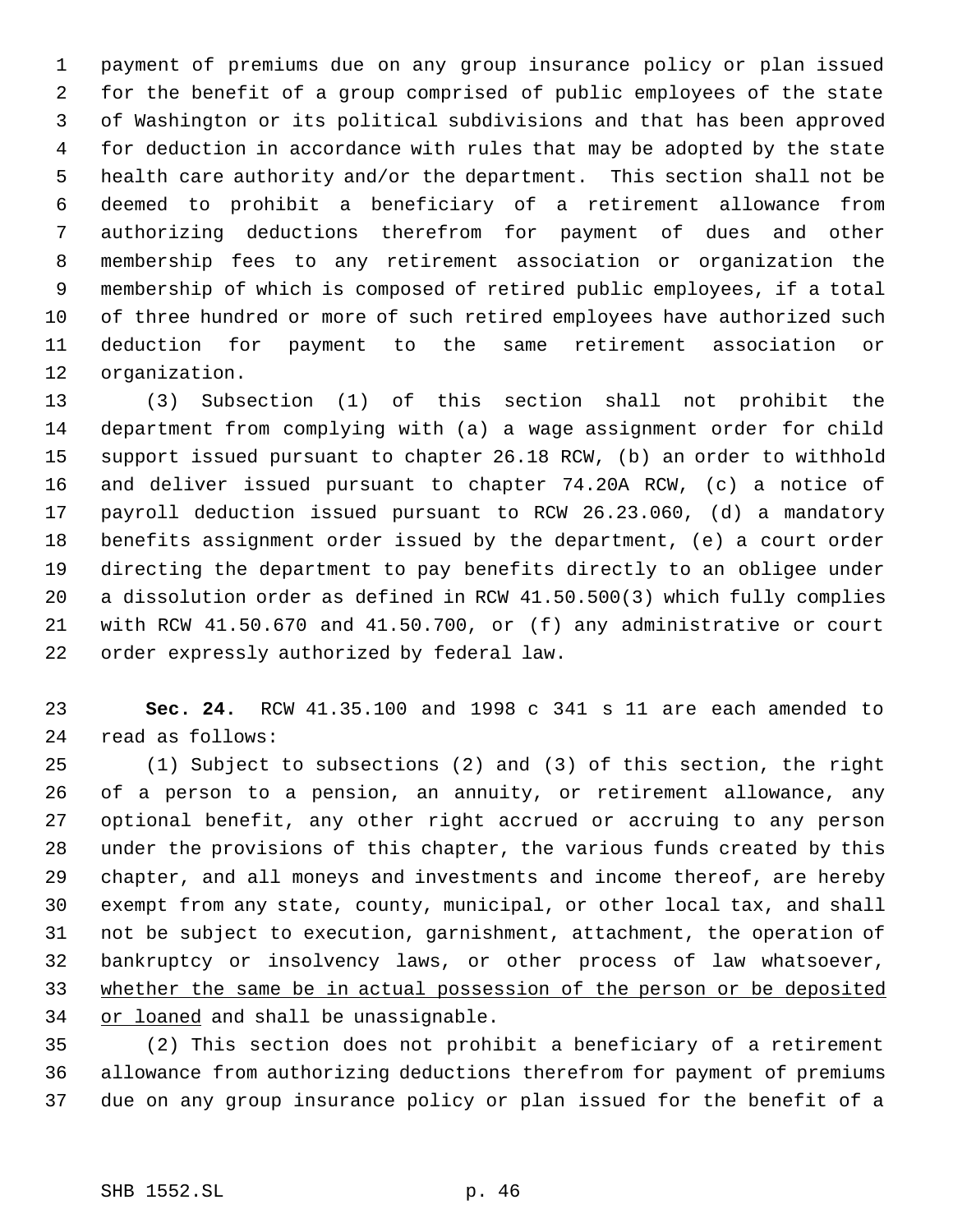group comprised of public employees of the state of Washington or its political subdivisions and which has been approved for deduction in accordance with rules that may be adopted by the state health care authority and/or the department. This section also does not prohibit a beneficiary of a retirement allowance from authorizing deductions therefrom for payment of dues and other membership fees to any retirement association or organization the membership of which is composed of retired public employees, if a total of three hundred or more of such retired employees have authorized such deduction for payment to the same retirement association or organization.

 (3) Subsection (1) of this section does not prohibit the department from complying with (a) a wage assignment order for child support issued pursuant to chapter 26.18 RCW, (b) an order to withhold and deliver issued pursuant to chapter 74.20A RCW, (c) a notice of payroll deduction issued pursuant to RCW 26.23.060, (d) a mandatory benefits assignment order issued by the department, (e) a court order directing the department of retirement systems to pay benefits directly to an obligee under a dissolution order as defined in RCW 41.50.500(3) which fully complies with RCW 41.50.670 and 41.50.700, or (f) any administrative or court order expressly authorized by federal law.

 **Sec. 25.** RCW 41.37.090 and 2004 c 242 s 12 are each amended to read as follows:

 (1) Subject to subsections (2) and (3) of this section, the right of a person to a pension, an annuity, or retirement allowance, any optional benefit, any other right accrued or accruing to any person under this chapter, the various funds created by this chapter, and all moneys and investments and income thereof, are hereby exempt from any state, county, municipal, or other local tax, and shall not be subject to execution, garnishment, attachment, the operation of bankruptcy or 30 insolvency laws, or other process of law whatsoever, whether the same 31 be in actual possession of the person or be deposited or loaned and shall be unassignable.

 (2) This section does not prohibit a beneficiary of a retirement allowance from authorizing deductions therefrom for payment of premiums due on any group insurance policy or plan issued for the benefit of a group comprised of public employees of the state of Washington or its political subdivisions and which has been approved for deduction in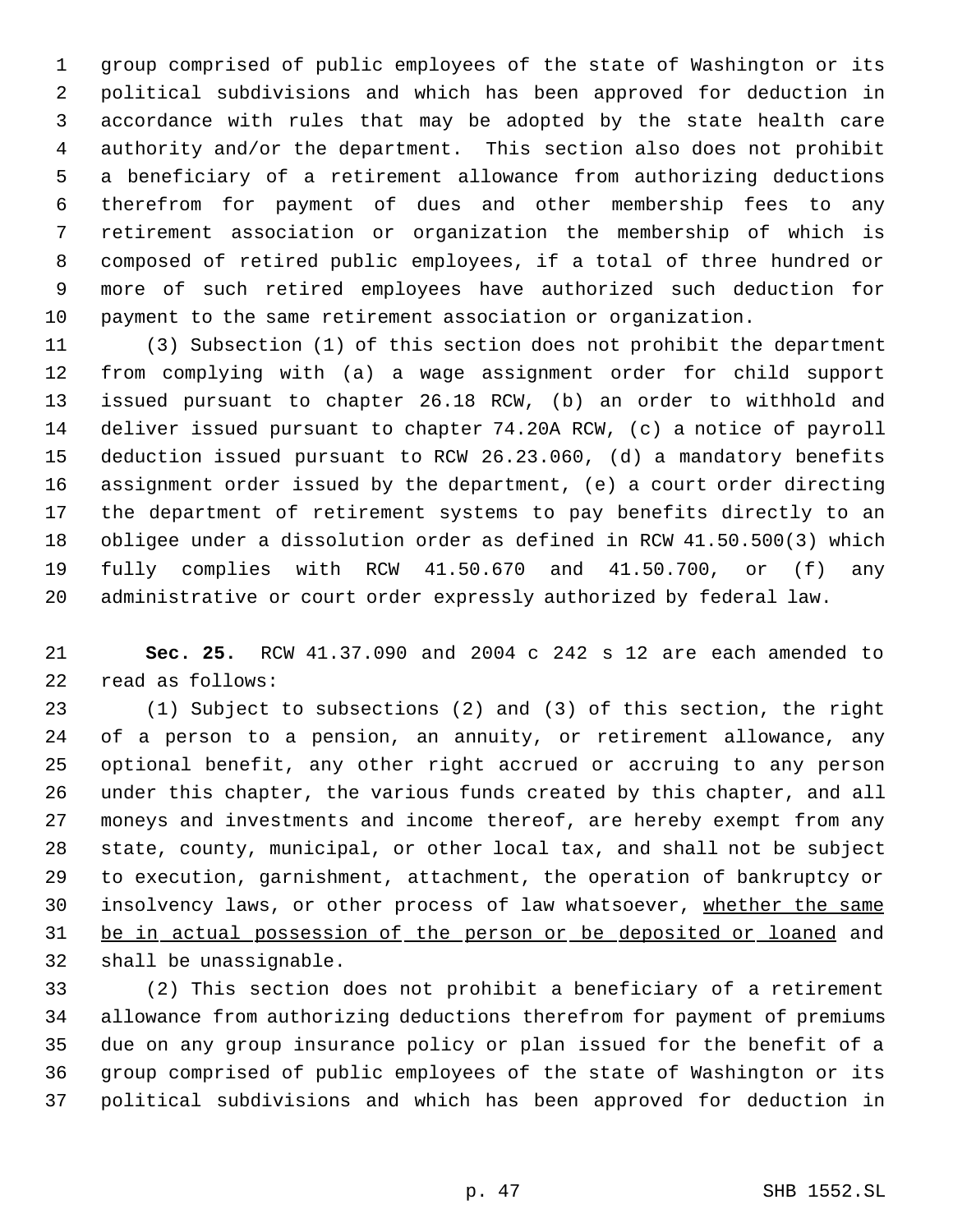accordance with rules that may be adopted by the state health care authority and/or the department. This section also does not prohibit a beneficiary of a retirement allowance from authorizing deductions therefrom for payment of dues and other membership fees to any retirement association or organization the membership of which is composed of retired public employees, if a total of three hundred or more retired employees have authorized the deduction for payment to the same retirement association or organization.

 (3) Subsection (1) of this section does not prohibit the department from complying with (a) a wage assignment order for child support issued pursuant to chapter 26.18 RCW, (b) an order to withhold and deliver issued pursuant to chapter 74.20A RCW, (c) a notice of payroll deduction issued pursuant to RCW 26.23.060, (d) a mandatory benefits assignment order issued by the department, (e) a court order directing the department to pay benefits directly to an obligee under a dissolution order as defined in RCW 41.50.500(3) which fully complies with RCW 41.50.670 and 41.50.700, or (f) any administrative or court order expressly authorized by federal law.

 **Sec. 26.** RCW 41.40.052 and 1999 c 83 s 1 are each amended to read as follows:

 (1) Subject to subsections (2) and (3) of this section, the right of a person to a pension, an annuity, or retirement allowance, any optional benefit, any other right accrued or accruing to any person under the provisions of this chapter, the various funds created by this chapter, and all moneys and investments and income thereof, are hereby exempt from any state, county, municipal, or other local tax, and shall not be subject to execution, garnishment, attachment, the operation of bankruptcy or insolvency laws, or other process of law whatsoever, whether the same be in actual possession of the person or be deposited 30 or loaned and shall be unassignable.

 (2)(a) This section shall not be deemed to prohibit a beneficiary of a retirement allowance from authorizing deductions therefrom for payment of premiums due on any group insurance policy or plan issued for the benefit of a group comprised of public employees of the state of Washington or its political subdivisions and which has been approved for deduction in accordance with rules that may be adopted by the state health care authority and/or the department, and this section shall not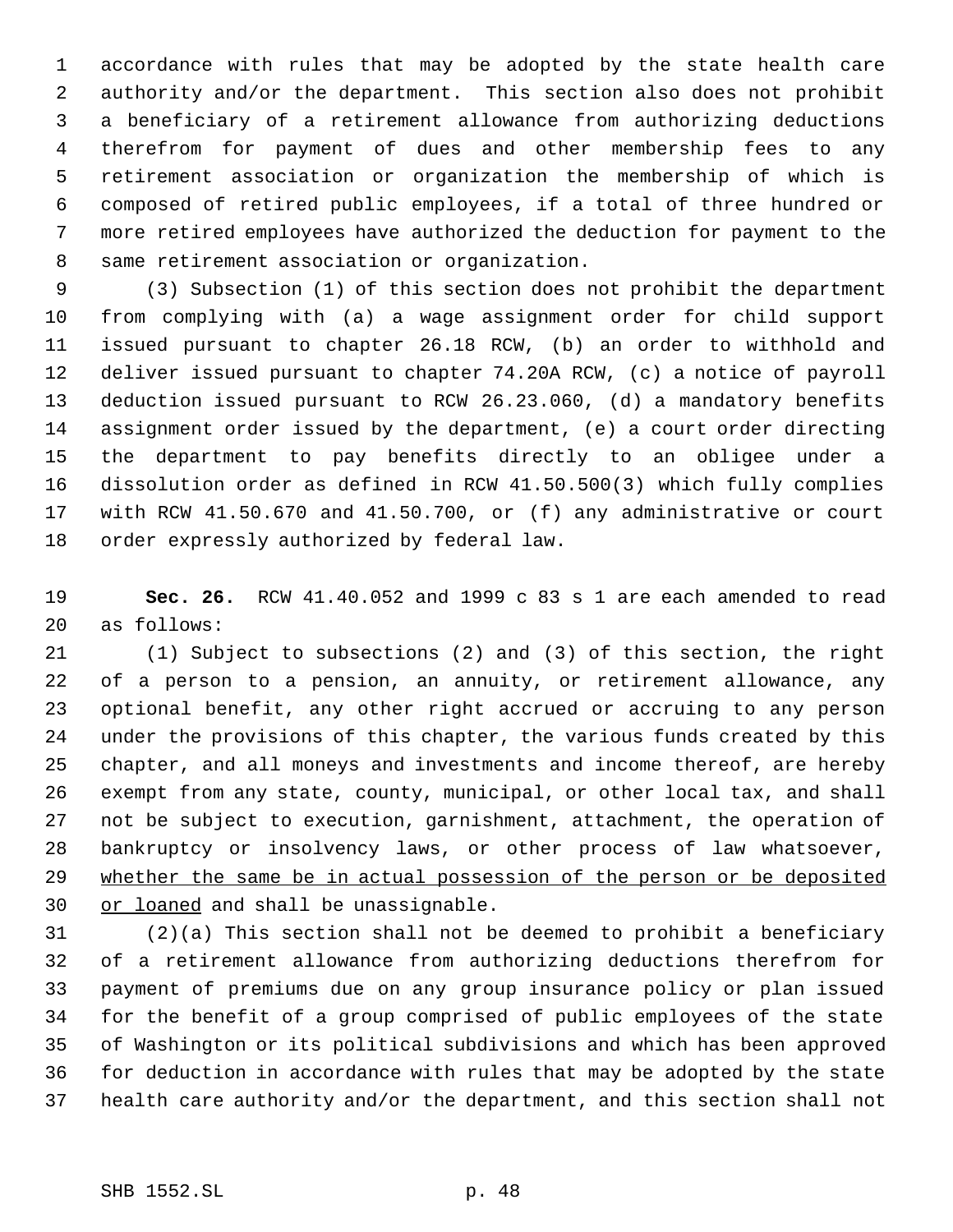be deemed to prohibit a beneficiary of a retirement allowance from authorizing deductions therefrom for payment of dues and other membership fees to any retirement association or organization the membership of which is composed of retired public employees, if a total of three hundred or more of such retired employees have authorized such deduction for payment to the same retirement association or organization.

 (b) This section does not prohibit a beneficiary of a retirement allowance from authorizing deductions from that allowance for charitable purposes on the same terms as employees and public officers under RCW 41.04.035 and 41.04.036.

 (3) Subsection (1) of this section shall not prohibit the department from complying with (a) a wage assignment order for child support issued pursuant to chapter 26.18 RCW, (b) an order to withhold and deliver issued pursuant to chapter 74.20A RCW, (c) a notice of payroll deduction issued pursuant to RCW 26.23.060, (d) a mandatory benefits assignment order issued by the department, (e) a court order directing the department of retirement systems to pay benefits directly to an obligee under a dissolution order as defined in RCW 41.50.500(3) which fully complies with RCW 41.50.670 and 41.50.700, or (f) any administrative or court order expressly authorized by federal law.

 **Sec. 27.** RCW 41.44.240 and 1989 c 360 s 28 are each amended to read as follows:

 The right of a person to a pension, annuity or a retirement allowance, to the return of contribution, the pension, annuity or retirement allowance itself, any optional benefit, any other right accrued or accruing to any person under the provisions of this chapter, and the moneys in the fund created under this chapter shall not be subject to execution, garnishment, or any other process whatsoever whether the same be in actual possession of the person or be deposited 31 or loaned. This section shall not apply to child support collection actions taken under chapter 26.18, 26.23, or 74.20A RCW against benefits payable under any such plan or arrangement. Benefits under this chapter shall be payable to a spouse or ex-spouse to the extent expressly provided for in any court decree of dissolution or legal separation or in any court order or court-approved property settlement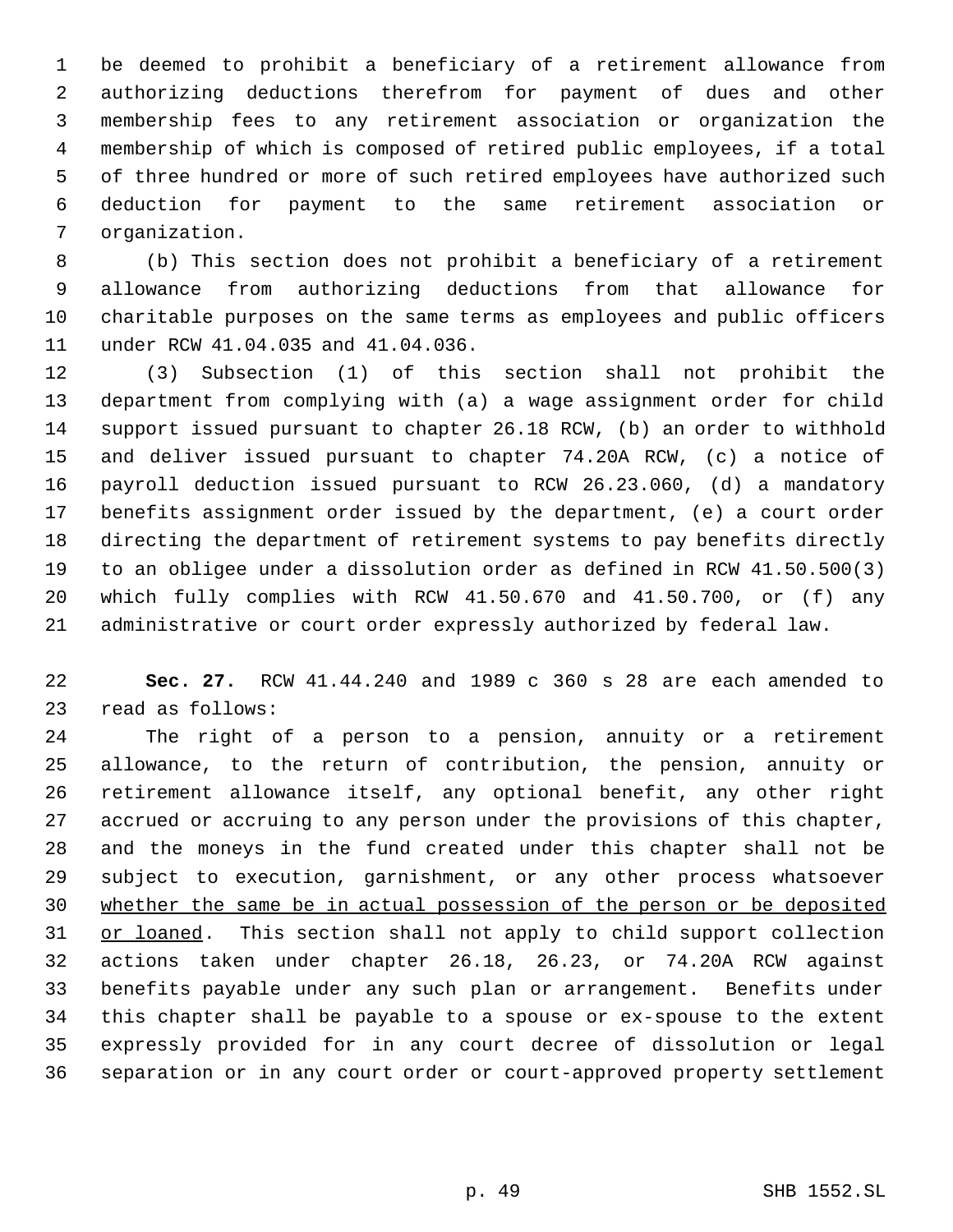agreement incident to any court decree of dissolution or legal separation.

 **Sec. 28.** RCW 43.43.310 and 1991 c 365 s 23 are each amended to read as follows:

 (1) Except as provided in subsections (2) and (3) of this section, the right of any person to a retirement allowance or optional retirement allowance under the provisions hereof and all moneys and investments and income thereof are exempt from any state, county, municipal, or other local tax and shall not be subject to execution, garnishment, attachment, the operation of bankruptcy or the insolvency 11 laws, or other processes of law whatsoever, whether the same be in 12 actual possession of the person or be deposited or loaned and shall be unassignable except as herein specifically provided.

 (2) Subsection (1) of this section shall not prohibit the department of retirement systems from complying with (a) a wage assignment order for child support issued pursuant to chapter 26.18 RCW, (b) an order to withhold and deliver issued pursuant to chapter 74.20A RCW, (c) a notice of payroll deduction issued pursuant to RCW 26.23.060, (d) a mandatory benefits assignment order issued pursuant to chapter 41.50 RCW, (e) a court order directing the department of retirement systems to pay benefits directly to an obligee under a dissolution order as defined in RCW 41.50.500(3) which fully complies with RCW 41.50.670 and 41.50.700, or (f) any administrative or court order expressly authorized by federal law.

 (3) Subsection (1) of this section shall not be deemed to prohibit a beneficiary of a retirement allowance from authorizing deductions therefrom for payment of premiums due on any group insurance policy or plan issued for the benefit of a group comprised of members of the Washington state patrol or other public employees of the state of Washington, or for contributions to the Washington state patrol memorial foundation.

 NEW SECTION. **Sec. 29.** Section 7 of this act expires January 1, 2018.